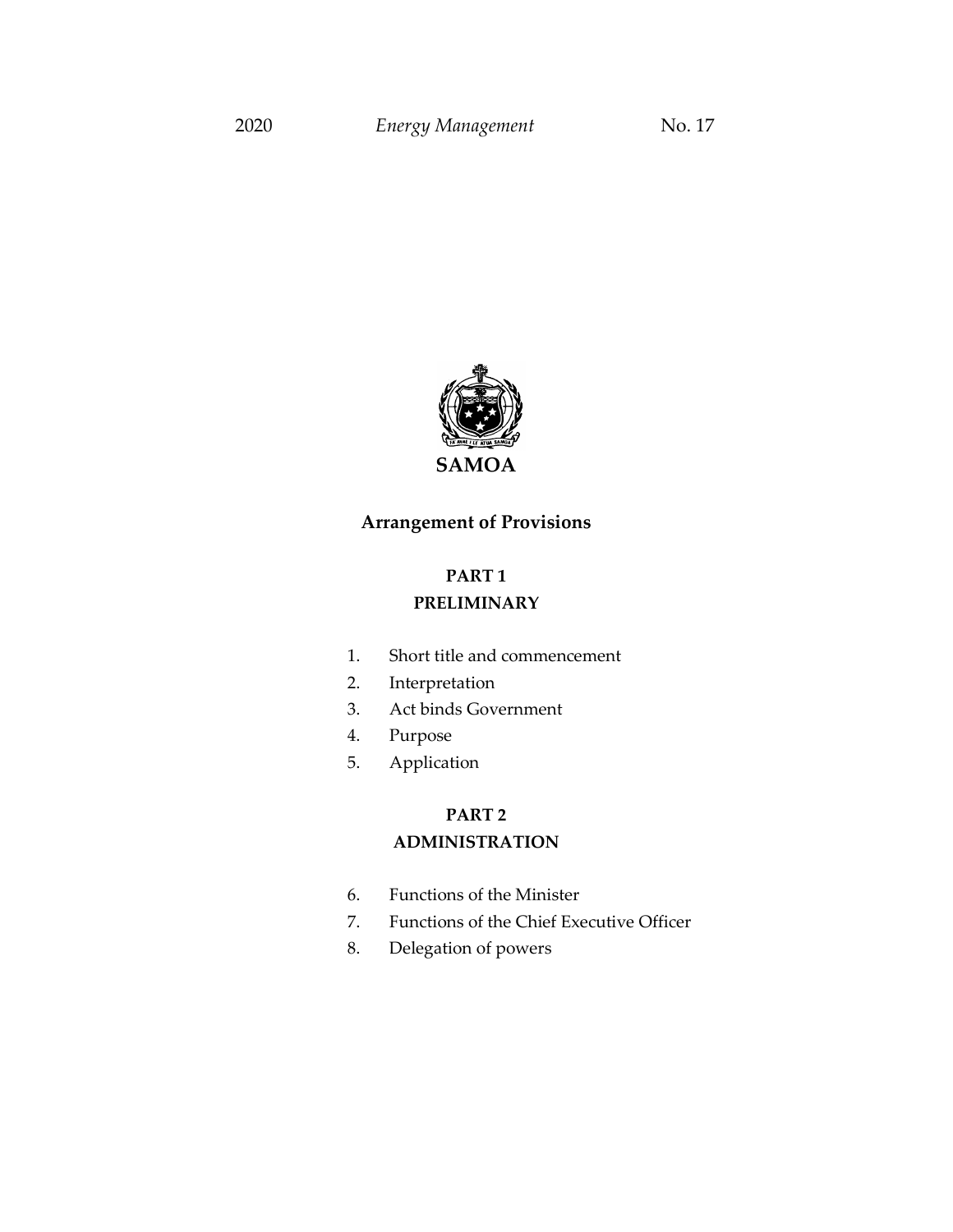# **PART 3**

## **SAMOA ENERGY SECTOR PLAN**

9. Samoa Energy Sector Plan

## **PART 4**

## **NATIONAL ENERGY COORDINATION COMMITTEE**

- 10. National Energy Coordination Committee
- 11. Secretary
- 12. Functions
- 13. Meetings

## **PART 5**

## **REGULATION OF ENERGY SECTOR**

*Division 1 - Petroleum* 

- 14. Importation, storage and distribution of petroleum
- 15. Pricing of petroleum products
- 16. Imposition of levy and fee
- 17. Petroleum standards
- 18. Retail of petroleum without licence
- 19. Licence to construct, operate, handle, move or store petroleum
- 20. Further information required
- 21. Matters to be considered
- 22. Issuing of licence, duration, renewal and conditions of licence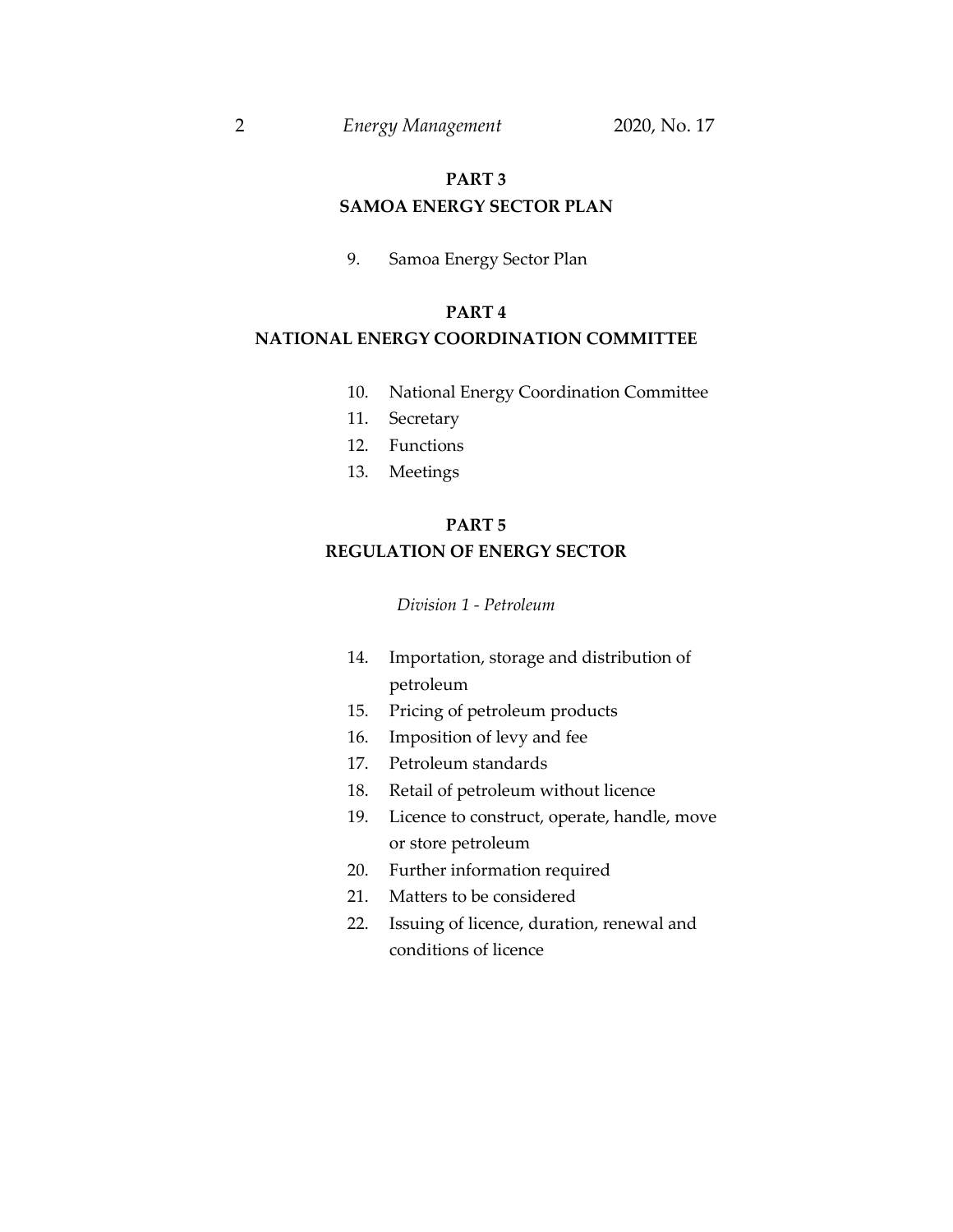- 23. Cancellation or suspension of licence
- 24. Appeal for licences
- 25. Powers to enter, remove, examine or seize
- 26. Laying of pipes and other works
- 27. Petroleum Regulations
- 28. Petroleum Task Force
- 29. Secretary
- 30. Functions
- 31. Meetings

## *Division 2 - Minimum Energy Performance Standards and Labelling (MEPSL)*

- 32. Enforcement
- 33. Minimum Energy Performance Standards and Labelling
- 34. Prohibition
- 35. Registration
- 36. Conditions of registration
- 37. Tests and examinations
- 38. Validity of registration
- 39. Variation of registration
- 40. Cancellation of registration
- 41. Specific powers of authorised officers
- 42. Products register
- 43. Disposal of products
- 44. Information for statistical purposes
- 45. Offences and penalties under this Division
- 46. Transitional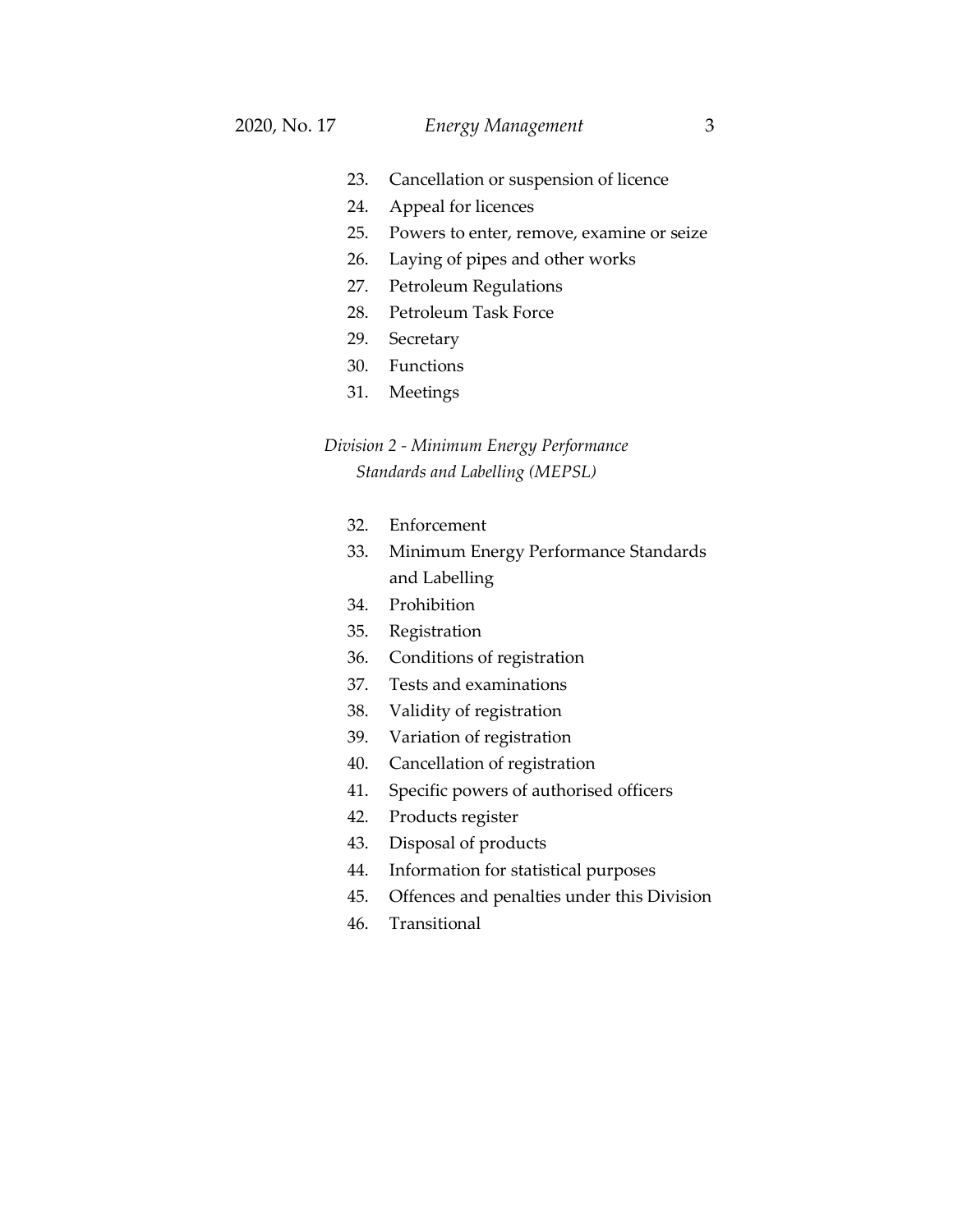*Division 3 - Linkages with Government Authorities*

47. Formal linkages with other Government authorities

## **PART 6 ENERGY AND ENERGY RELATED PROJECTS**

- 48. Energy and energy related projects
- 49. Requirements for projects

## **PART 7**

## **FINANCIAL**

- 50. Budget
- 51. Fees, levies and other charges

#### **PART 8**

## **COMPLIANCE AND ENFORCEMENT**

- 52. Designation of authorised officers
- 53. General powers
- 54. Rights and duties of owners or persons in charge
- 55. Non-compliance on first inspection
- 56. Compliance notice
- 57. Non-compliance on re-inspection
- 58. Complaint against an authorised officer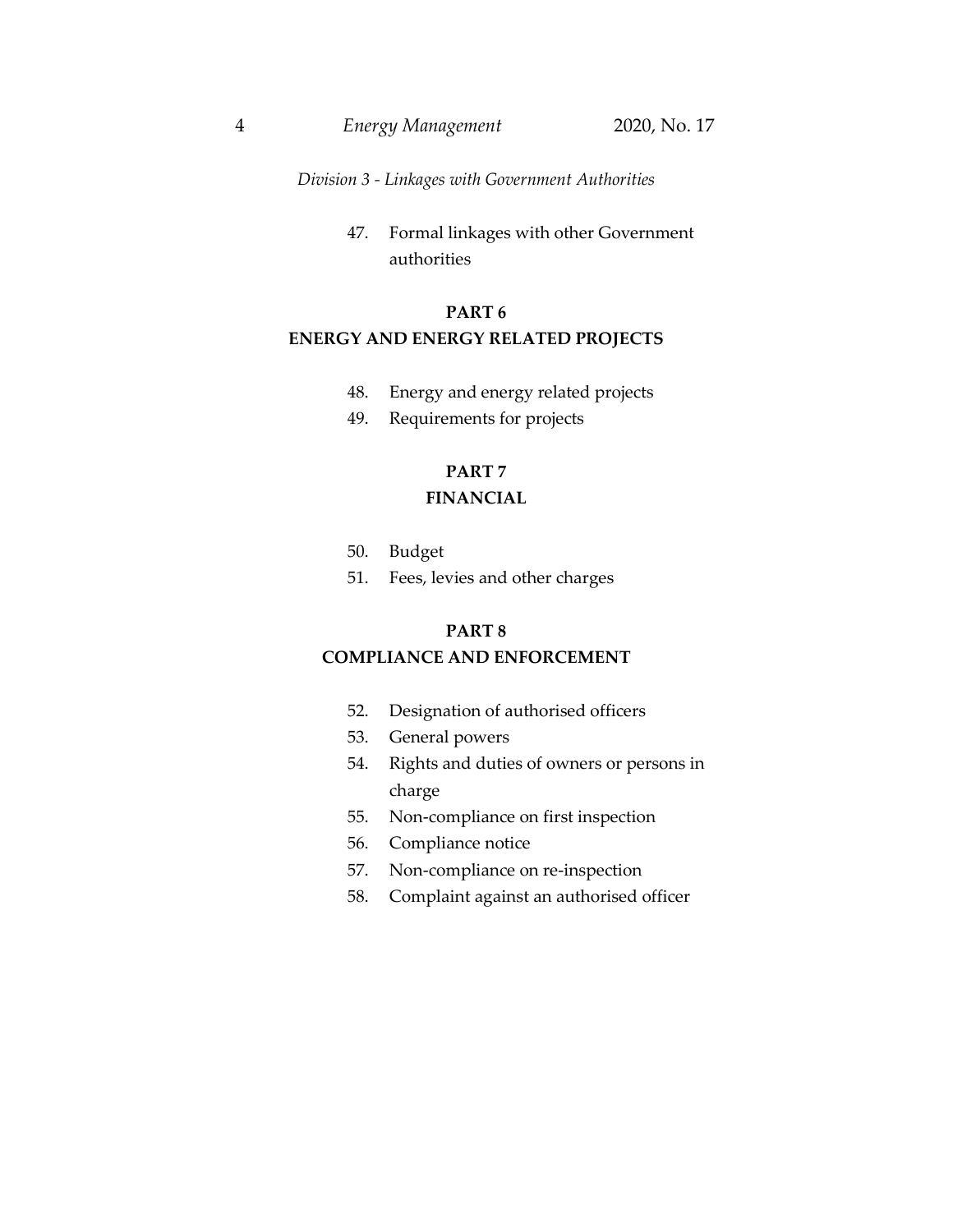## **PART 9 OFFENCES AND PENALTIES**

- 59. Failure to provide information and obstruction
- 60. Failure to comply
- 61. Responsibility of employer for acts of servants

## **PART 10 MISCELLANEOUS**

- 62. Ministry to keep registers
- 63. Personal immunity of officers and employees
- 64. Confidential information and specific disclosure
- 65. Disclosure of interests
- 66. Regulations
- 67. Approved forms
- 68. Repeal
- 69. Saving and transitional

#### **2020, No. 17**

\_\_\_\_\_\_\_\_\_\_

**AN ACT to provide for a coherent institutional, regulatory and policy framework for the energy sector, including the repeal of the Energy Efficiency Act 2017, Oil Fuel Supply Act 1974, Petroleum Act 1984 and other related purposes.**  $[19<sup>th</sup> August 2020]$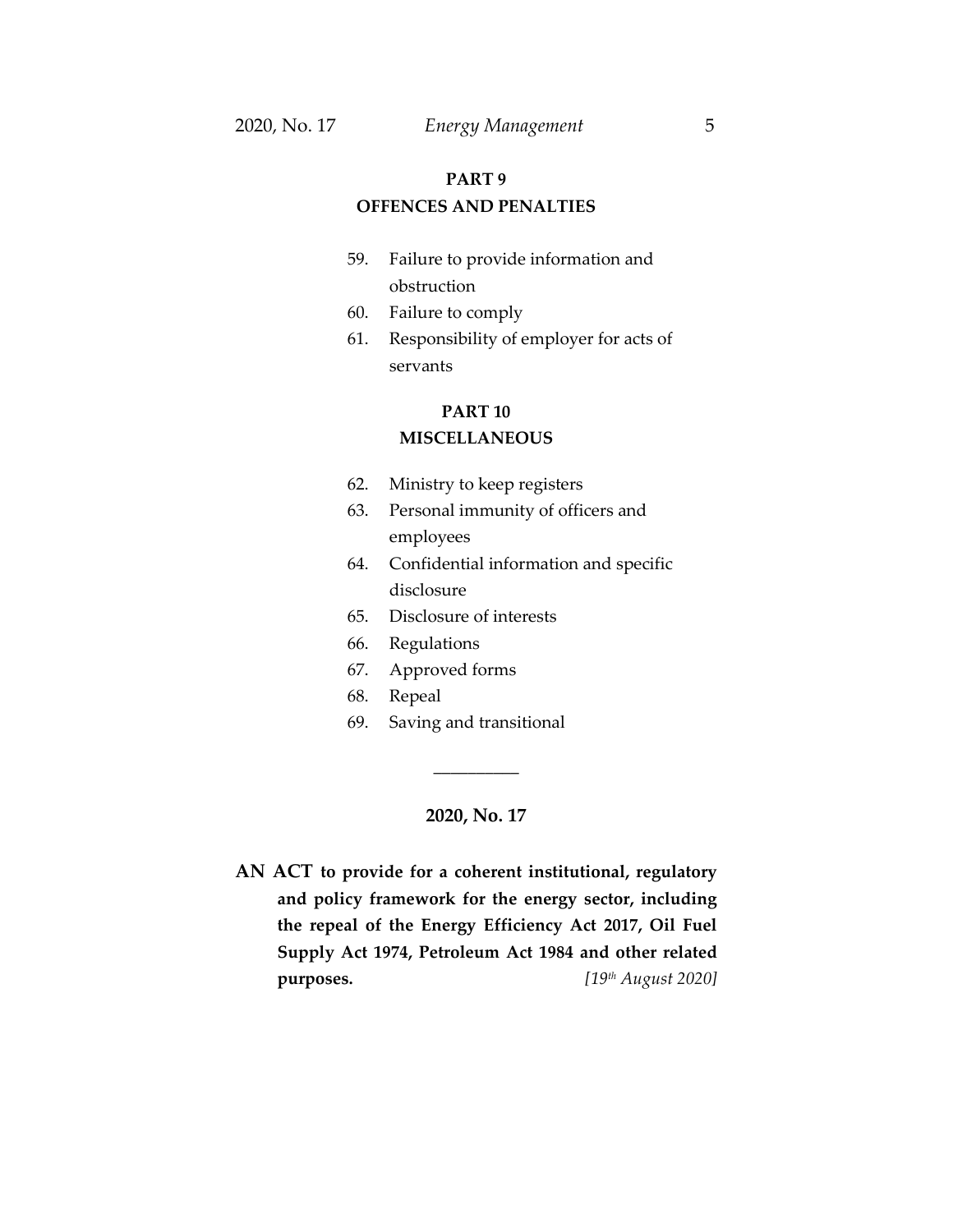**BE IT ENACTED** by the Legislative Assembly of Samoa in Parliament assembled as follows:

# **PART 1 PRELIMINARY**

## **1. Short title and commencement:**

This Act may be cited as the Energy Management Act 2020 and commences on a date nominated by the Minister.

## **2. Interpretation:**

In this Act, unless the context otherwise requires:

- "authorised officer" means a person authorised by the Chief Executive Officer to carry out a duty under this Act;
- "brand" means any mark, including a name, design symbol or trademark under which a product is labelled;
- "bulk fuel" means any petroleum imported as a fuel in quantities greater than 500,000 litres per annum;
- "Chief Executive Officer" means the Chief Executive Officer of the Ministry;
- "Code of Conduct" means the Public Service Code of Conduct made under the Public Service Act 2004;
- "dispose" means to destroy or get rid of, or to export, a product or model; but does not include to trade in the product or model;
- "energy sector" means the energy sector, which includes the infrastructure, stakeholders and institutions that are directly or indirectly involved in the importation,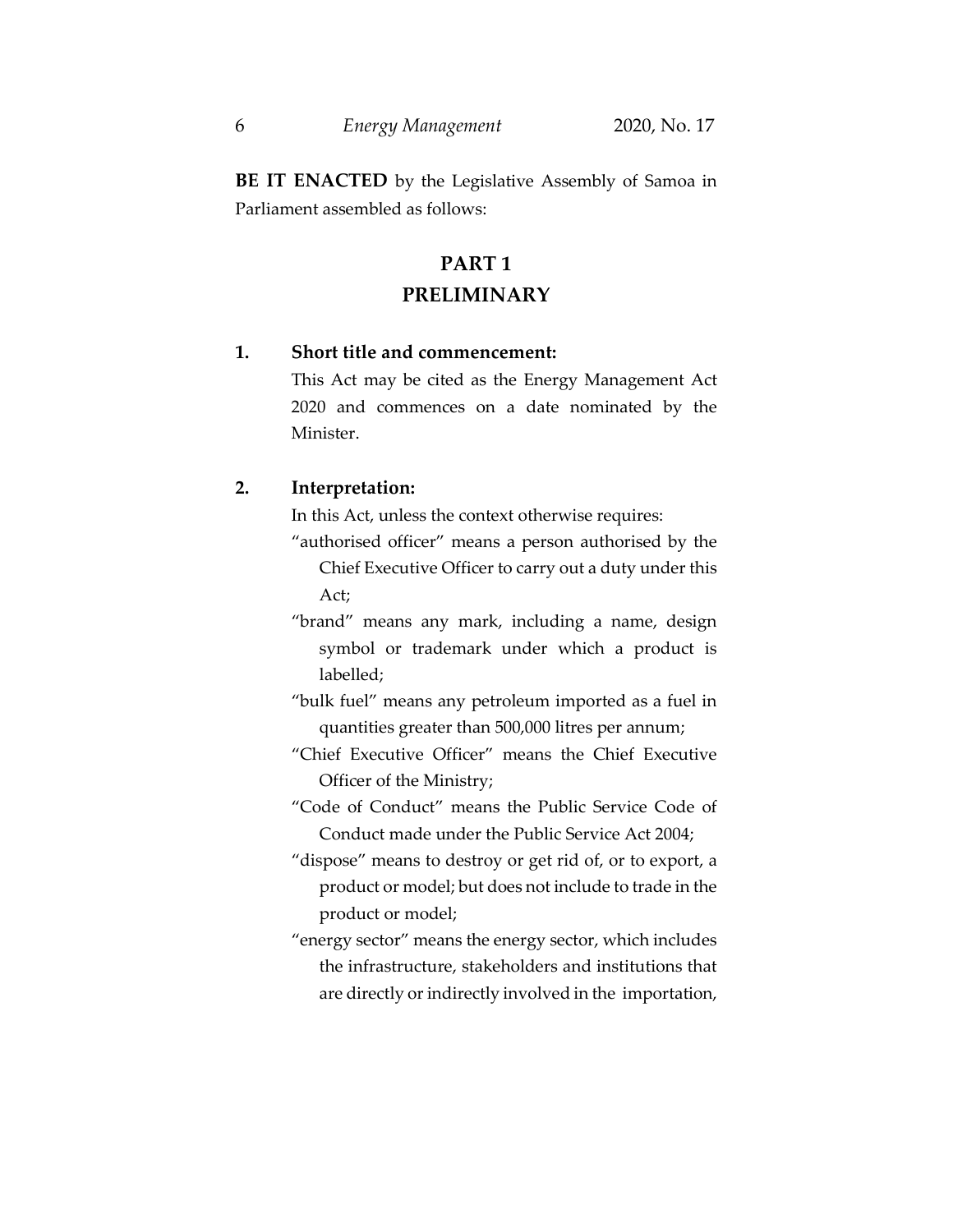generation, conversion, storage, transmission, distribution, sales and consumption or use of all forms of energy;

- "energy sector database" refers to the database maintained by the Ministry for purpose of recording data and update on energy related activities from various energy stakeholders to inform the annual energy review reports;
- "energy service" means the provision of services relating to the production, generation, storage, distribution, transmission and use and consumption of energy and for the purposes of this Act;
- "energy service provider" means a provider of an energy service;
- "MEPSL" means Minimum Energy Performance Standards and Labelling;
- "Minister" means the Minister responsible for the Ministry;
- "Ministry" means the Ministry responsible for the energy sector;
- "model" means a range of products of the same brand of which each product has the same energy performance characteristics;
- "National Energy Coordination Committee" or "NECC" means the Committee continued under section 10 of the Act;
- "Onshore and Terminal Distribution Operator" means the contractor engaged by Government for the storage and distribution of petroleum products to onshore and terminal facilities in Samoa;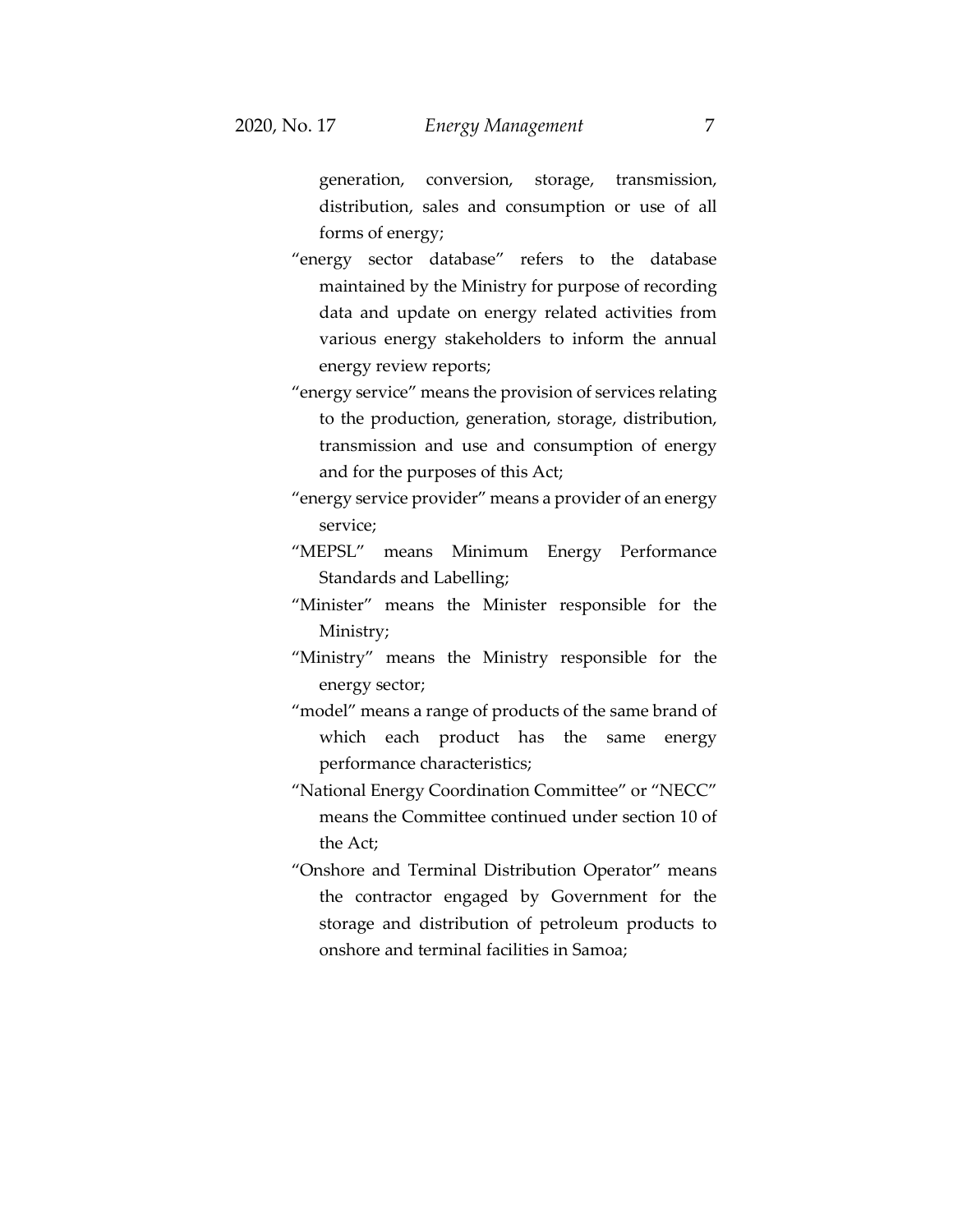"package" means:

- (a) any case, barrel, drum or container; and
- (b) includes any means by which petroleum may be encased or contained having capacity of less than 90 gallons.

"petroleum" means any liquid hydrocarbon or mixture of hydrocarbons, and any inflammable mixture (liquid, gaseous, viscous or solid) containing any hydrocarbon compounds and includes bulk fuel;

"Petroleum Task Force" or "PTF" means the Task Force continued under section 28 of this Act;

- "product" means an individual energy using product within a product class;
- "sale" includes lease, hire, hire-purchase, exportation, lay-by or other similar transaction;
- "Samoa Energy Sector Plan" means the Plan developed pursuant to section 9 of the Act;

"service station operator" is a person who is issued a licence under this Act to operate a service station;

"storage facilities" includes fixtures, machinery, tools, buildings or any other equipment required to carry out a petroleum trade or a petroleum business;

"terminal" includes airports, wharves, and fuel storage facilities (including all pipelines, buildings and associated infrastructure where fuel facility assets and tanks are located);

"test report" means a test report required under section 37;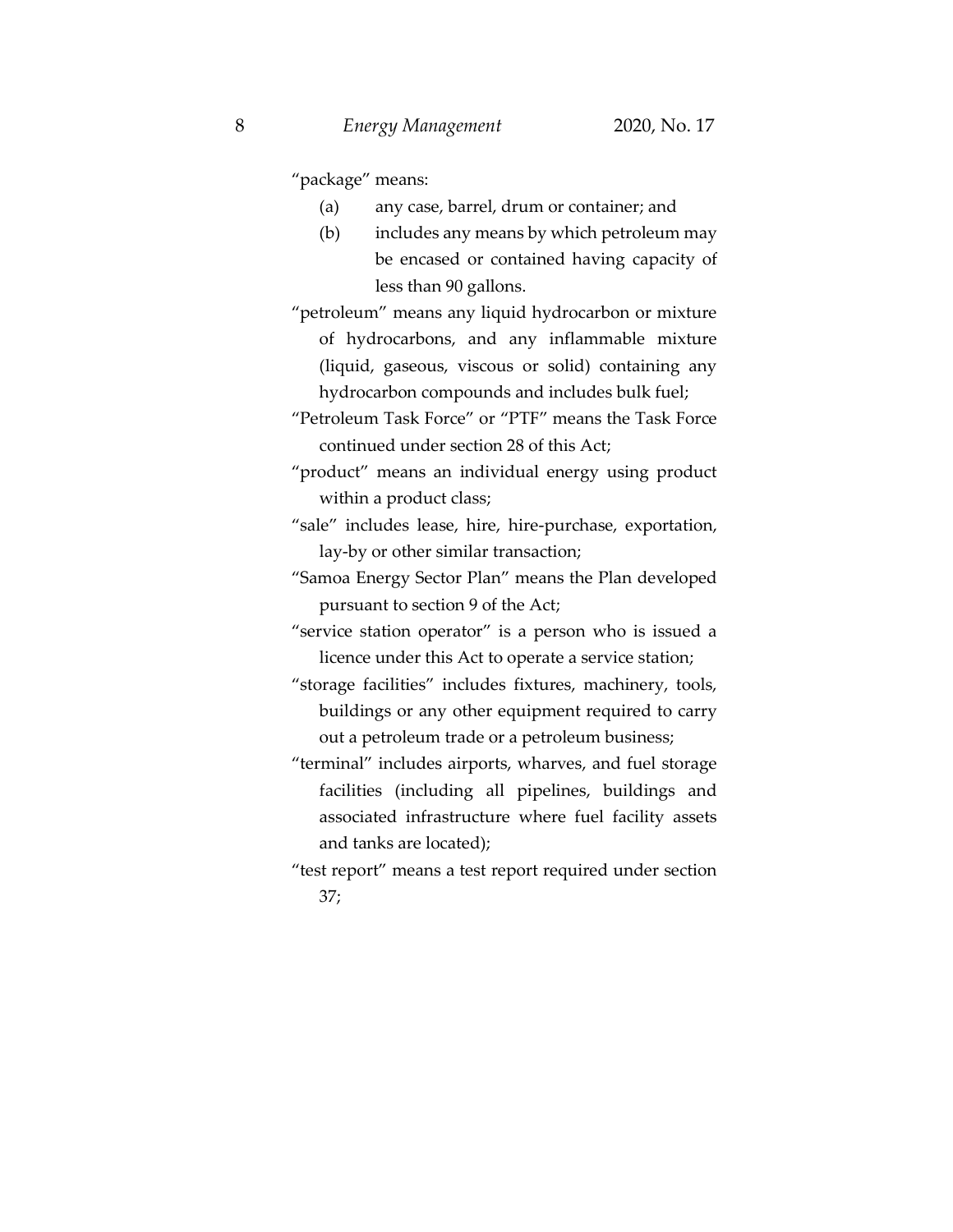- "trade" means to import, make, distribute or sell or display or offer for sale, any product or model, or to import or make any product or model for commercial or personal use;
- "Treasury Fund" means the fund established under the Public Finance Management Act 2001.

### **3. Act binds Government:**

This Act binds the Government.

#### **4. Purpose:**

The purpose of this Act is to provide a coherent institutional and regulatory framework for the management, planning and coordination of the energy sector or energy related matters (including renewable energy).

### **5. Application:**

- (1) This Act applies to any person (including energy stakeholders) involved or participating in, developing, initiating or carrying out any policy, project, activity or any matter relating to energy.
- (2) Anything done under subsection (1) is subject to review of the Ministry and approval by the NECC.
- (3) For avoidance of doubt:
	- (a) this Act does not apply to the electricity sector which is regulated in accordance with the Electricity Act 2010; and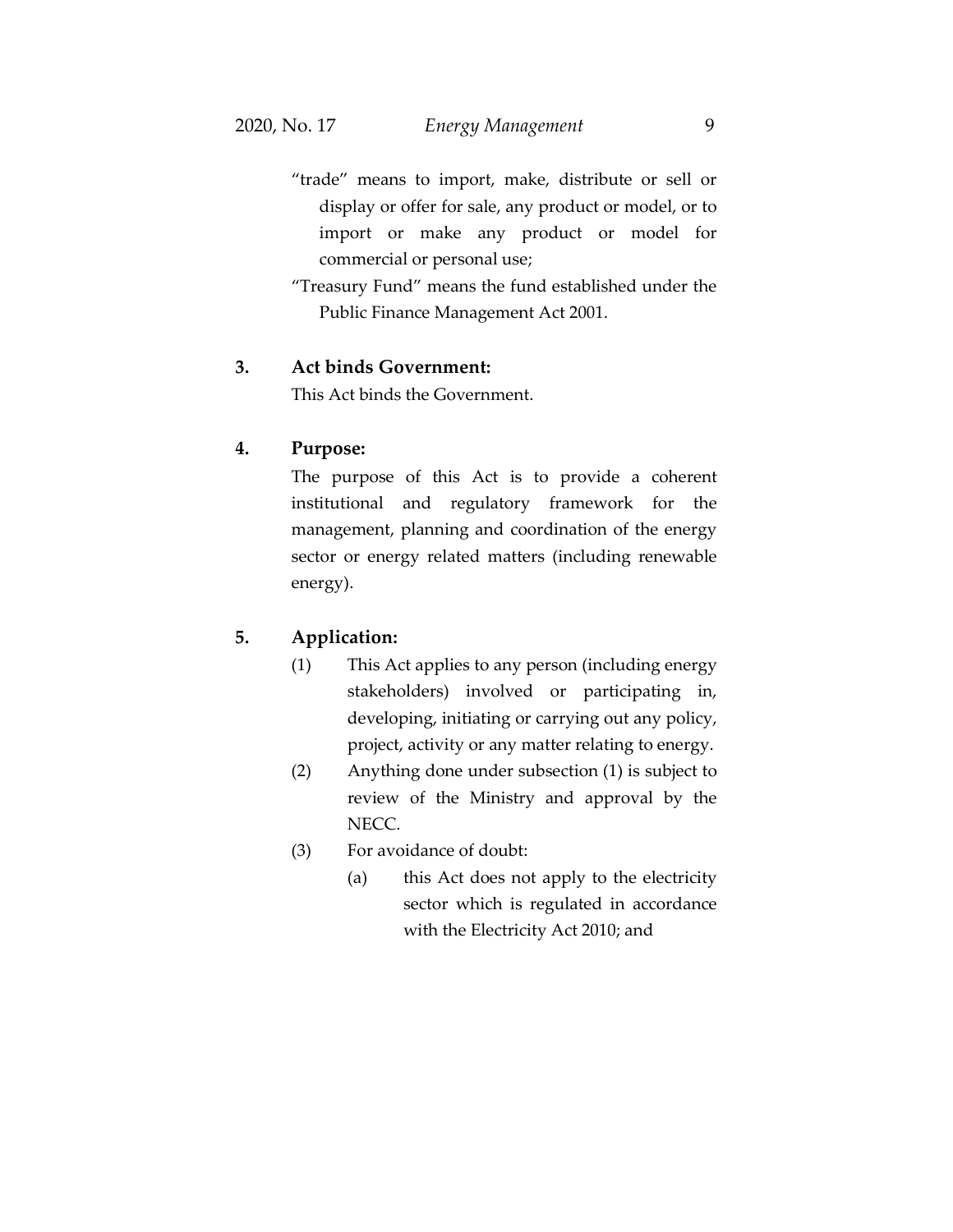#### 10 *Energy Management* 2020, No. 17

(b) any matter or provision relating to renewable energy shall, subject to this Act, continue to be implemented by the Ministry of Natural Resources and Environment.

# **PART 2 ADMINISTRATION**

#### **6. Functions of the Minister:**

The functions of the Minister are:

- (a) to establish Government targets for the energy sector to be reflected in national energy sector plans and how to meet those targets;
- (b) to create an enabling environment which will allow all stakeholders to work towards planning, financing, contributing and implementing the Government's targets for the energy sector in paragraph (a);
- (c) to convey approved national policy objectives of the Government in relation to the energy sector to stakeholders of the energy sector;
- (d) to enforce, monitor and evaluate progress towards achieving the national energy targets, and report on progress as required;
- (e) to ensure consistency between national policy objectives, energy targets and national development goals of the Government;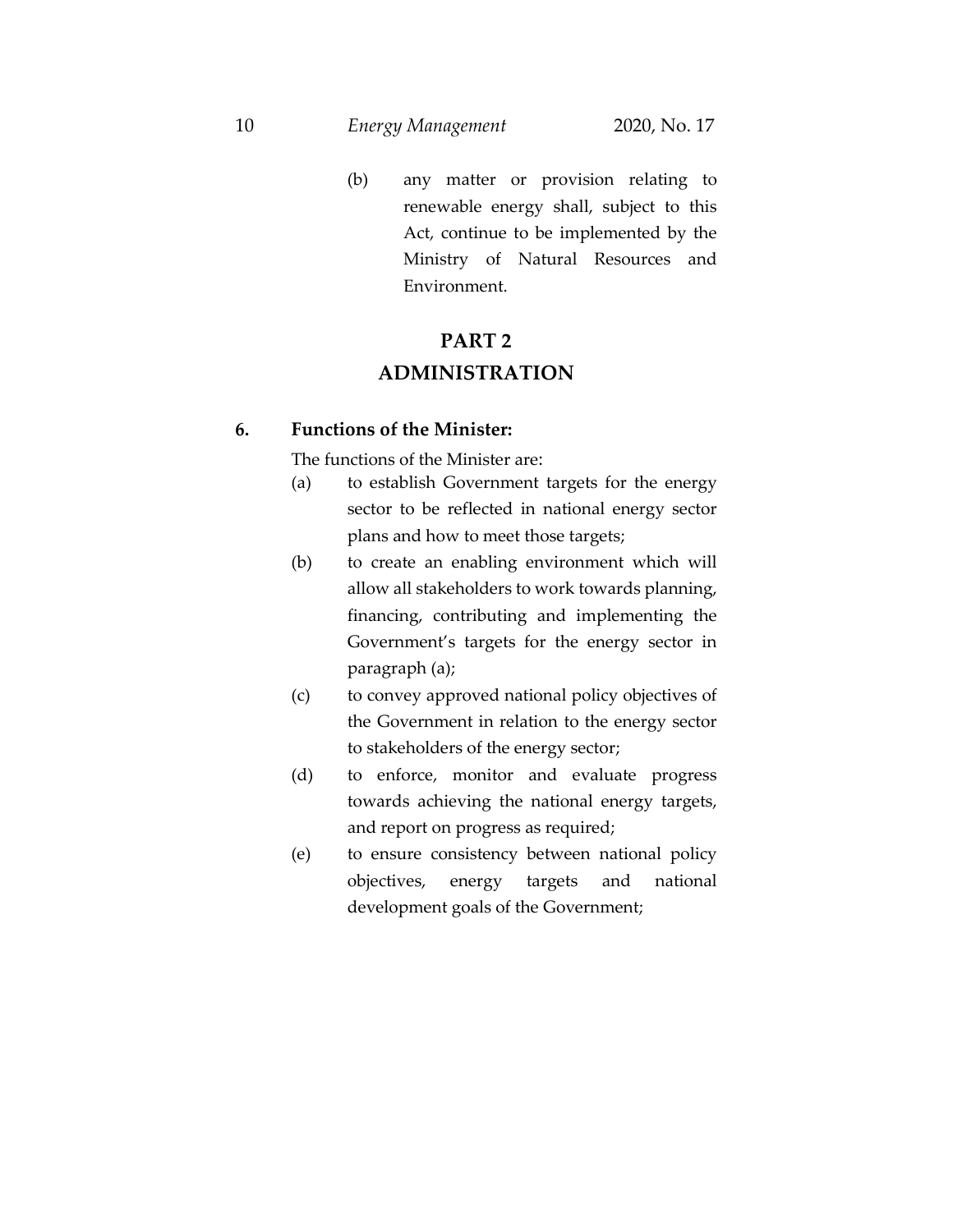- (f) at a high level, liaise with donor organisations and development partners in order to ensure access to funding, attract investment and facilitate development of the energy sector;
- (g) to make such determinations and directions as are required or considered necessary for the performance of the Ministry's functions under this Act; and
- (h) exercise any other function as may be lawfully conferred upon the Minister.

## **7. Functions of the Chief Executive Officer:**

The functions of the Chief Executive Officer are:

- (a) planning, coordinating, reviewing and monitoring all energy and energy related matters and activities;
- (b) providing advice to the Government on energy related activities and matters;
- (c) exercising general supervision and control over all matters relating to the energy sector;
- (d) formulating the Samoa Energy Sector Plan (which shall include targets set by the Minister for the energy sector and how to meet those targets);
- (e) consulting with the NECC on the policy objectives of Government in relation to the energy sector;
- (f) to regulate and improve the energy efficiency of energy using products imported into, and sold in Samoa by developing, implementing and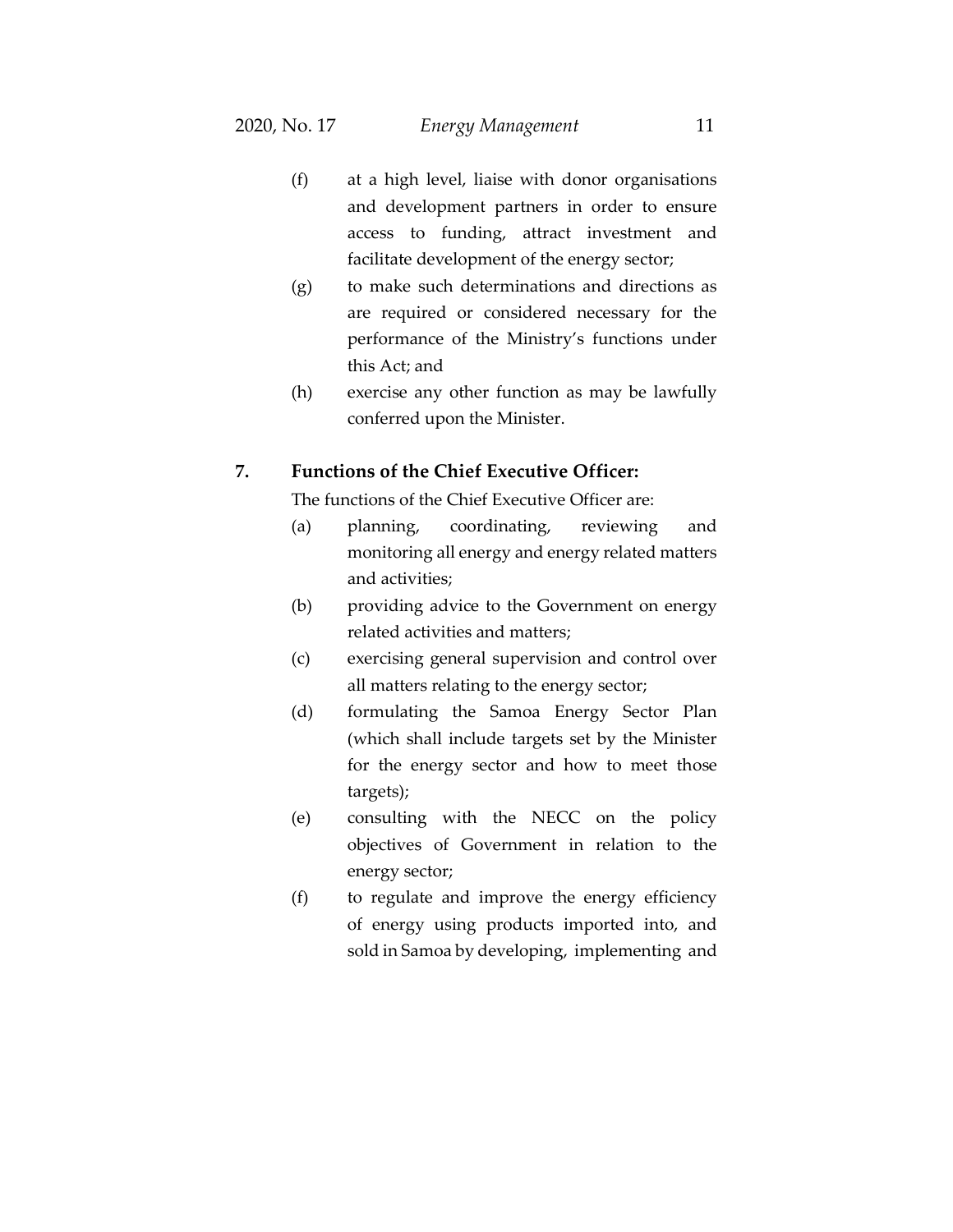enforcing MEPSL together with other key Government line Ministries;

- (g) ensuring that policies are in place to achieve a reliable and regular supply of petroleum sufficient to meet the local demand;
- (h) liaising with key stakeholders of the energy sector as required for the proper discharge of the Ministry's functions;
- (i) at a working level, coordinating donor activity in the energy sector in consultation with key stakeholders of the energy sector;
- (j) facilitating training and capacity building for employees of the Ministry on energy and energy related matters;
- (k) overseeing or coordinating research projects in relation to the energy sector and obtain copies of those reports for the Ministry;
- (l) establishing and maintaining an overarching energy sector database;
- (m) ensuring that information related to energy services and the regulation of those services is communicated effectively to all key stakeholders;
- (n) carrying out any other function consistent with the objects of this Act, which may be prescribed by regulations or as directed by Cabinet.

## **8. Delegation of powers**:

(1) The Minister or the Chief Executive Officer, as the case may be, may delegate any of their functions and powers under this Act, subject to section 44 of the Acts Interpretation Act 2015.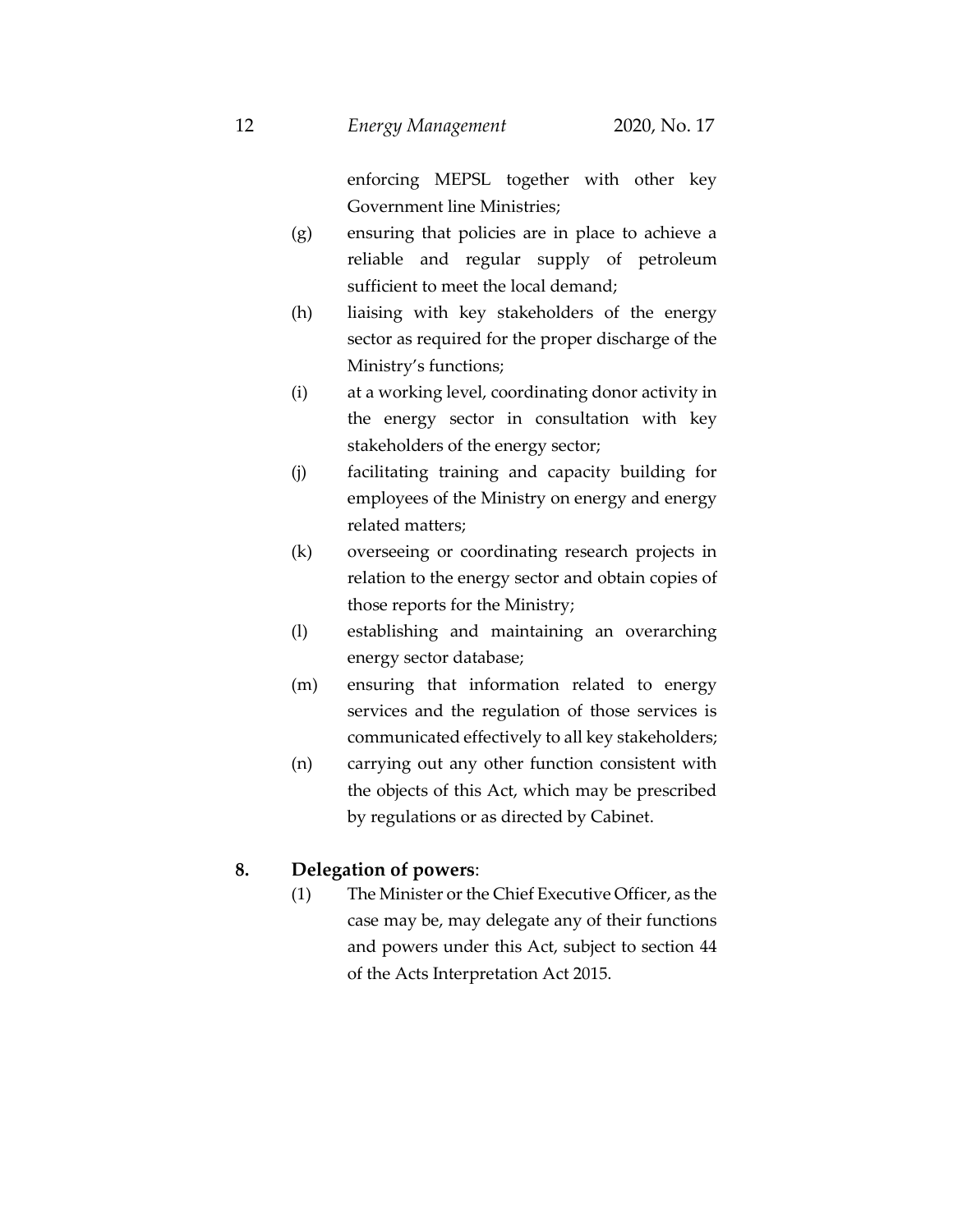- (2) A delegation under this section:
	- (a) must be in writing and specify the nature and duration of the delegation; and
	- (b) may be revoked at will by the Minister or the Chief Executive Officer, as the case may be.

## **PART 3**

## **SAMOA ENERGY SECTOR PLAN**

## **9. Samoa Energy Sector Plan:**

- (1) The Chief Executive Officer shall:
	- (a) continue developing and updating the Samoa Energy Sector Plan within the planning period, for every five (5) years; and
	- (b) undertake consultations with relevant stakeholders of the energy sector and community; and
	- (c) as necessary, publish the Plan no later than 31 July of the calendar year that the Plan becomes effective; and
	- (d) oversee the adoption of a Samoa Energy Sector Plan.
- (2) The Samoa Energy Sector Plan, including subsequent revisions, must be approved by the NECC with final endorsement by Cabinet.
- (3) The Samoa Energy Sector Plan shall include overall energy policies, priorities and targets for:
	- (a) leadership, governance, coordination and partnerships; and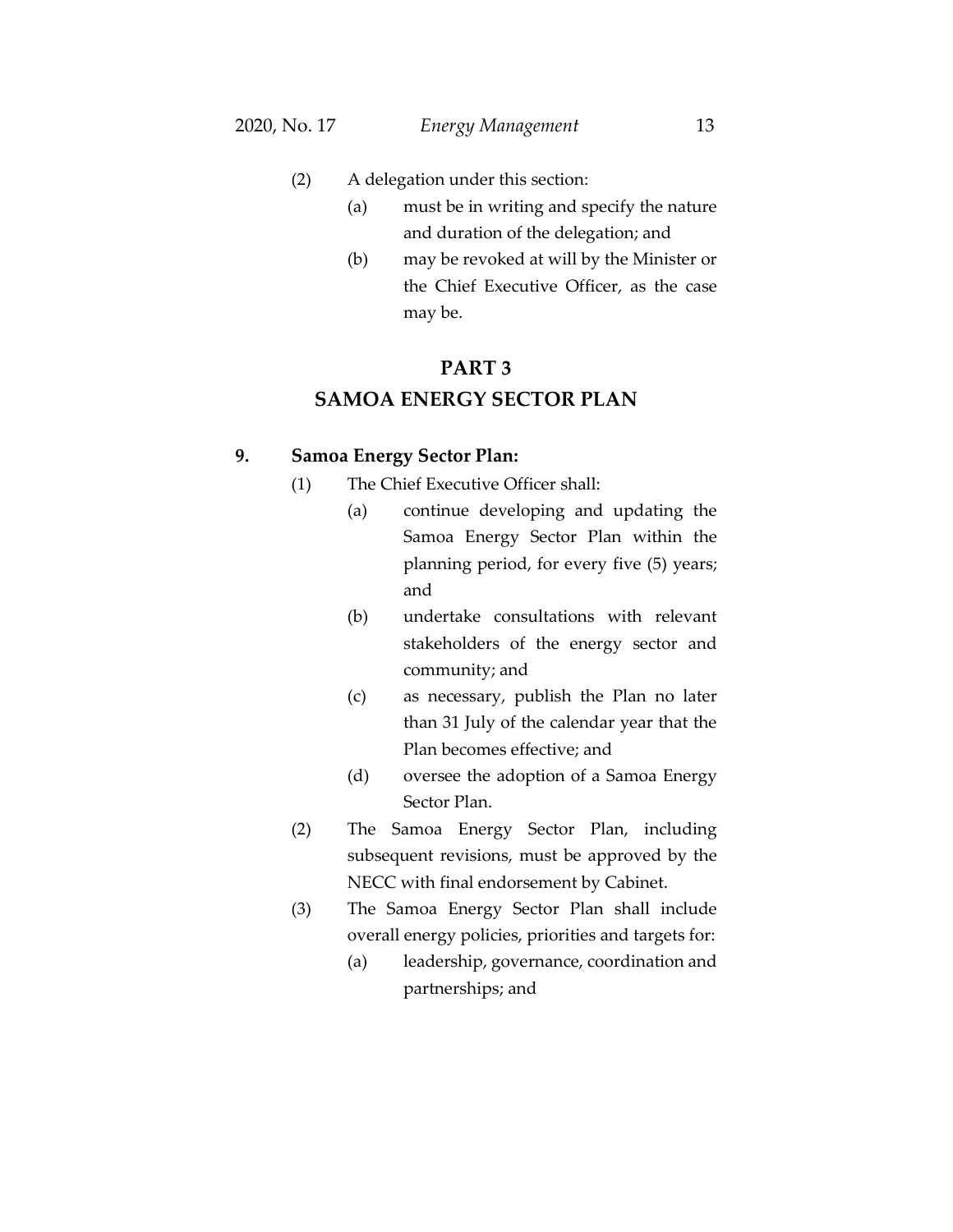- (b) capacity development, planning, policy and regulatory framework; and
- (c) energy production and supply of
	- (i) petroleum and alternative liquid fuels; and
	- (ii) renewable energy; and
- (d) energy conversion for electric power; and
- (e) end use energy consumption including
	- (i) transport energy use; and
	- (ii) energy efficiency and conservation; and
- (f) energy data and information; and
- (g) financing, investment, monitoring and evaluation; and
- (h) any other issue identified by the Minister or the Ministry.
- (4) For purpose of this section, "planning period" refers to the period ending six (6) months preceding January of the following calendar year in which the Plan commences.

## **PART 4**

# **NATIONAL ENERGY COORDINATION COMMITTEE**

## **10. National Energy Coordination Committee:**

- (1) The National Energy Coordination Committee that was established by Cabinet continues under this Act.
- (2) The Committee comprises of the following members: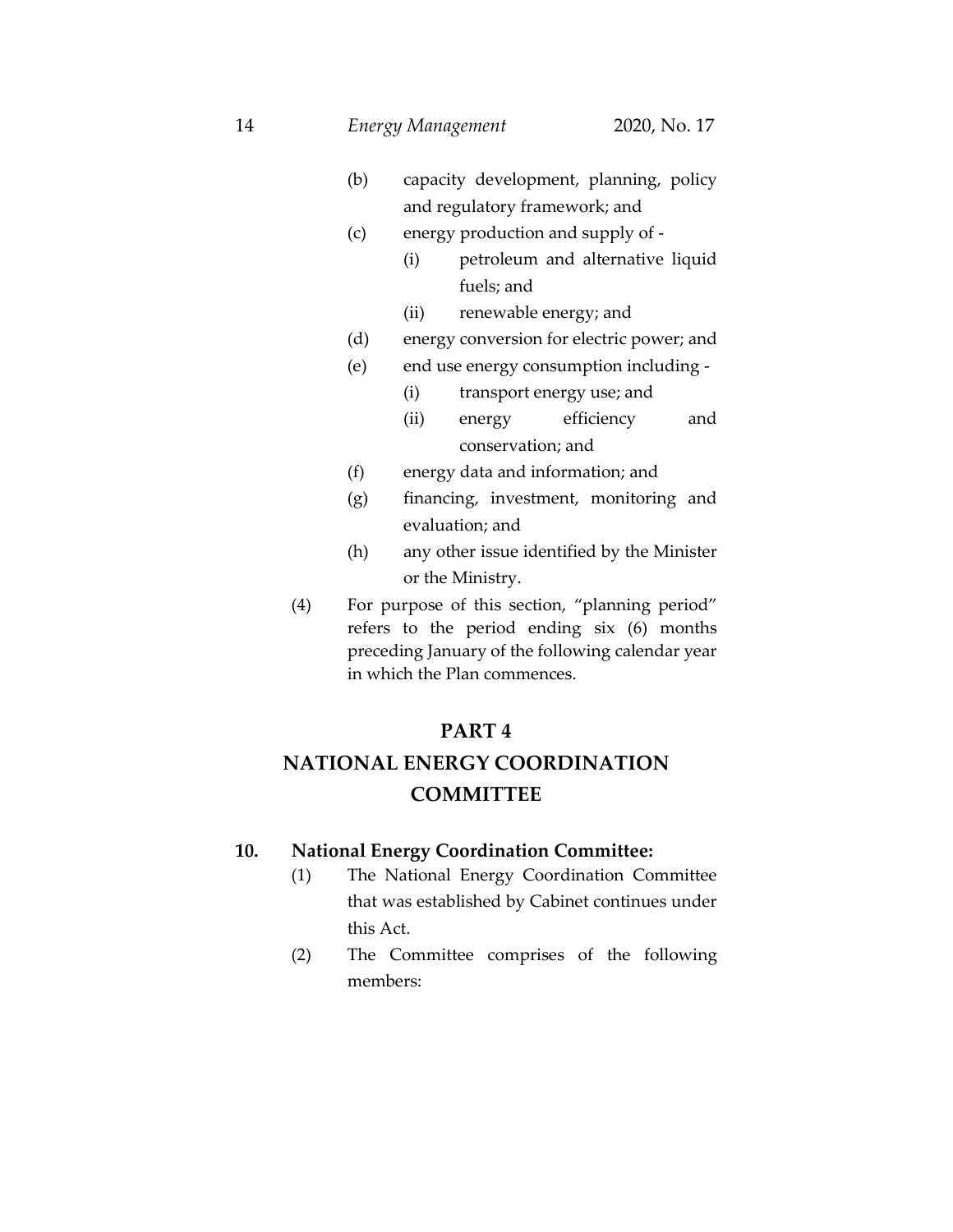- (a) Minister of Finance, as Chairperson;
- (b) Minister of Natural Resources and Environment, as Co-Chairperson;
- (c) Minister of Works, Transport and Infrastructure;
- (d) Chief Executive Officer of the Ministry of Finance;
- (e) Chief Executive Officer of the Ministry of Natural Resources and Environment;
- (f) Chief Executive Officer of the Ministry of Works, Transport and Infrastructure;
- (g) Chief Executive Officer of the Ministry of Women, Community and Social Development;
- (h) Attorney General;
- (i) Chief Executive Officer of the Ministry of Commerce, Industry and Labour;
- (j) Chief Executive Officer of the Ministry of Agriculture and Fisheries;
- (k) Chief Executive Officer of the Ministry of Customs and Revenue;
- (l) Chief Executive Officer of the Scientific Research Organisation of Samoa;
- (m) Chief Executive Officer of the Land Transport Authority;
- (n) Commissioner of Police;
- (o) Director General of the Ministry of Health;
- (p) General Manager of the Electric Power Corporation; and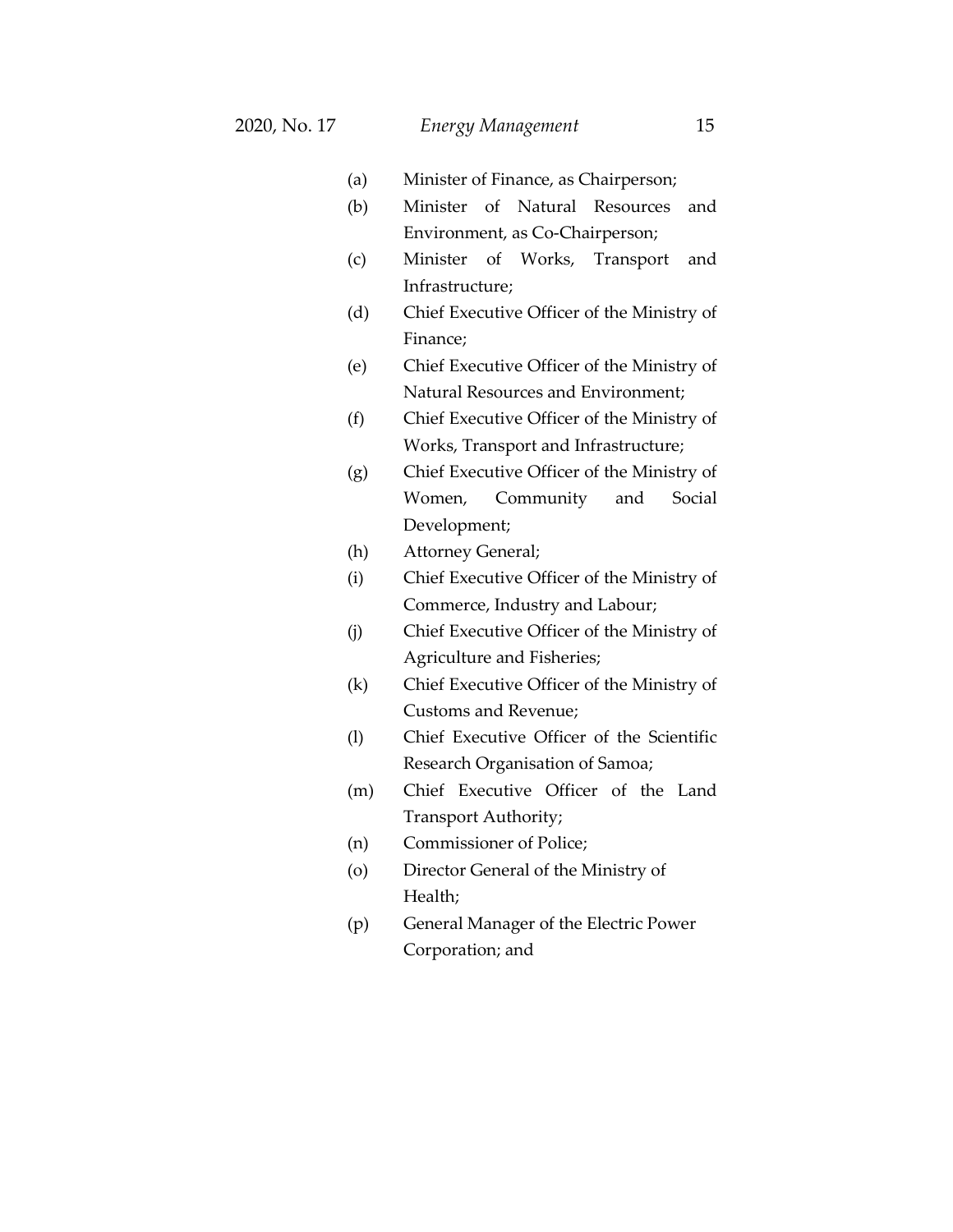(q) General Manager of Samoa Trust Estate Corporation.

## **11. Secretary:**

- (1) The Chief Executive Officer shall appoint a senior officer of the Ministry to be Secretary to the NECC.
- (2) The Secretary shall be responsible for monitoring execution of the policies of the NECC, keeping minutes and records of NECC and providing other administration support to the NECC.

## **12. Functions:**

- (1) The functions of the NECC are:
	- (a) to assist the Minister in establishing
		- (i) a strong governance framework for the energy sector with clear policies, plans, legislation, institutional and organisational arrangements that are interlinked; and
		- (ii) a harmonised and engaging environment for regional and international entities, development partners and investors;
	- (b) to oversee the energy sector management and coordination;
	- (c) to coordinate all key Government stakeholders in the energy sector and to report on any matters relating to energy;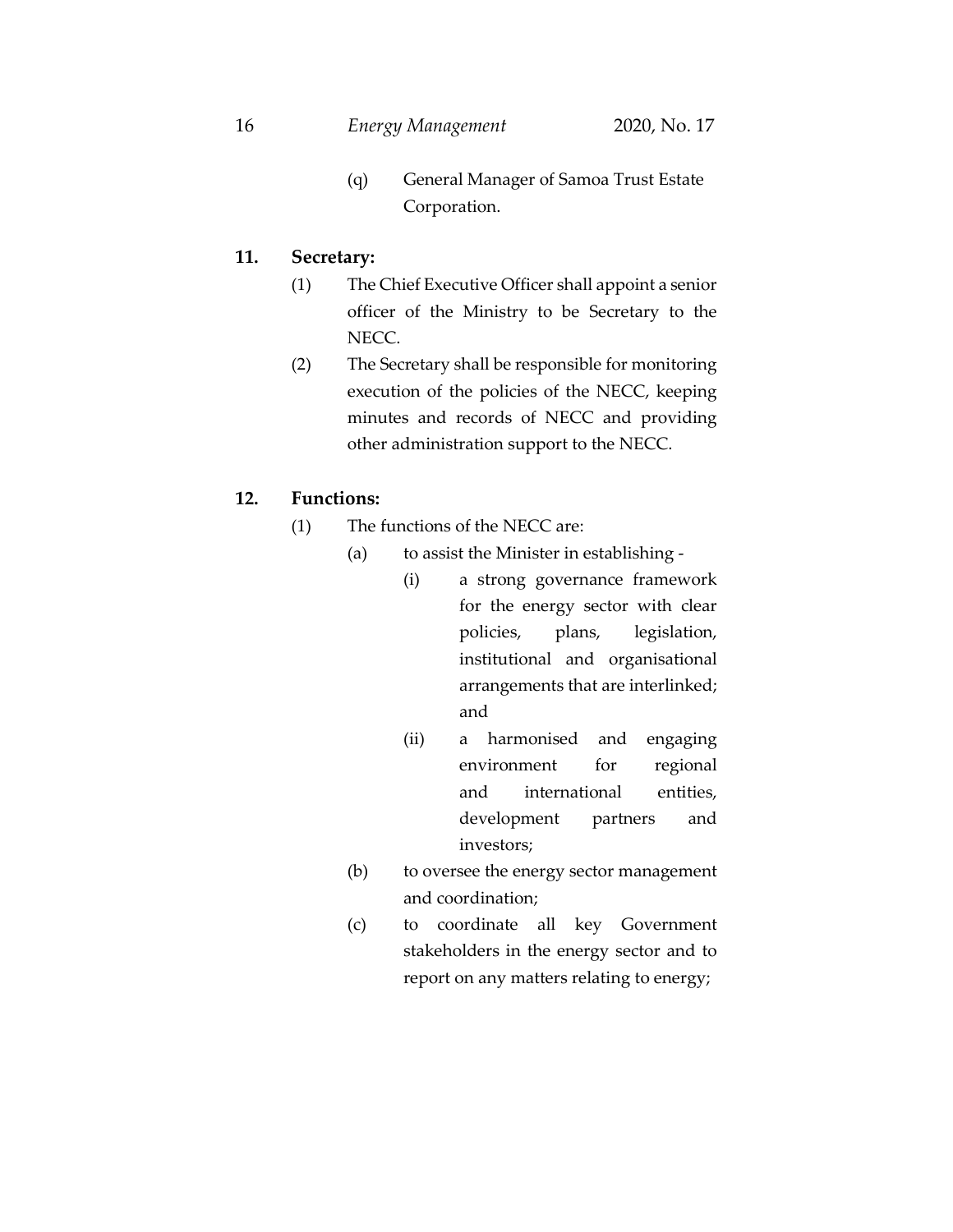- (d) to promote the mainstreaming of energy in all sectors and decision-making processes within Government and society, including national planning and budgetary processes;
- (e) to promote evidence and knowledgebased decision-making;
- (f) to review and endorse activities in both private and public sector, and recommend initiatives and activities that call for Government approval;
- (g) to oversee and evaluate implementation of energy related policies and projects;
- (h) to approve energy related reviews and activities before implementation or onward submission to Cabinet (or relevant committees of Cabinet) for endorsement;
- (i) to regulate and manage all energy related developments;
- (j) to develop energy related policies, including policies that promote the development of renewable energy;
- (k) to facilitate consultation with regional and international agencies and development partners relating to energy activities and programmes;
- (l) to provide oversight on national activities for any regional or international energy related projects on bilateral or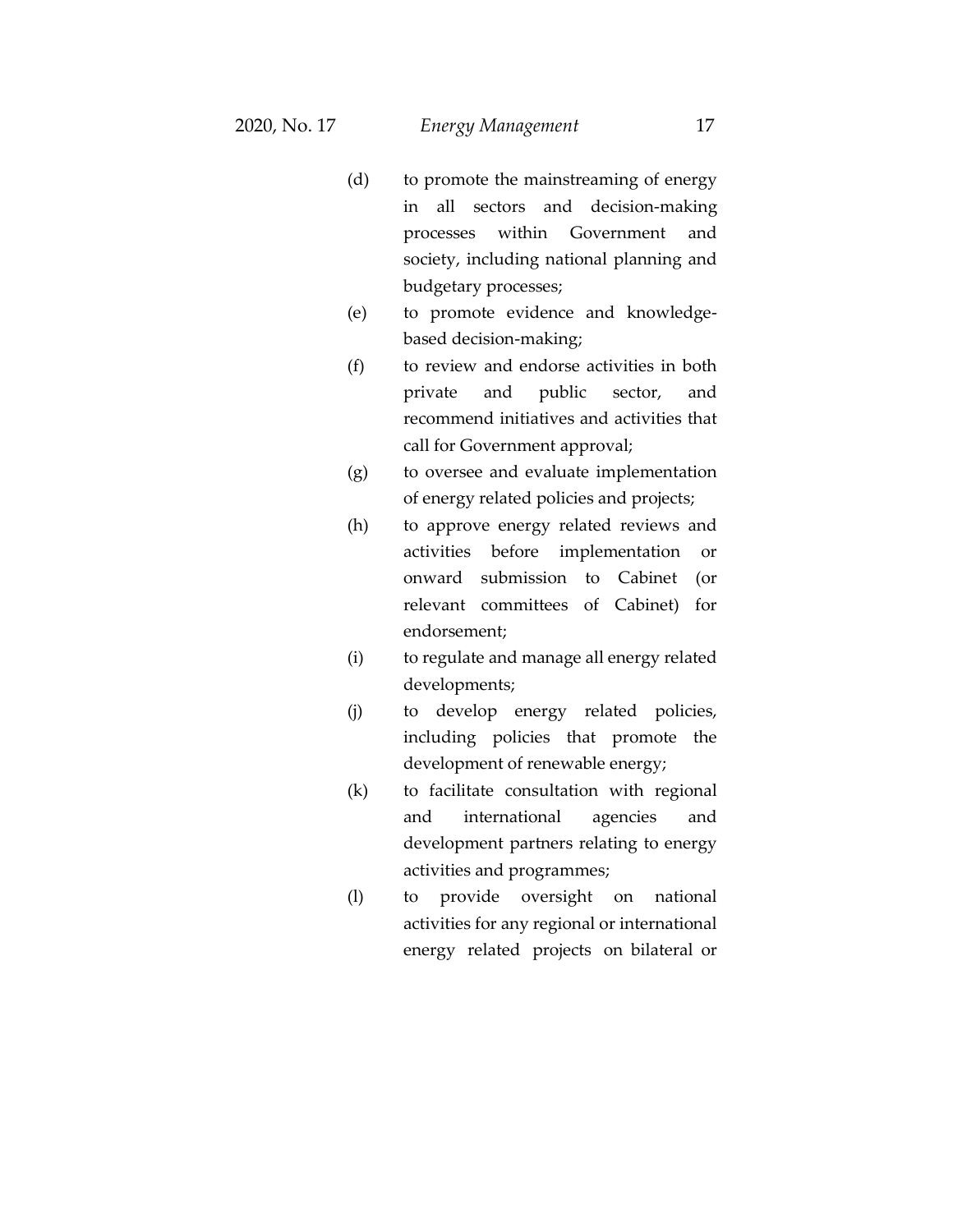multilateral agreements; any other function as approved or determined by Cabinet;

- (m) to coordinate with all the stakeholders regarding Energy Awareness Day.
- (2) The Committee may appoint sub-committees to perform its functions and to report to the Committee.

## **13. Meetings:**

- (1) At a meeting of the NECC, more than one half shall form a quorum.
- (2) A Co-chairperson must preside over a meeting, and in the absence of both Co-chairperson, members present shall agree on a person to be elected as Chairperson for that meeting.
- (3) In the absence from any meeting of any member of the Board under section  $10(d)$  - (q), that member may authorise a senior officer from his or her department to attend the meeting on his or her behalf.
- (4) Subject to this section, the NECC shall regulate its meetings and determine its own rules and procedures as it sees fit.

# **PART 5 REGULATION OF ENERGY SECTOR**

*Division 1 – Petroleum*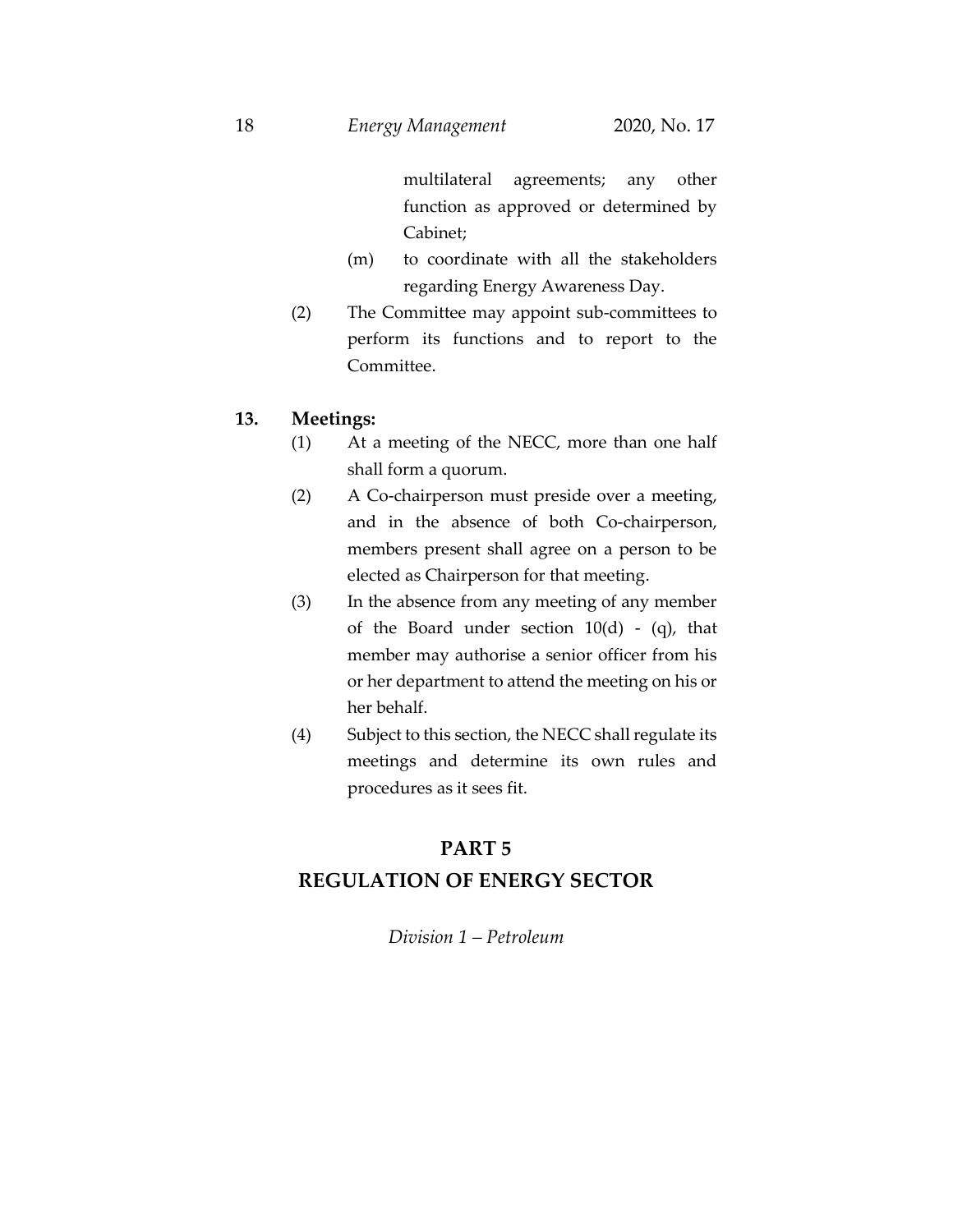- **14. Importation, storage and distribution of petroleum:**
	- (1) A person must not import, store or distribute petroleum into and within Samoa except in accordance with this Part.
	- (2) Without limiting subsection (1), prior approval of the Petroleum Task Force must be obtained by any person requiring storage of petroleum at a location where construction or other works are being carried out or any unlicensed petroleum premises.

## **15. Pricing of petroleum products:**

- (1) The Chief Executive Officer is responsible for setting:
	- (a) the maximum ceiling wholesale price for petrol, diesel, kerosene and jet fuel; and
	- (b) the maximum retail price for petrol, diesel and kerosene; and
	- (c) the maximum wholesale or retail prices for such other petroleum products as directed by Cabinet.
- (2) The prices set under subsection (1) must be set every month, or such other period as approved by Cabinet.
- (3) For purpose of this section, a monthly pricing template which is approved by the Government sets the monthly ceiling prices for petroleum products, as follows: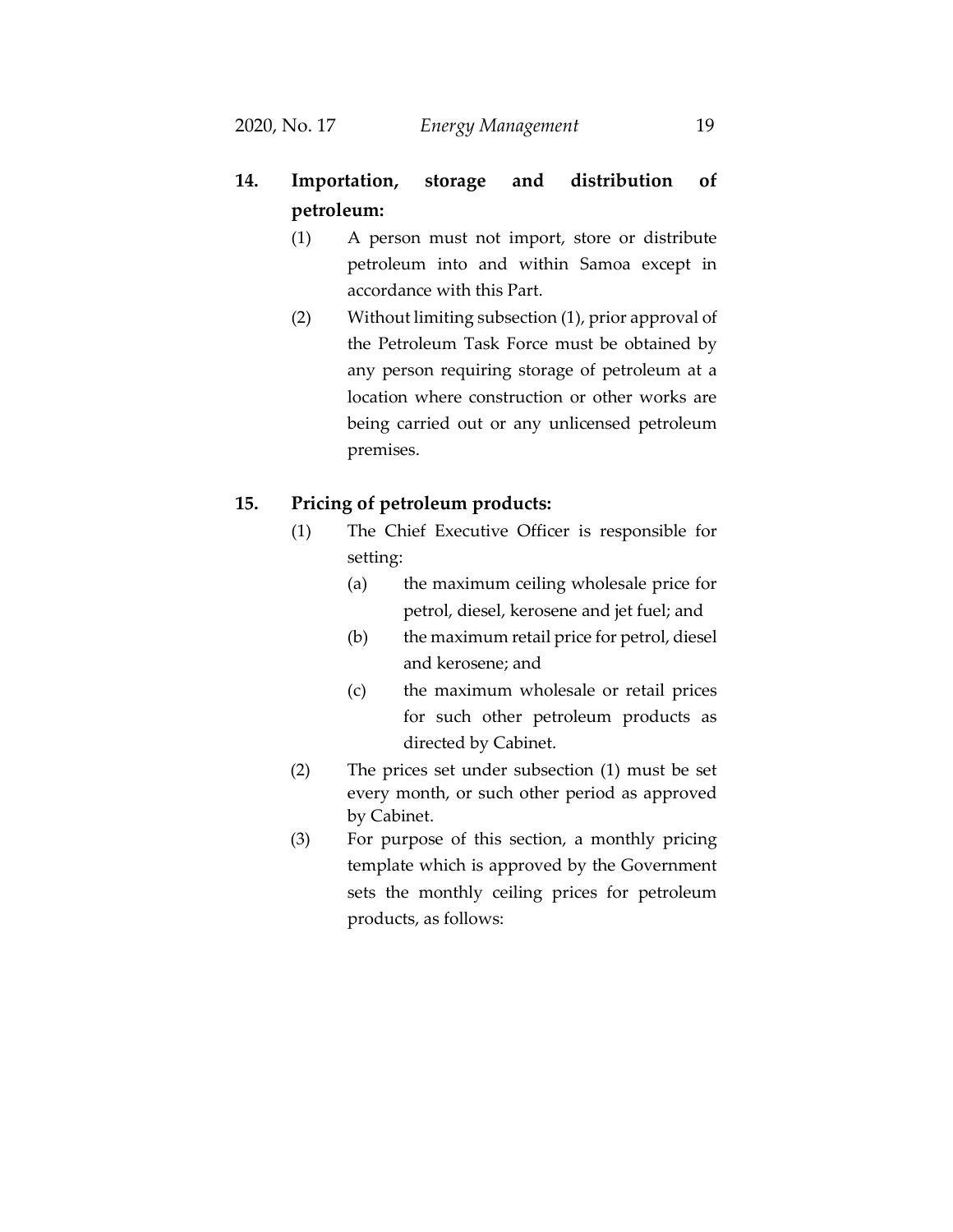#### 20 *Energy Management* 2020, No. 17

- (a) the maximum wholesale price is applied by the Onshore and Terminal Distribution Operator to charge service stations and its other customers; and
- (b) the maximum retail price is applied by service stations to charge its customers.
- (4) With reference to subsection (3), the time change of monthly price takes place on the  $1<sup>st</sup>$  of every month at 12 midnight, and if the site closes before midnight and opens in the morning, then the monthly price should be changed first before opening the site to the public on the next ensuing opening date.

## **16. Imposition of levy and fee:**

- (1) A contractor appointed as the Onshore Terminal and Distribution Operator must pay, on a monthly basis, a petroleum levy and a terminal fee on any petroleum product.
- (2) The rate of levy and fee to be paid under subsection (1):
	- (a) is determined by the Minister, acting on the advice of the Chief Executive Officer, and subject to the consideration and approval of the National Revenue Board, and final endorsement of Cabinet; and
	- (b) is to be prescribed by regulations; and
	- (c) is to be notified in writing to the contractor prior to the commencement of new prices that are set under section 15;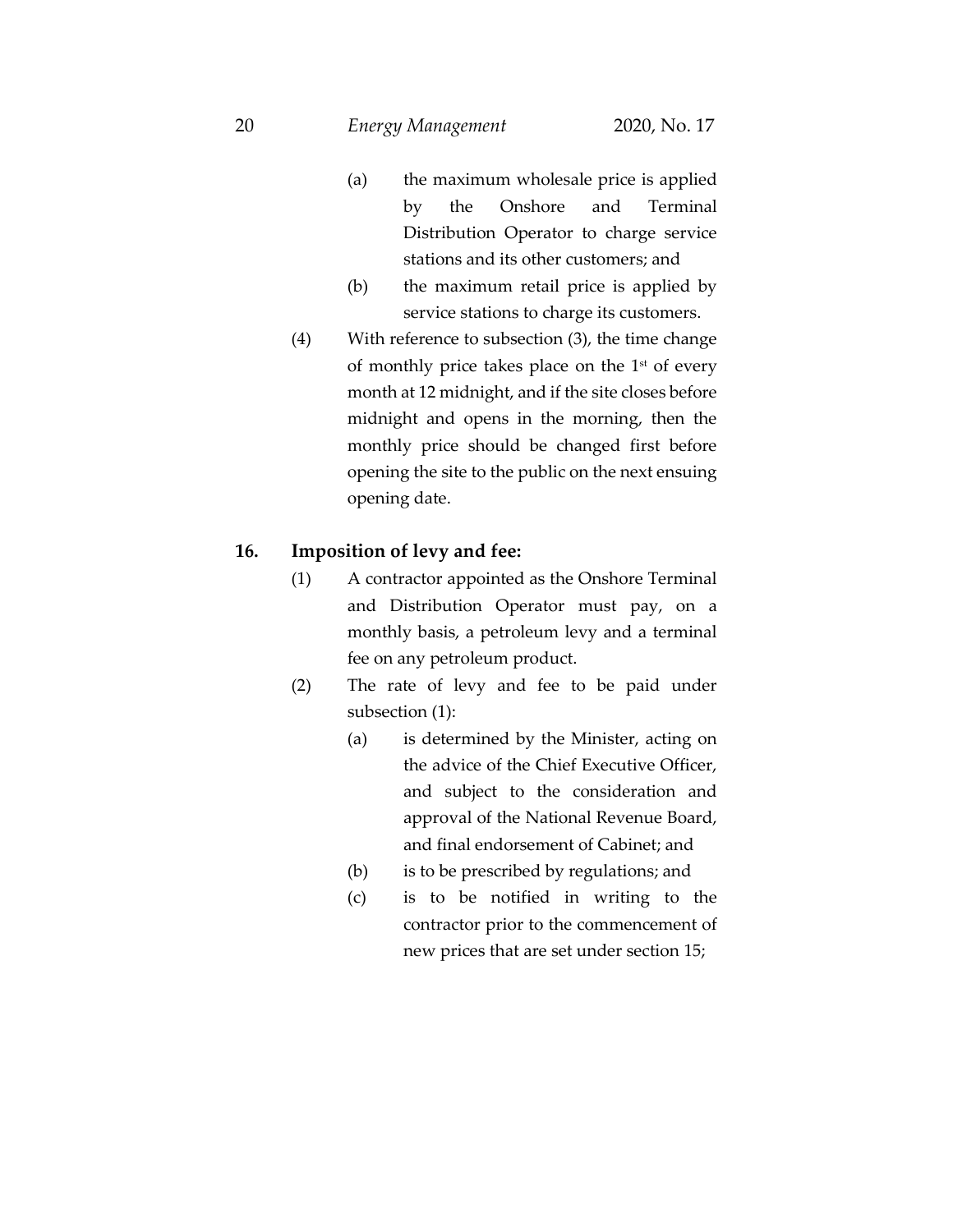- (d) is paid to the Chief Executive Officer for deposit into the Treasury Fund;
- (e) is payable on or before the 30th of each calendar month on the basis of the volume of all petroleum product sales made by the contractor during the preceding calendar month, at the rate or rates applicable to each product during that month; and
- (f) is accompanied with a return to be filed by the contractor clearly disclosing details of volumes of sales of each petroleum product during the preceding calendar month which, when applicable, shall disclose complete details of all sales made prior to and all sales made after a variation in the rate or rates of levies payable during any month.
- (3) If a levy payable under this section remains unpaid after its due date, the contractor is liable to pay a penalty levy, in addition to any fine which may be imposed under this Act.
- (4) A penalty levy payable under subsection (3) is to be determined in the same manner as the levy in subsection (1) and the Onshore Terminal and Distribution Operator must be notified when the levy is determined or varied.

## **17. Petroleum standards:**

(1) The Chief Executive Officer shall, in conjunction with the Petroleum Task Force, be responsible for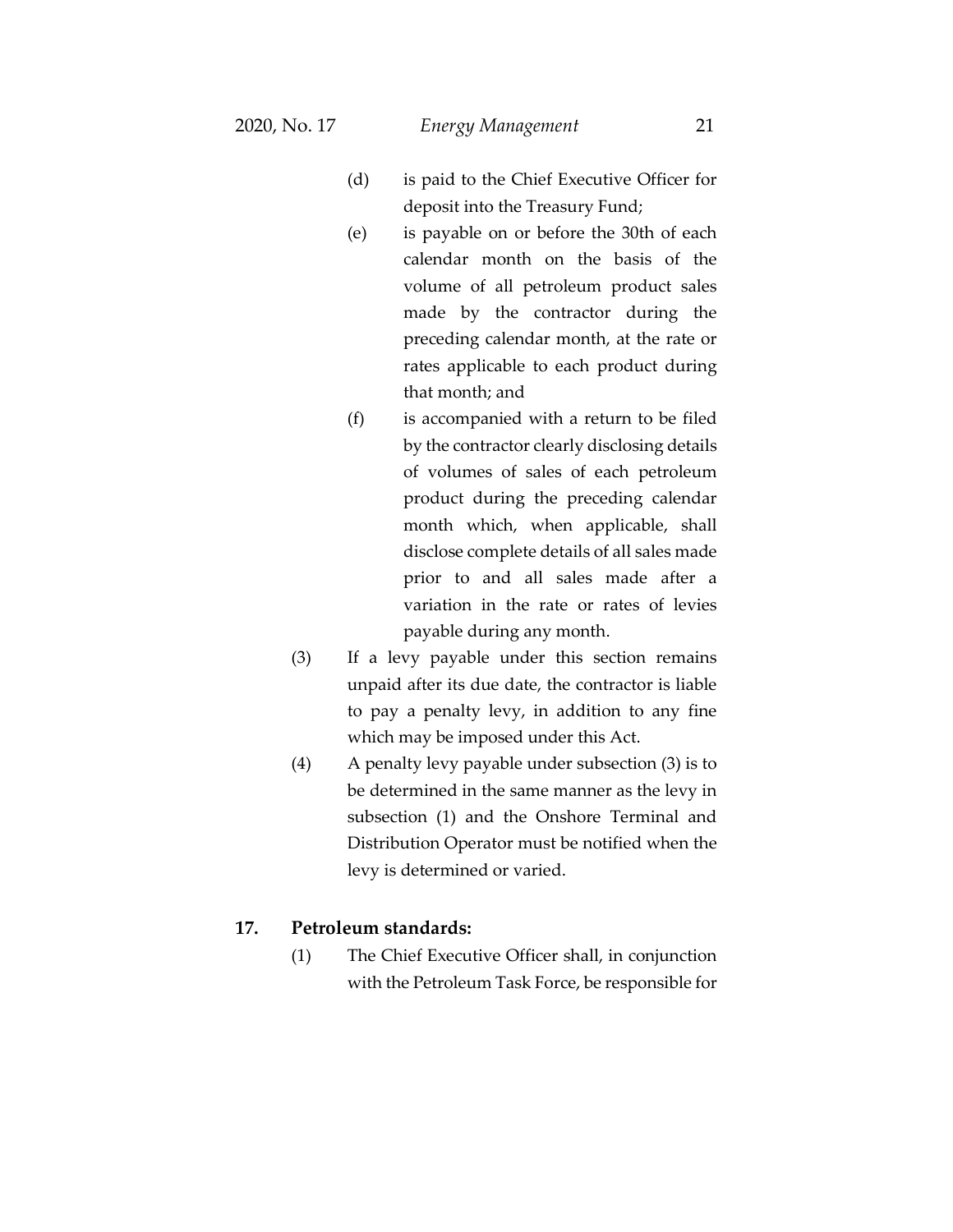determining health, safety, security and environmental standards for the importation, storage, distribution and resale of petroleum products within Samoa.

- (2) Without limiting subsection (1):
	- (a) the Chief Executive Officer may adopt any standards from another country approved by the Chief Executive Officer to be used for the purpose of this Act; or
	- (b) other standards for the purpose of this Act may be prescribed.
- (3) The Chief Executive Officer must provide public notice in any newspaper widely circulating in Samoa or other means determined by the Chief Executive Officer:
	- (a) stating the standards that have been determined, adopted or prescribed; and
	- (b) specifying the commencement date of the standards.
- (4) A person may obtain a copy of current standards from the Ministry.

## **18. Retail of petroleum without licence:**

No person shall sell any petroleum, except in accordance with a licence issued under this Division.

- **19. Licence to construct, operate, handle, move or store petroleum:**
	- (1) Before a licence is issued under subsection (2), a person must first apply to the Chief Executive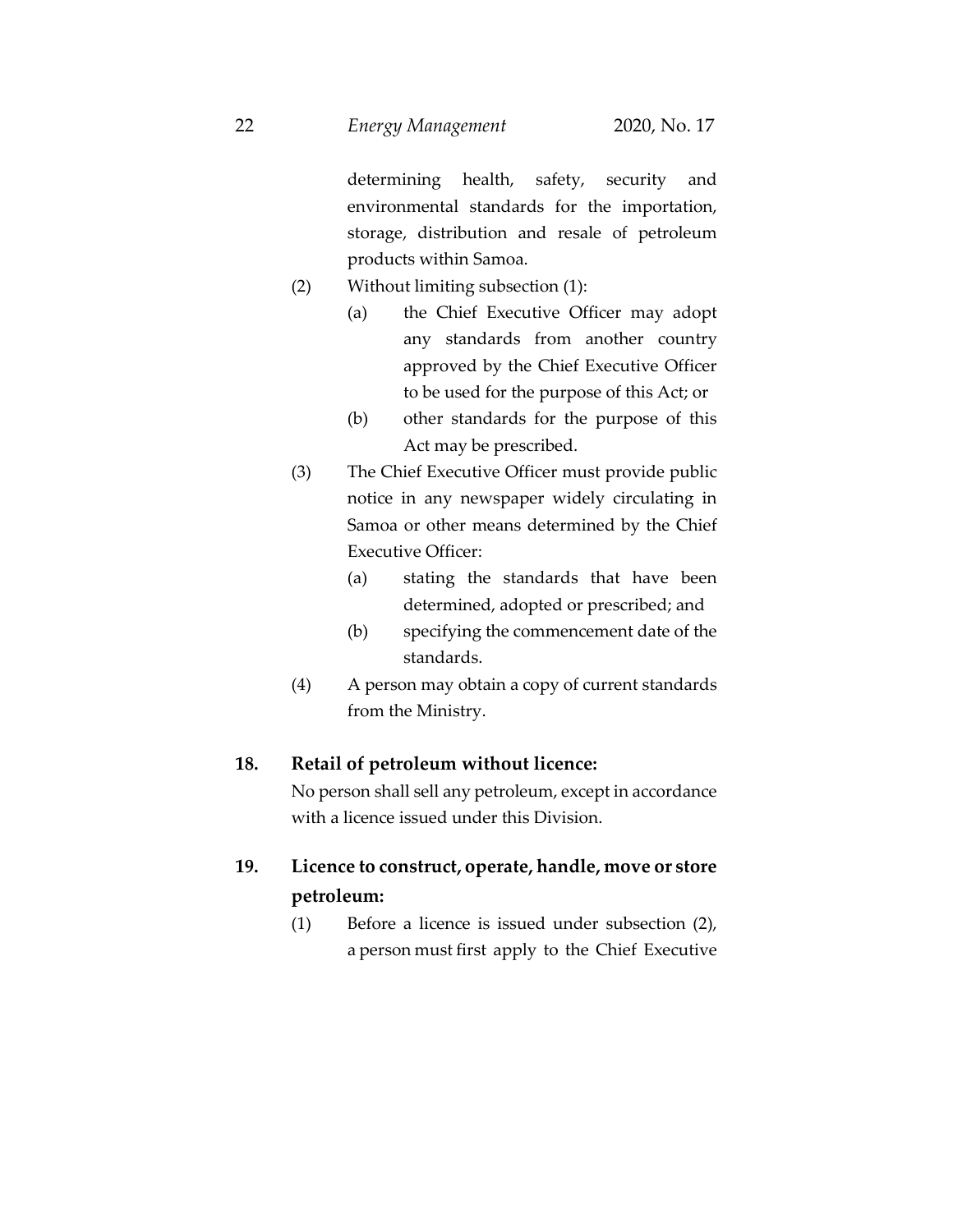Officer for a provisional licence to commence construction works in respect of a service station.

- (2) A person may apply to the Chief Executive Officer for a licence:
	- (a) to operate a service station for the retail of petroleum -
		- (i) upon completion of the construction works for which a provisional licence is issued under subsection (1); or
		- (ii) if that person intends to operate an existing service station; or
	- (b) to handle, move or store fuel for whatever purpose.
- (3) An application for a licence under this section must:
	- (a) be made in an approved form; and
	- (b) accompanied by the prescribed fee.
- (4) The Chief Executive Officer shall:
	- (a) carry out a preliminary assessment of an application received under this section and where necessary take into account matters specified in section 20; and
	- (b) refer the application along with recommendation to the Petroleum Task Force for final assessment and approval.
- (5) A licence required under this section is reserved for citizens of Samoa exclusively, and no approval may be given under this Act, or any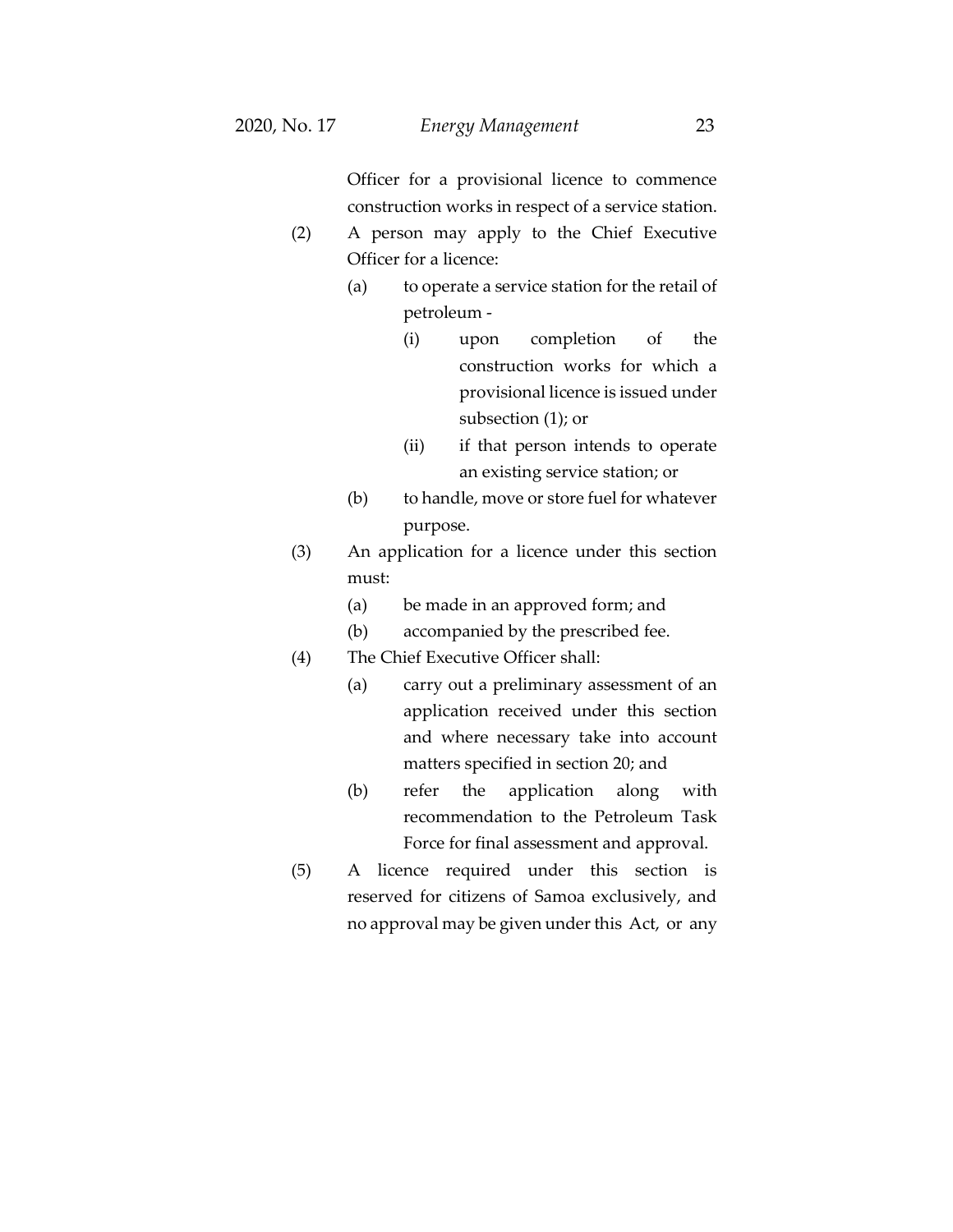other law, for a non-citizen to be issued a licence for purposes of this section or other similar purpose.

- (6) For the purpose of this section, "citizen" means a person who has acquired Samoan citizenship under the Citizenship Act 2004, except that a person who has acquired citizenship by marriage or citizenship by permanent residence or citizenship by investment, qualifies for a license under this section upon meeting conditions, including but not limited to the following, as determined by the Chief Executive Officer of the Ministry:
	- (a) the required number of years resident in Samoa;
	- (b) proven experience and knowledge in operating a service station;
	- (c) proven experience and knowledge in relevant safety standards and requirements relating to a service station;
	- (d) the required capital;
	- (e) that there is benefit to Samoa's economy;
	- $(f)$  that it is in the public interest;
	- (g) that it is to be conducted by a person authorised or licensed to do so;
	- (h) such other condition or criteria as may be required by the Chief Executive Officer.
- (7) A person caught under the exception in subsection (6), if approved, shall be granted a licence only once. For avoidance of doubt, this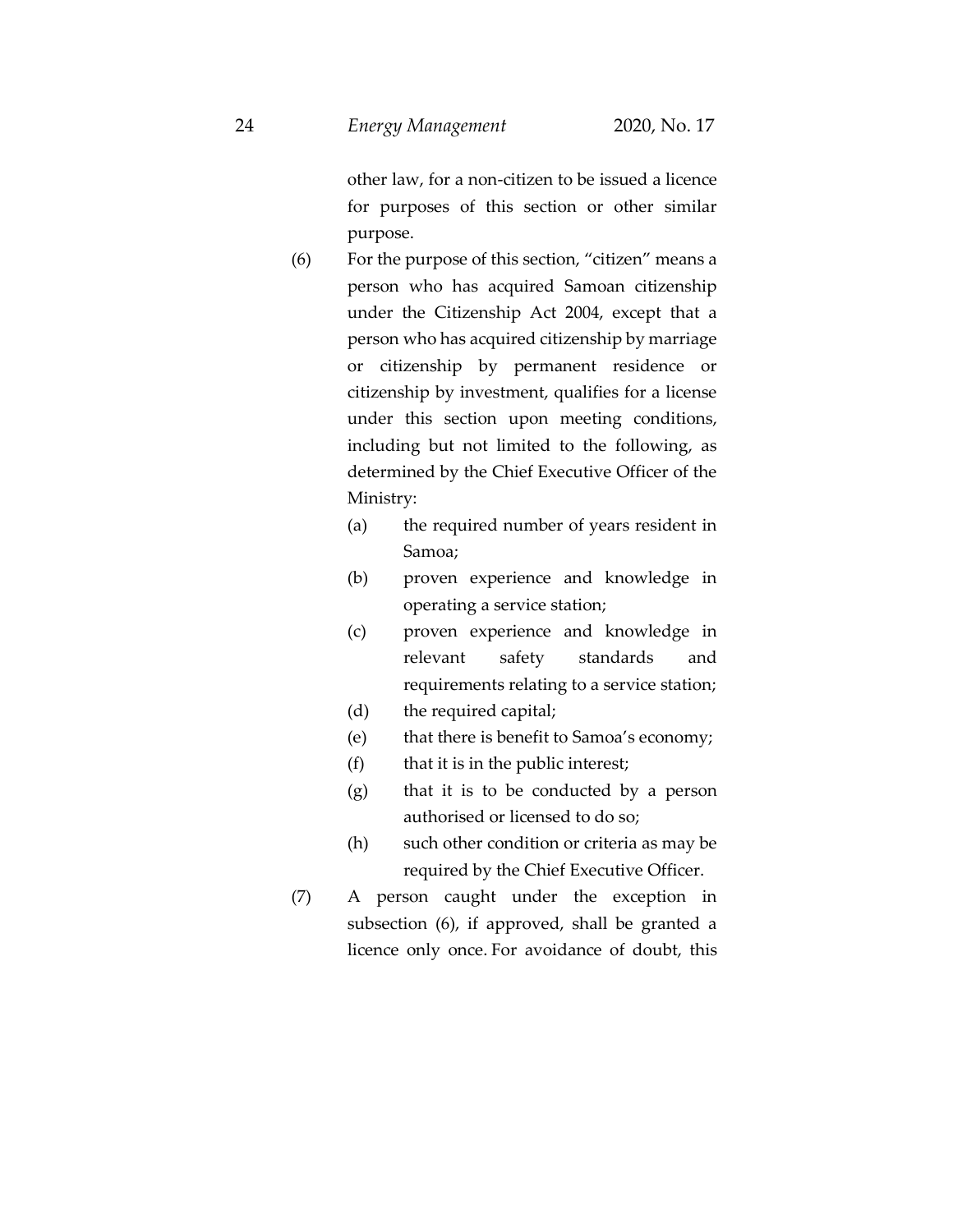provision does not affect the right to renew the initial licence.

(8) A licence issued under this section is nontransferable.

## **20. Further information required:**

- (1) For purpose of the Chief Executive Officer's preliminary assessment under section 19, he or she may, by notice in writing, require an applicant for a licence:
	- (a) to provide, in accordance with directions in the notice -
		- (i) information that is relevant to the consideration of an application;
		- (ii) records that are relevant to the review of the application which includes allowing examination of records, the taking of extracts from them and the making of copies of them; and
	- (b) to provide such authorities and consents as the Chief Executive Officer requires for the purpose of obtaining any information from other persons concerning the applicant or the application.
- (2) The Chief Executive Officer may refuse to consider or decline an application for a licence if:
	- (a) a requirement under this section is not complied with; or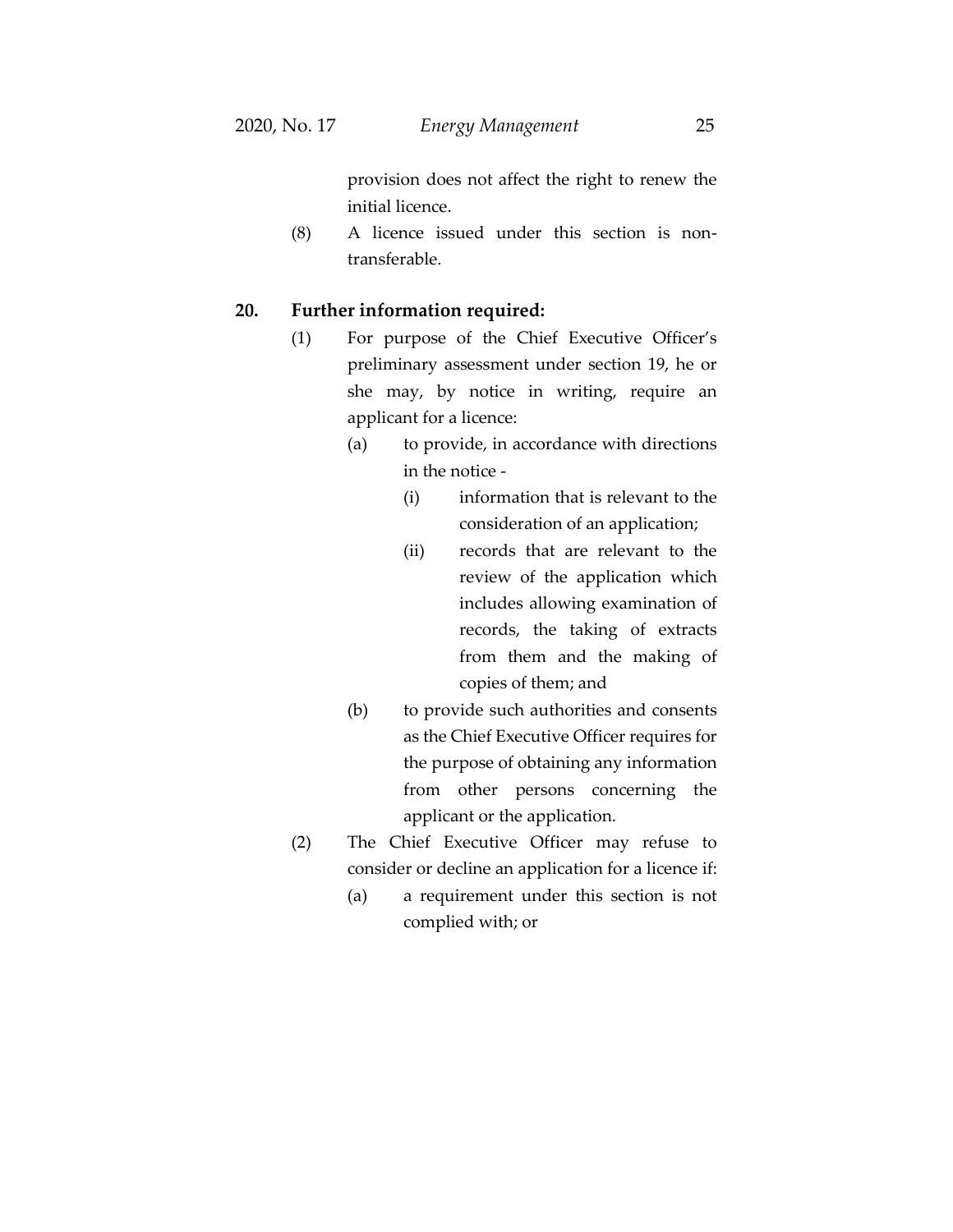26 *Energy Management* 2020, No. 17

(b) any information or document provided by an applicant under this section is false, misleading or defective in any particular.

## **21. Matters to be considered:**

In making a decision on an application for a licence under section 19(1), the Chief Executive Officer must consider the following matters:

- (a) a development consent issued under the Planning and Urban Management Act 2004 to confirm that the development can be constructed on the land;
- (b) a building permit from the Ministry of Works, Transport and Infrastructure confirming all building requirements under the National Building Code 2017 are met;
- (c) a certificate issued by the Commissioner of the Fire and Emergency Services Authority confirming that all possible mitigation, in the event of a fire, have been satisfactorily considered;
- (d) a certificate issued from the Land Transport Authority confirming satisfaction of the following requirements -
	- (i) entry and exit points and any roadside parking of the proposed site not to create an unnecessary traffic hazard; and
	- (ii) drainage discharge points for waste water to be located at suitable points to connect to the Land Transport Authority's drainage assets, if available;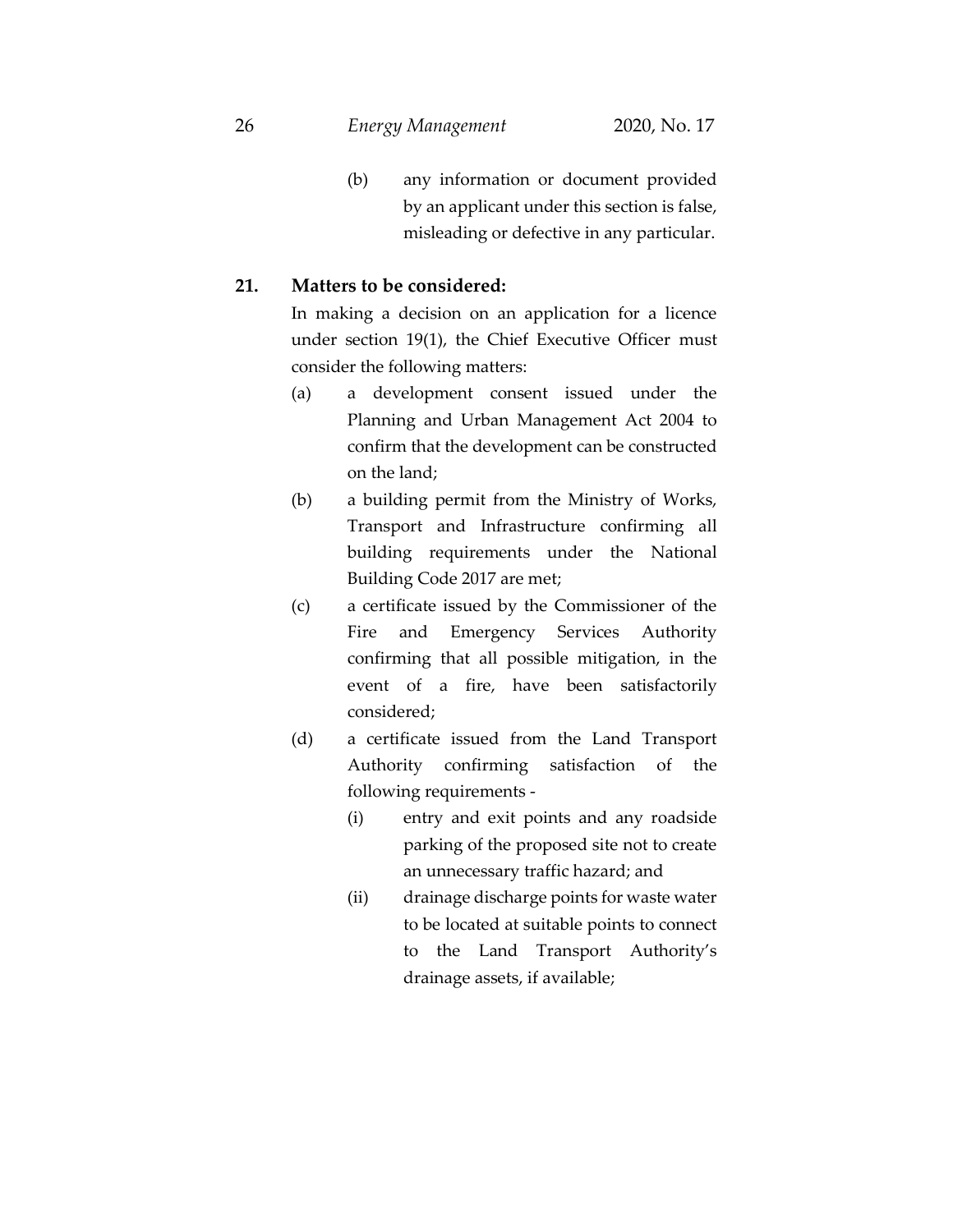- (e) evidence of ownership or right to use the land upon which the proposed project site is located;
- (f) the appropriateness of issuing a licence for a service station in the area to which the application relates (including careful considerations to the proximity between service stations);
- (g) the willingness of the applicant to comply with obligations of a licensee;
- (h) the public interest; and
- (i) any other matter that the Chief Executive Officer considers to be relevant.

# **22. Issuing of licence, duration, renewal and conditions of licence:**

- (1) Upon receipt of the Chief Executive Officer's preliminary assessment and recommendation, the Petroleum Task Force shall:
	- (a) proceed with its final assessment and decision on whether to grant or decline the issuing of a licence; and
	- (b) direct the Chief Executive Officer, acting as Chairperson of the Petroleum Task Force -
		- (i) to grant a licence in the approved form; and
		- (ii) to decide, as necessary, on any matter arising following the issuing of a licence, which to the satisfaction of the Chief Executive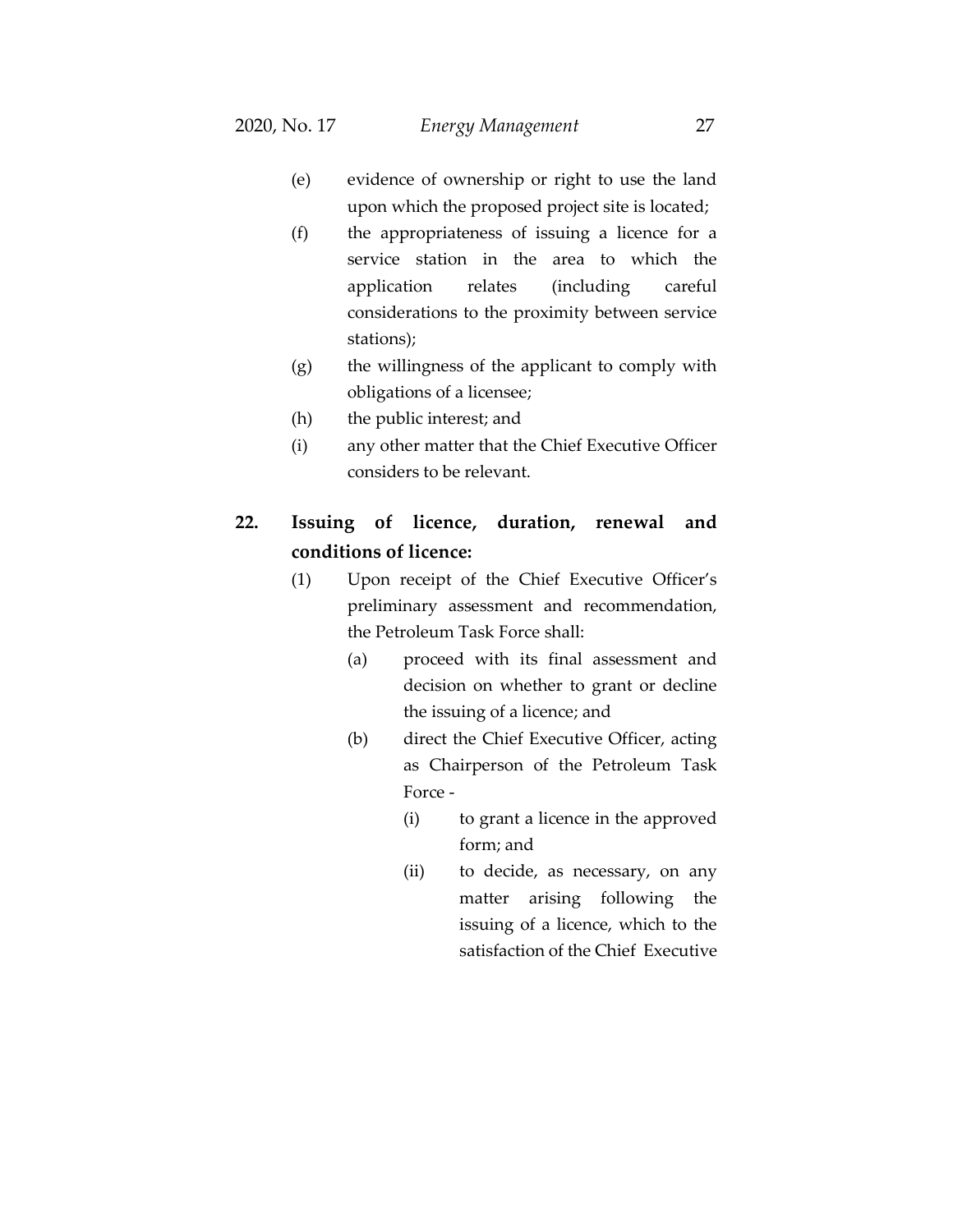Officer warrants cancellation or suspension of a licence under section 23; or

- (iii) to notify an applicant if the application is declined, specifying:
	- (A) the reasons for the decision; and
	- (B) the right to appeal the decision; and
	- (C) the process to be followed for an appeal.
- (2) A licence is issued every year before  $30<sup>th</sup>$  April and after inspection for compliance of a service station with the Health, Safety, Security and Environment Standards, and:
	- (a) commences on the date specified in the licence or in the absence of such date, on the day that it is issued; and
	- (b) remains valid until 31 December in the year of its issue, unless suspended or revoked.
- (3) An application for the renewal of a licence must:
	- (a) be in the approved form; and
	- (b) be accompanied by the prescribed fee; and
	- (c) be submitted at least one (1) month prior to expiration of a current licence.
- (4) The Chief Executive Officer may impose conditions which are consistent with this Act for a licence issued under this section.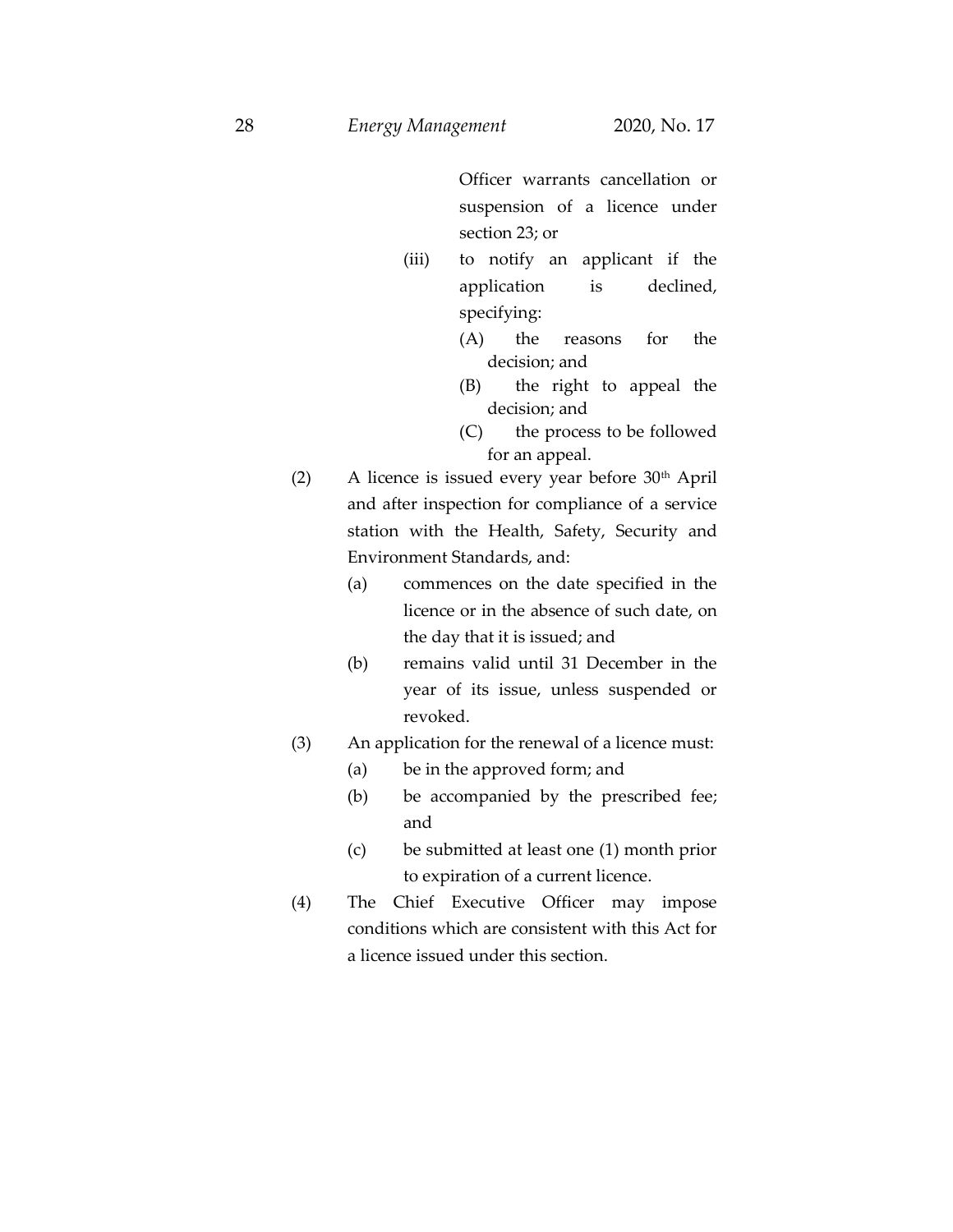- (5) Any licence conditions imposed under this section must include:
	- (a) the power of the Chief Executive Officer to vary or revoke a licence, or a condition of a licence; and
	- (b) a prohibition for the transfer of any licence without the Chief Executive Officer's written approval.

#### **23. Cancellation or suspension of licence:**

- (1) The Chief Executive Officer may suspend or cancel a licence granted under this section:
	- (a) if the Chief Executive Officer is satisfied that -
		- (i) the licensee has breached any conditions of the licence or any other relevant requirement under this Act;
		- (ii) the licensee fails, or has failed, to comply with the standards determined, adopted or prescribed under this Division; or
		- (iii) the licensee supplied information that is materially false or misleading in its application for the licence, or for a renewal or an amendment of the licence; or
		- (iv) the licensee has ceased business operations; or
		- (v) the licensee no longer meets, or has failed to comply with, a requirement or condition upon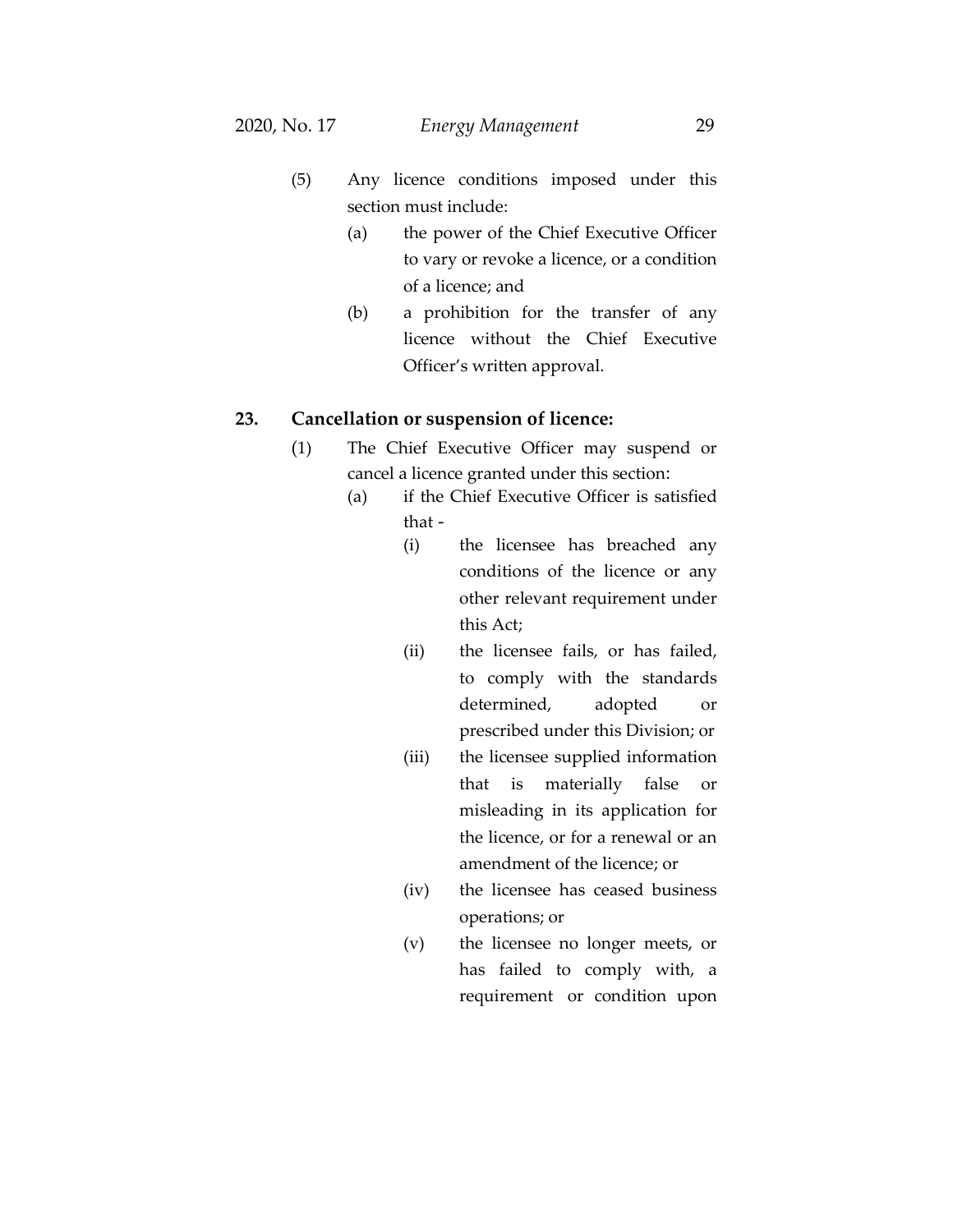which a licence was initially granted;

- (vi) price not changed on time; and
- (b) after having considered any of the matters in section 21.
- (2) Before the Chief Executive Officer issues a notification under subsection (3) to suspend or cancel a licence, he or she shall first issue, in writing, to the licensee:
	- (a) an initial warning and may impose further conditions for compliance of the licence holder; and
	- (b) a further warning if the licensee continues to be in breach of any conditions of the licence or any other relevant requirement under this Act,

and when requirements of paragraphs (a) and (b) are met, the Chief Executive Officer may exercise his or her powers under subsection (3).

- (3) If the Chief Executive Officer decides to suspend or cancel a licence, the Chief Executive Officer must provide written notification to the licensee of:
	- (a) the reasons for the decision;
	- (b) the right to appeal the decision; and
	- (c) the process to be followed for an appeal.

## **24. Appeal for licences:**

(1) A person may appeal to the Minister against a decision of the Chief Executive Officer or the Petroleum Task Force to: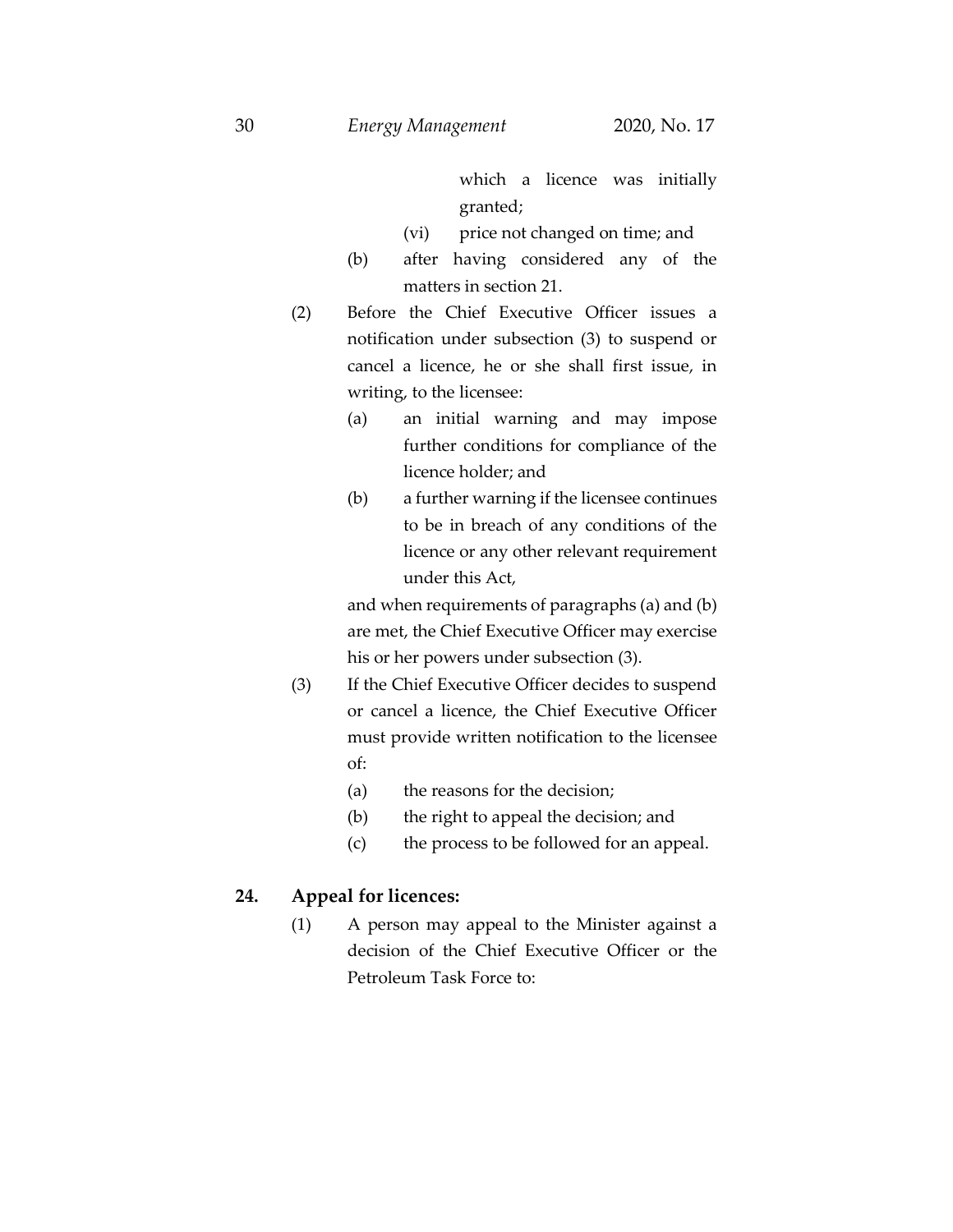- (a) refuse to grant a licence; or
- (b) amend or revoke a condition of a licence; or
- (c) suspend or cancel a licence.
- (2) An appeal must be in writing and must be made within:
	- (a) 15 working days after the date of the notice of the Chief Executive Officer's decision; or
	- (b) any longer period that the Minister allows of not more than 15 working days, if an application for an extension is made within the time period specified in paragraph (a).
- (3) The Minister:
	- (a) may request any information from the person lodging the appeal or from the Chief Executive Officer; and
	- (b) is not bound to follow any formal procedure; and
	- (c) does not need to hold a hearing.
- (4) The Minister may confirm, vary or reverse the decision being appealed.
- (5) The Minister must give notice of:
	- (a) its decision, with reasons, to both the person who lodged the appeal and the Chief Executive Officer; and
	- (b) the date on which its decision takes effect.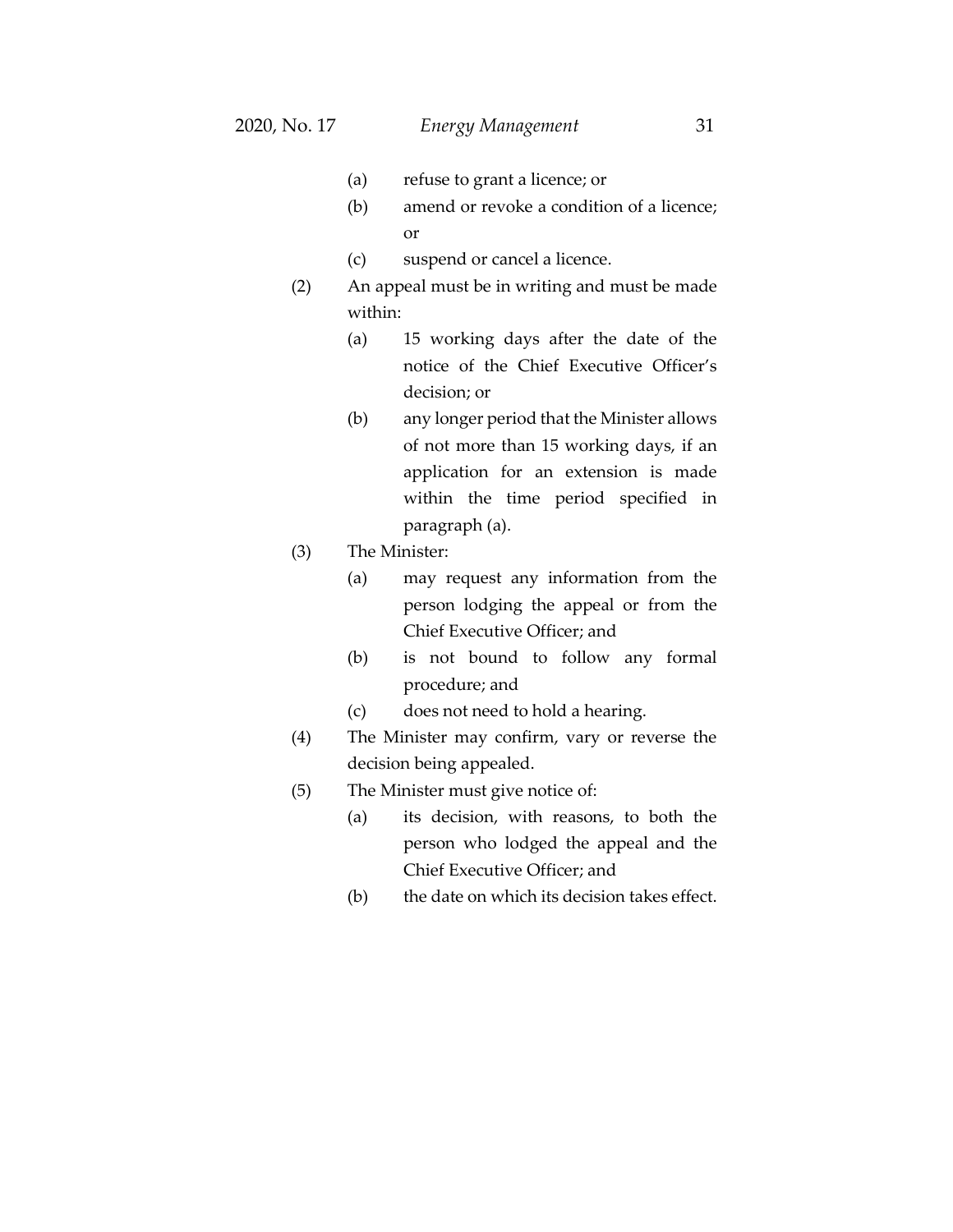#### **25. Powers to enter, remove, examine or seize:**

- (1) The Chief Executive Officer or an authorised officer may, for the purposes of this Division, exercise the following powers:
	- (a) to enter, inspect and examine between normal working hours any private premises, other than a dwelling house, on which he or she has reasonable cause to believe petroleum is stored or kept;
	- (b) to take samples of any petroleum stored or kept in such premises;
	- (c) to seize or detain any petroleum stored or kept in such premises contrary to the provisions of this Act;
	- (d) to make such examination and inquiry as may be necessary to ascertain whether the provisions of this Act are complied with.
- (2) If a person refuses to permit the Chief Executive Officer or an authorised officer to enter or inspect any premises, or hinders or obstructs the Chief Executive Officer or any authorised officer in the execution of a duty under this Act, or refuses to allow such person to take samples in pursuance of this section or to give facilities for the purpose, the person is liable upon conviction to a fine of 10 penalty units.
- (3) Where a person is convicted of an offence under this Division, the Court may order any petroleum seized and detained to be:
	- (a) forfeited to the Government and sold; or
	- (b) disposed of; or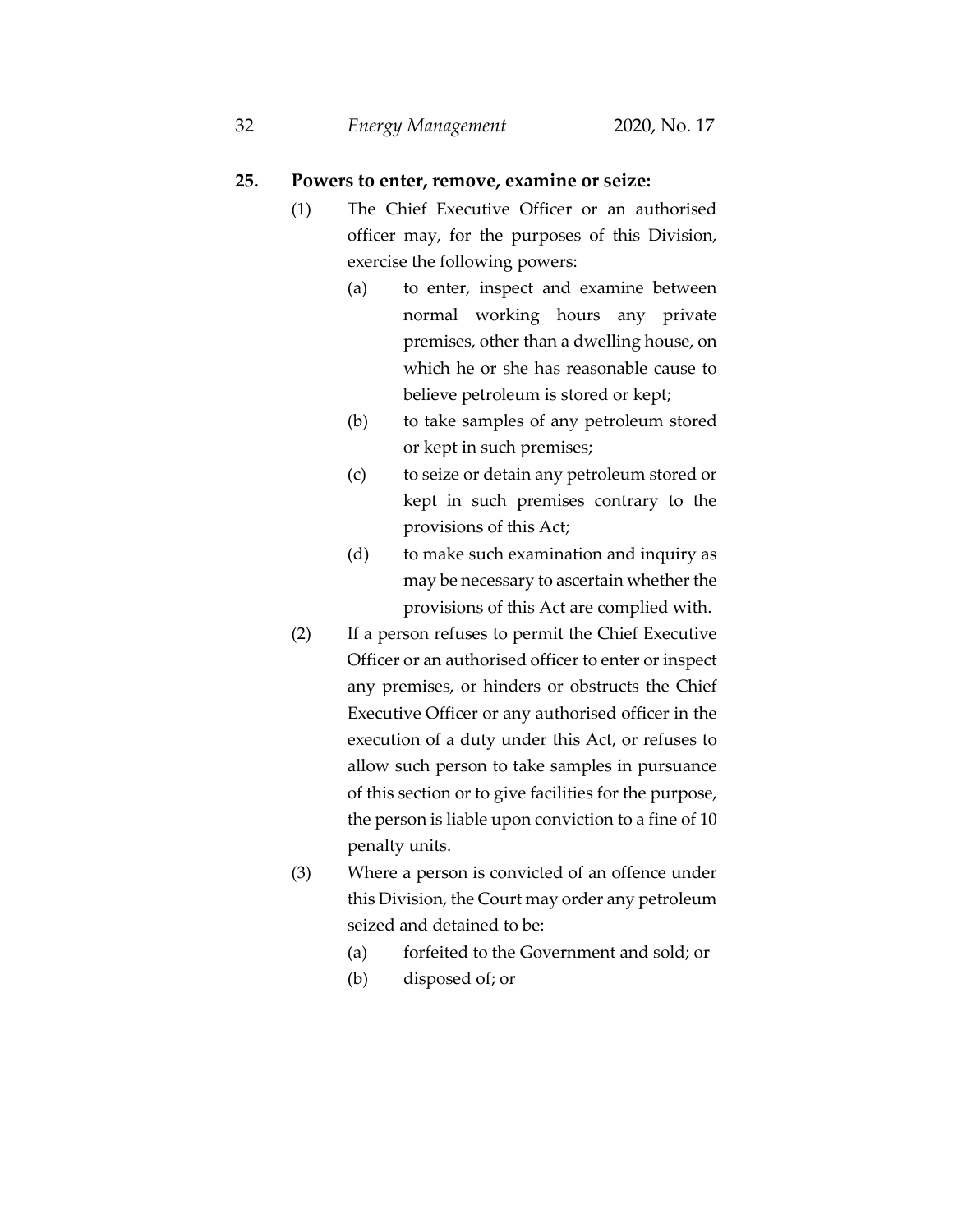(c) returned to its rightful owner.

#### **26. Laying of pipes and other works:**

A person must obtain the necessary approvals from the relevant local authorities as to laying of any pipes, breaking of any surface, opening of drains, or undertaking any works necessary for purpose of erecting a tank or thing for the storage or transfer of petroleum.

#### **27. Petroleum Regulations:**

- (1) The Head of State, acting on the advice of Cabinet, may, make regulations as are necessary or expedient for giving full effect to the provisions of this Division.
- (2) Without limiting subsection (1), regulations may be made under this section for all or any of the following purposes:
	- (a) regulating the transport of petroleum;
	- (b) prescribing the quantity or mode of storage and the receptacles in which petroleum may be carried in any package, vessel, cart, truck or other vehicle and the quantities to be contained in such receptacles;
	- (c) providing for the examination and testing of petroleum and prescribing the tests to be applied to ascertain its flash-point and the method of applying the same;
	- (d) prescribing the quantity of petroleum which may be stored or kept in unlicensed petroleum premises and the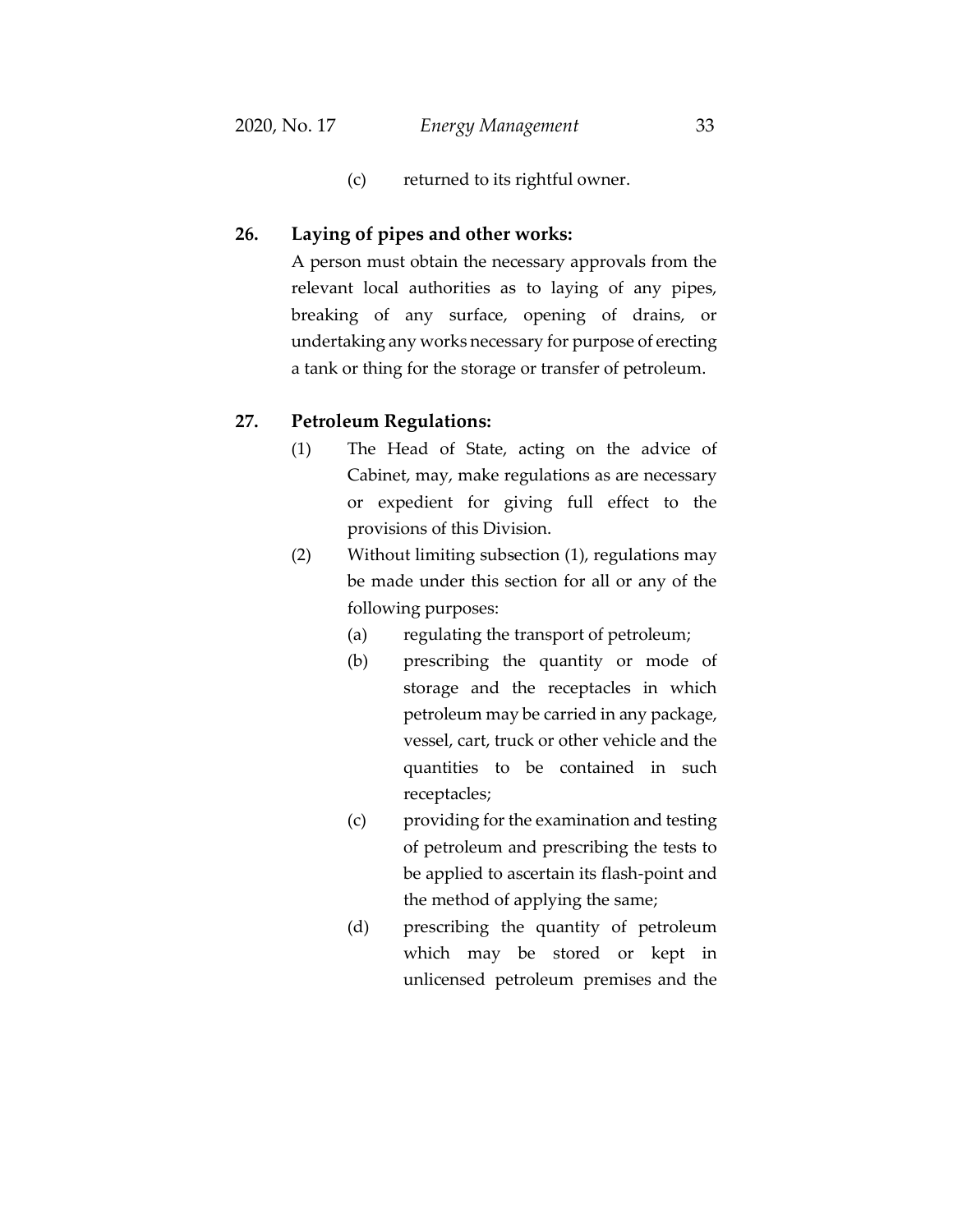manner of storing or keeping such petroleum;

- (e) providing for the licensing of places in which petroleum is stored;
- (f) prescribing the rules or standards to be observed in any place where petroleum is kept, stored, used, or conveyed, whether licensed or not;
- (g) prescribing the making of packages containing petroleum;
- (h) prescribing penalties not exceeding a fine of 10 penalty units for the breach of any such regulations;
- (i) prescribing the requirements for erecting a tank or package for the storage of petroleum, and the transfer or movement of petroleum to and from such tank or package;
- (j) prescribing the minimum size of overhead fuel tanks for the general public, contractor or service station operator; or
- (k) prescribing any other matters relating to the issuing of licenses and appeals relating to licences; or
- (l) prescribing levies, fees or charges imposed or required for the purpose of this Act; or
- (m) prescribing matters relating to the changing of the monthly price.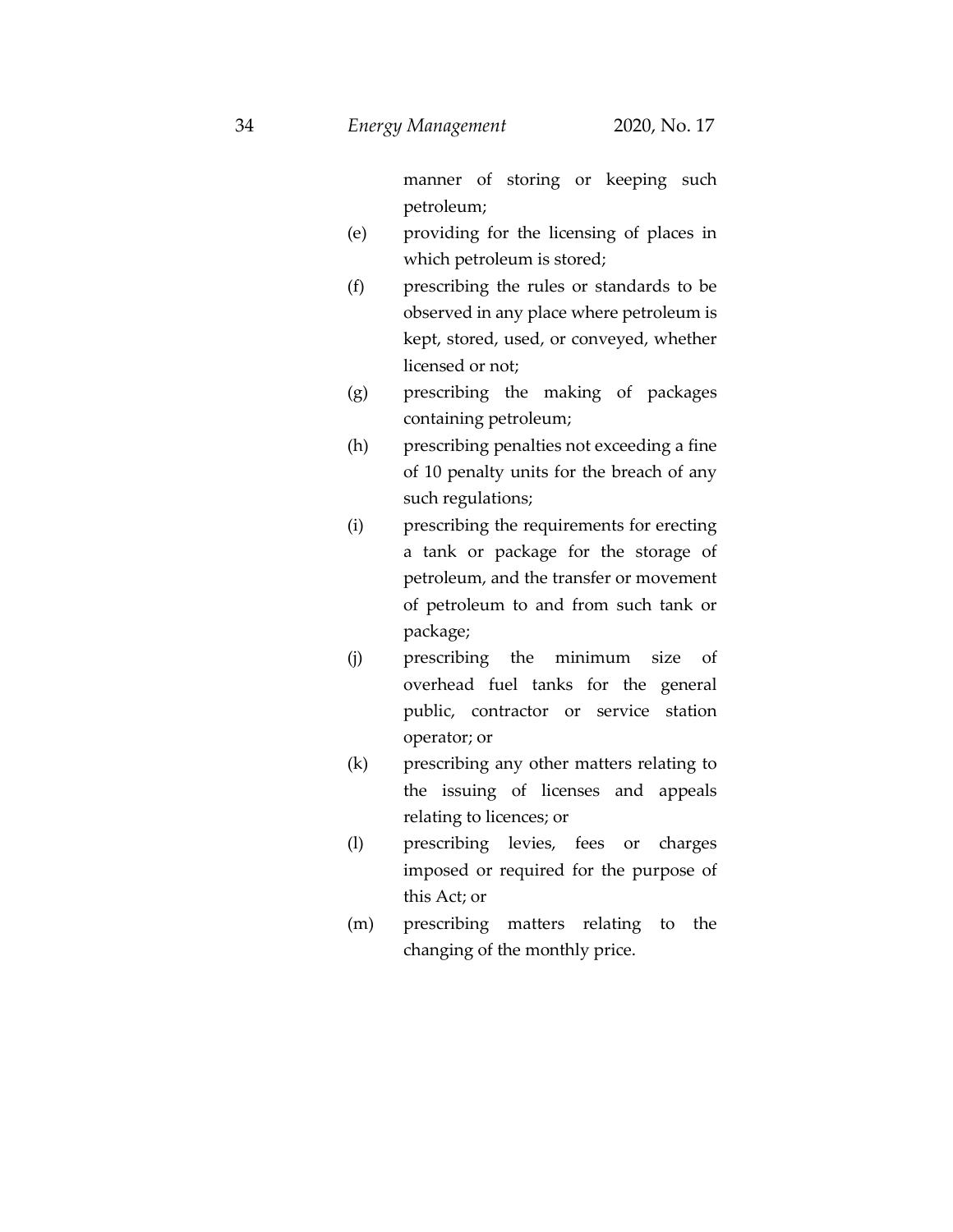## **28. Petroleum Task Force:**

- (1) The Petroleum Task Force that was established by Cabinet in 2012 continues under this Act.
- (2) The Task Force comprises of the following members:
	- (a) Chief Executive Officer of the Ministry of Finance, as Chairperson;
	- (b) Chief Executive Officer of the Ministry of Natural Resources and Environment;
	- (c) Chief Executive Officer of the Ministry of Commerce, Industry and Labour;
	- (d) Chief Executive Officer of the Ministry of Works, Transport and Infrastructure;
	- (e) Chief Executive Officer of the Land Transport Authority;
	- (f) Chief Executive Officer of the Ministry of Health (also known as Director General of Health);
	- (g) Commissioner of the Fire and Emergency Services Authority;
	- (h) Commissioner of Police;
	- (i) General Manager of the Electric Power Corporation; and
	- (j) Chief Executive of the Onshore and Terminal Distribution Operator.

## **29. Secretary:**

(1) The Chief Executive Officer shall appoint a senior officer of the Ministry to be Secretary to the Petroleum Task Force.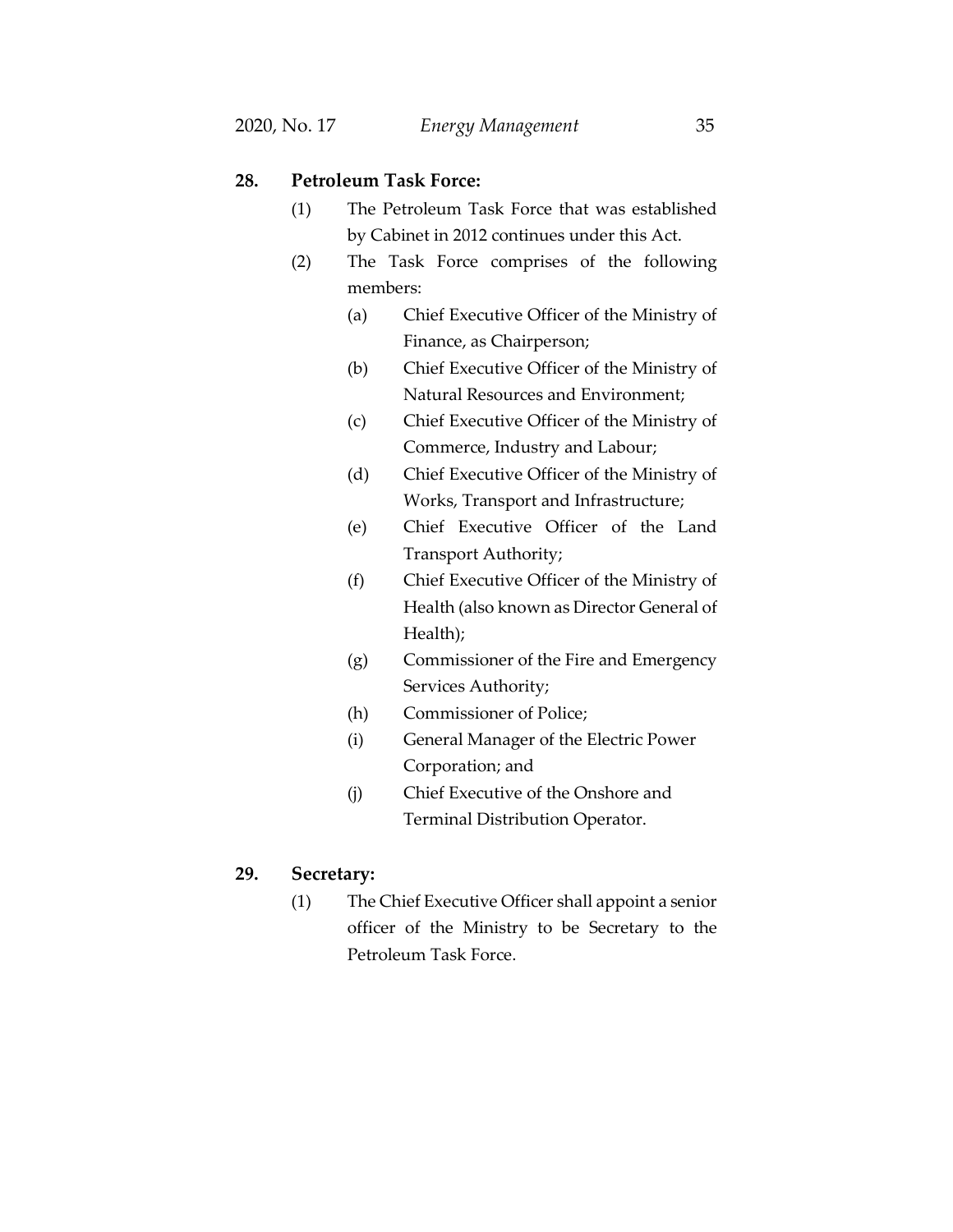36 *Energy Management* 2020, No. 17

(2) The Secretary shall be responsible for monitoring execution of the policies of the Petroleum Task Force, keeping minutes and records of Petroleum Task Force and providing other administration support to the Petroleum Task Force.

## **30. Functions:**

The functions of the Petroleum Task Force are:

- (a) to review, recommend or advise in relation to the licensing and operation of petroleum storage and dispensing facilities in Samoa, including but not limited to service stations and commercial sites; and
- (b) to discuss, review and monitor all issues relating to service stations and ensuring that they adhere to the standards developed.

### **31. Meetings:**

- (1) At a meeting of the Petroleum Task Force, more than one half forms a quorum.
- (2) If the Chairperson is absent, the members present shall agree on a person to be elected as Chairperson for that meeting.
- (3) In the absence from any meeting of any member of the Board, that member may authorise a senior officer from his or her department to attend the meeting in his or her stead.
- (4) The Petroleum Task Force may co-opt or call upon a representative of the Service Station Association to attend a meeting of the Petroleum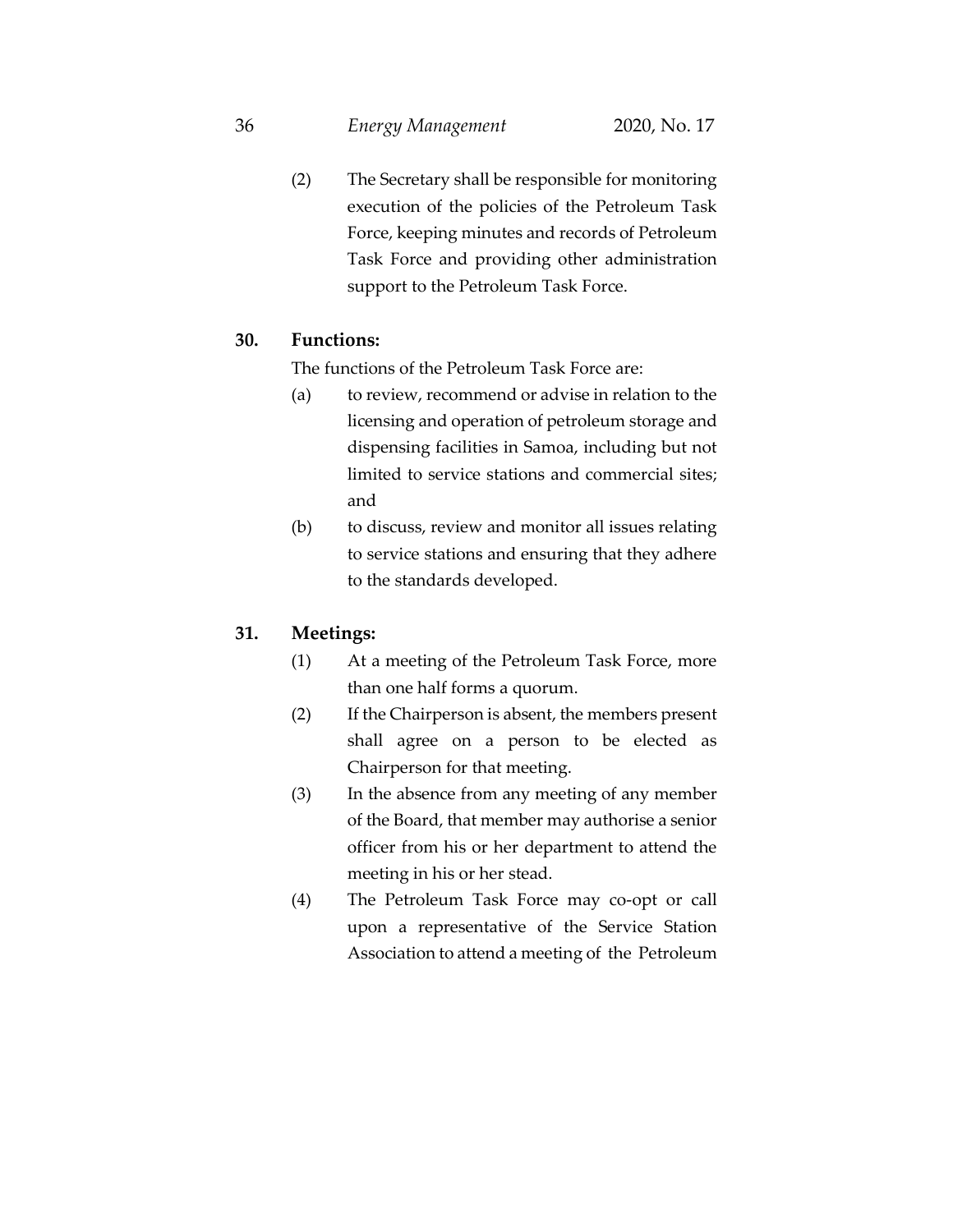Task Force to advise on any matter affecting, or relating to, the licensing and operation of service stations or relevant standards that apply or any policy in relation to the service station industry in Samoa.

(5) Subject to this section, the Petroleum Task Force regulates its meetings and determines its own rules and procedures as it sees fit.

# *Division 2 - Minimum Energy Performance Standards and Labelling (MEPSL)*

# **32. Enforcement:**

- (1) The Ministry shall work jointly with the Ministry responsible for Customs and Revenue and other relevant Ministry for the proper enforcement of the Minimum Energy Performance Standards and Labelling.
- (2) Despite the joint responsibilities of the Ministries under subsection (1), each employee is accountable and must report to his or her own Chief Executive Officer.
- (3) To assist enforcement, the Chief Executive Officer:
	- (a) may, as required, appoint a person or class of persons from the Ministry or other Ministry as authorised officers under this Act;
	- (b) must ensure that a Government Ministry which is assigned with the joint responsibility for the enforcement of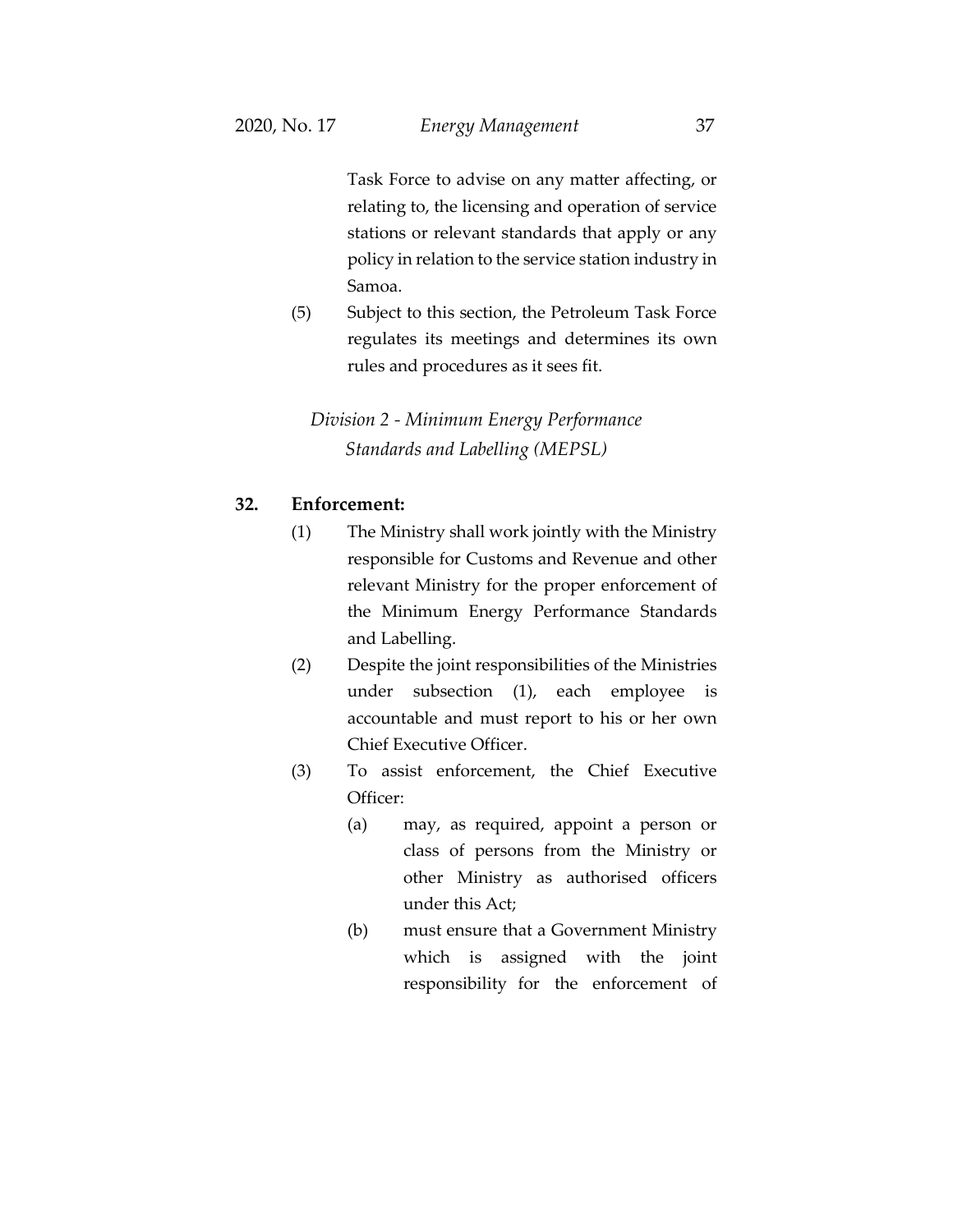Minimum Energy Performance Standards and Labelling requirements is aware that such responsibilities are to be carried out as part of existing roles of each Ministry;

- (c) must ensure that a sufficient number of officers are assigned from within the Ministry for the administration and enforcement of Minimum Energy Performance Standards and Labelling requirements; and
- (d) must ensure that Minimum Energy Performance Standards and Labelling requirements and standards are reviewed and updated as necessary, and monitored for efficient and effective implementation; and
- (e) may, in liaison with another Ministry or entity or organisation from the private sector, conduct or assist in providing training, awareness programmes, and capacity building, as required, on Minimum Energy Performance Standards and Labelling or other requirements under this Division.

# **33. Minimum Energy Performance Standards and Labelling:**

(1) The Chief Executive Officer may determine standards or adopt any standards from another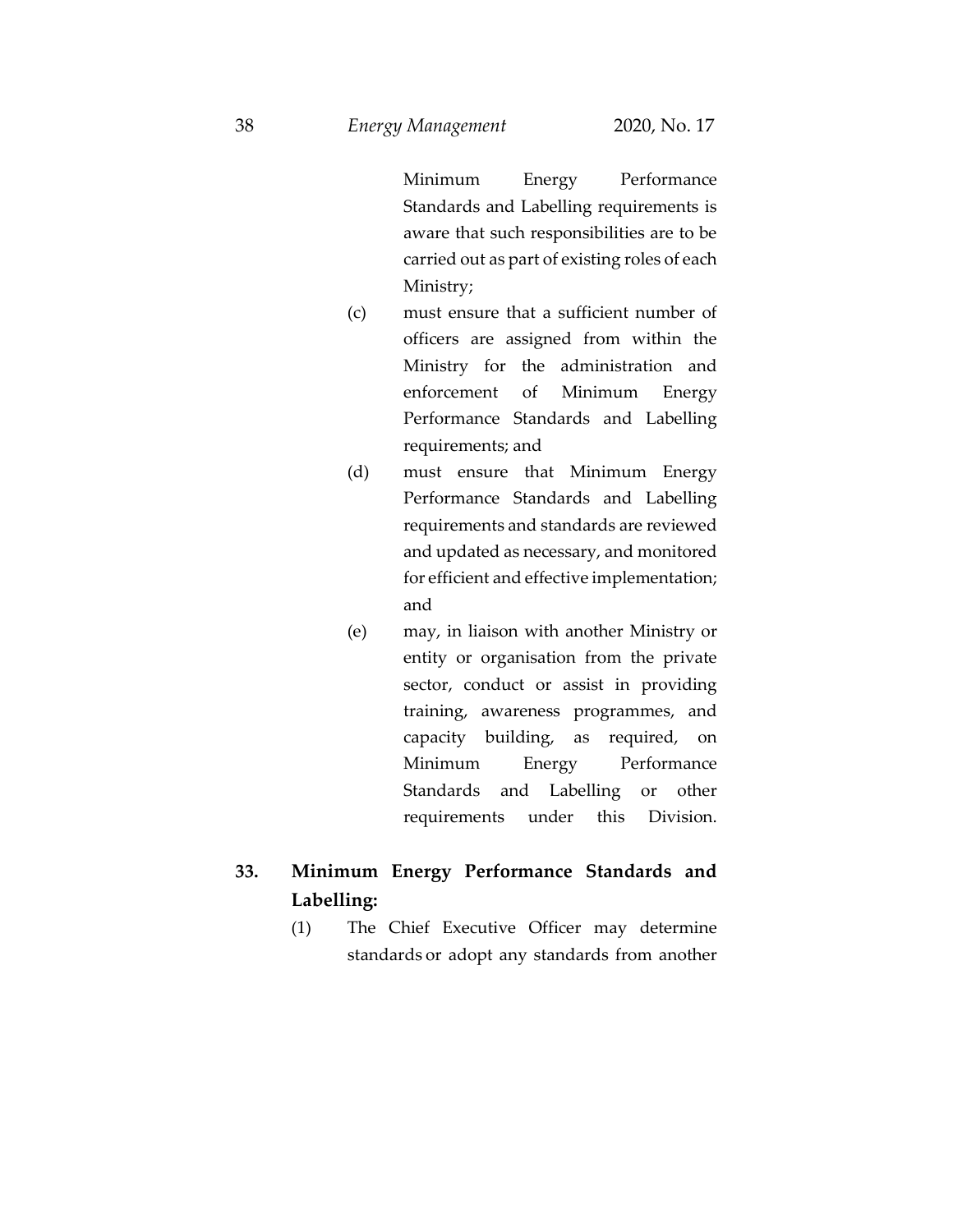country approved by the Chief Executive Officer to be used for the purposes for this Division.

- (2) Without limiting subsection (1), other standards for the purpose of this Act may be prescribed.
- (3) The Chief Executive Officer must:
	- (a) provide public notice in any newspaper widely circulating in Samoa or other appropriate means of advertisement or publication -
		- (i) stating the standards that have been determined, adopted or prescribed; and
		- (ii) specifying the commencement date for the standards; and
	- (b) ensure to conduct or cause the conduct of relevant trainings for traders who may be affected by standards determined.
- (4) A person may view a copy of current standards at the premises of the Ministry.

## **34. Prohibition:**

- (1) A person must not trade any product that is of a class subject to an approved standard unless:
	- (a) the brand and model of that product is registered under this Act or otherwise demonstrated to comply with the approved standards; and
	- (b) the labelling or markings of the brand and model of that product are in the English language.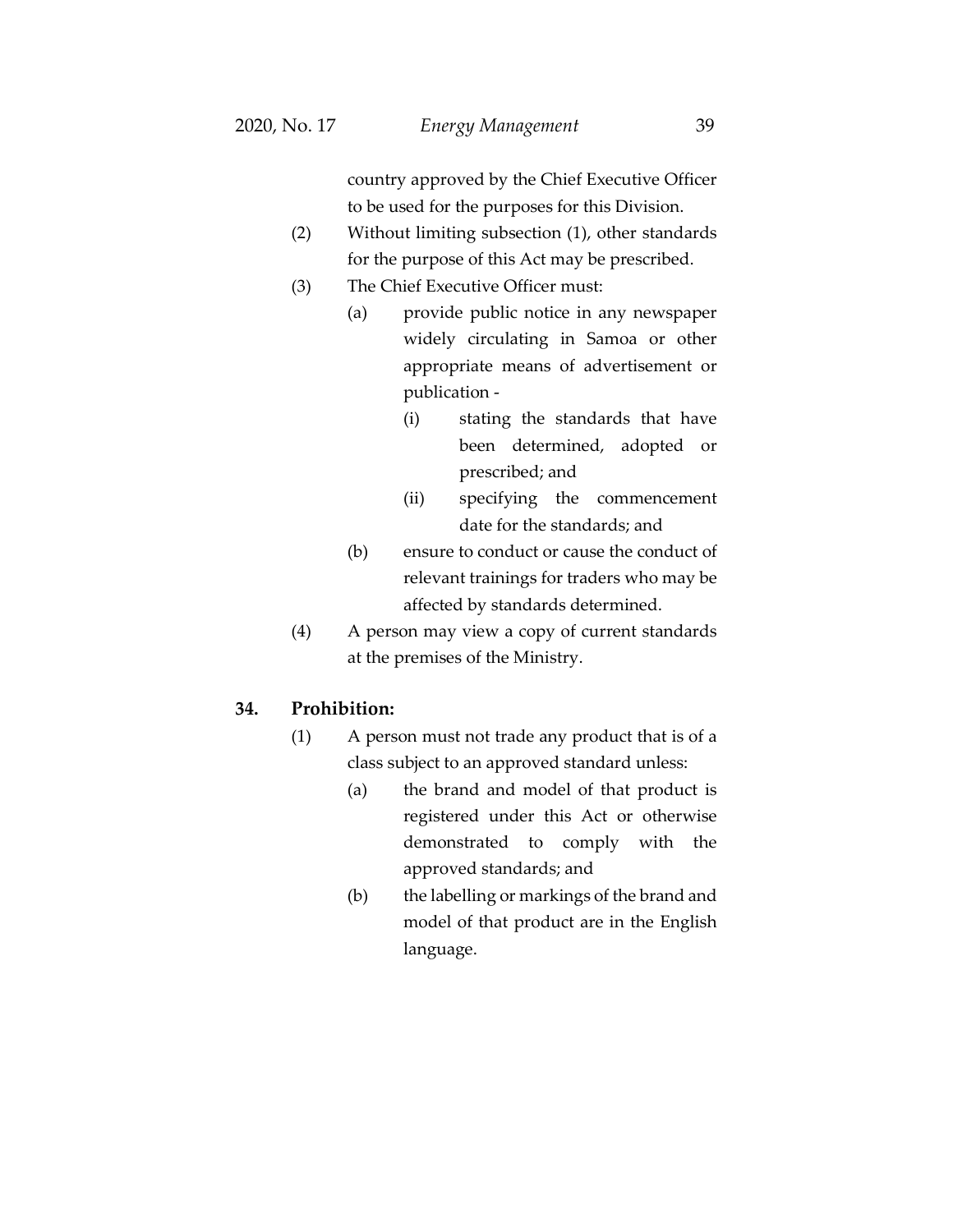- (2) For each class of product subject to an approved standard, the Chief Executive Officer must prescribe whether:
	- (a) all brands and models must be registered; or
	- (b) the means by which it can be demonstrated that brands and models comply, or fail to comply with the approved standards.

# **35. Registration:**

- (1) A person who intends to trade a product that is of a class subject to registration under this Act must submit a written application to the Chief Executive Officer to register the brand and model of such:
	- (a) in the approved form under any of following categories of registration -
		- (i) Form for Category A (Product registered in country approved by Chief Executive Officer); or
		- (ii) Form for Category B (Product not registered in country approved by the Chief Executive Officer but identical in terms of energy consumption and efficiency); or
		- (iii) Form for Category C (Product not registered elsewhere other than a country approved by the Chief Executive Officer); and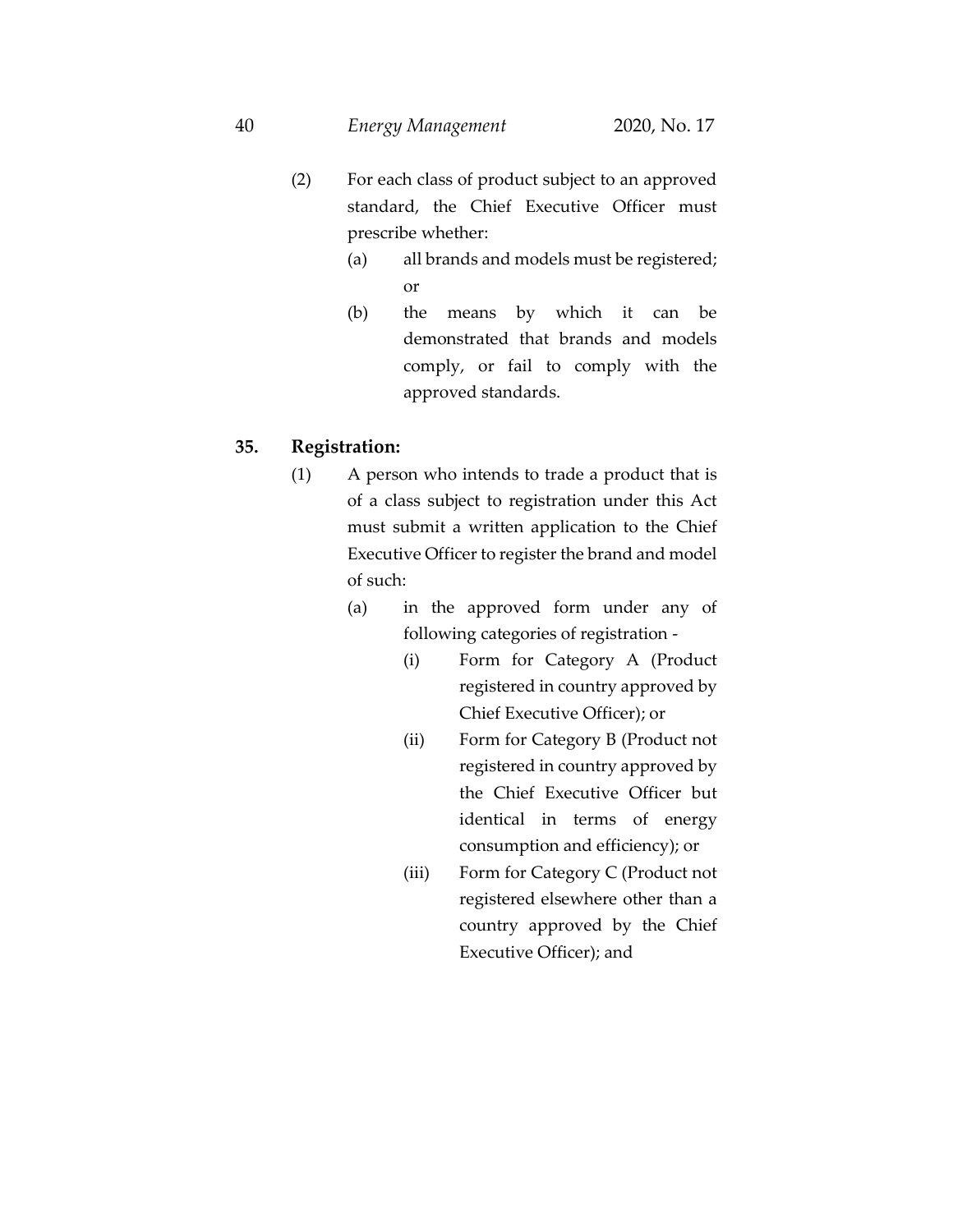- (b) for purpose of being issued a Samoa registration number, attach proof that the brand and model of any product is registered in New Zealand, Australia, Fiji or other country approved by the Chief Executive Officer.
- (2) The Chief Executive Officer may, upon receipt of an application under subsection (1):
	- (a) register a brand and model of a product and issue a Certificate of Registration if satisfied that such brand and model comply with the standards; or
	- (b) if a brand and model of a product is registered in New Zealand, Australia, Fiji or other country approved by the Chief Executive Officer (and accompanied by proof required under subsection (1)(b)), issue a Certificate of Registration indicating a Samoan registration number for that brand and model; or
	- (c) refuse to register the brand and model of a product if satisfied on the advice of the authorised officer that the brand and model do not comply with the standards.
- (3) In considering an application under subsection (2), the Chief Executive Officer:
	- (a) may seek additional information from the applicant relating to the registration of the brand and model of a product; and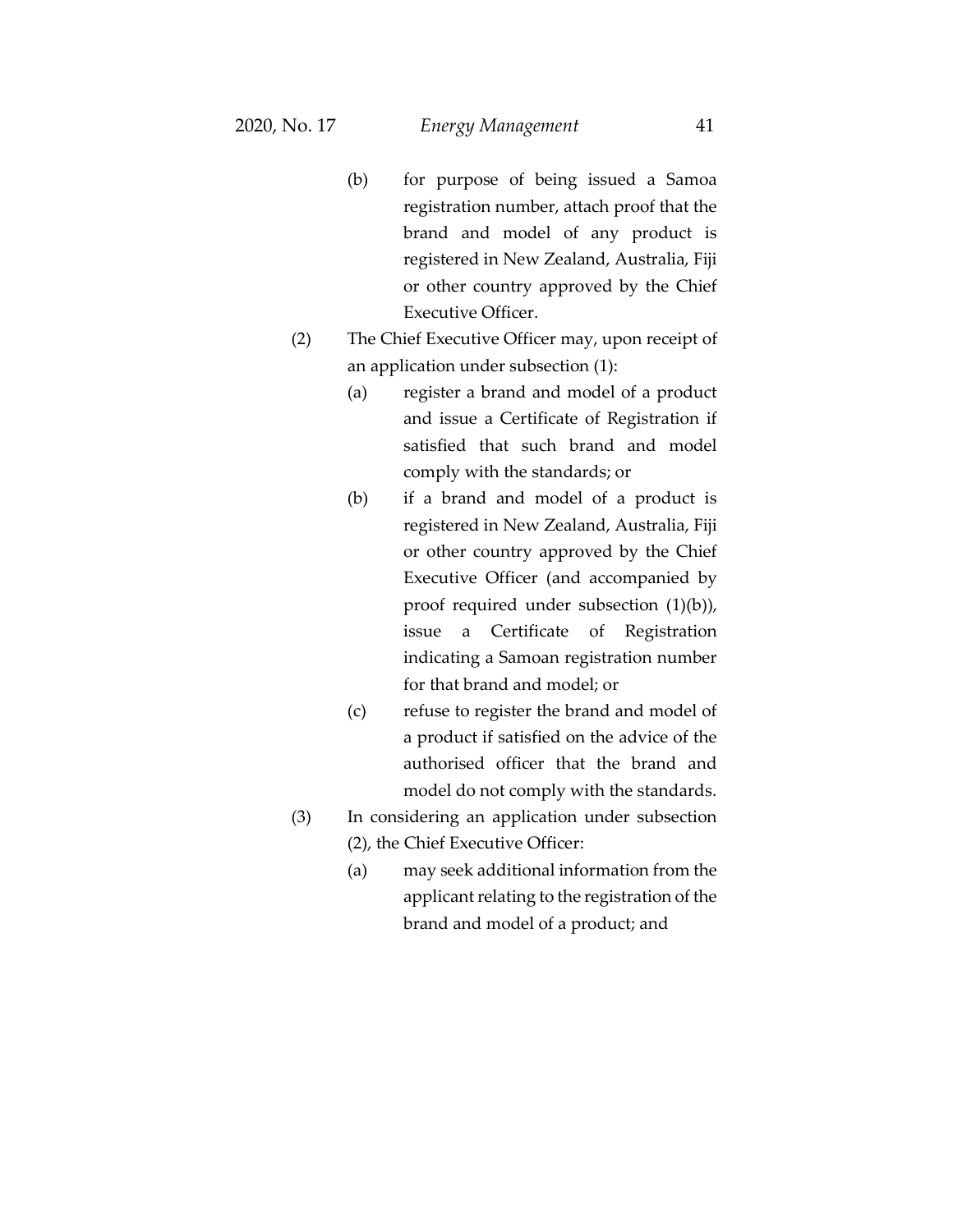- (b) must take into account other laws, requirements or policies that may affect a decision on an application for registration.
- (4) The Chief Executive Officer must process the application within 20 working days from the date of receiving the application and inform the applicant of his or her decision.
- (5) The Chief Executive Officer may, at his or her own initiative or upon request of an applicant, extend the timeframe under subsection (4) to a further period not exceeding 20 working days for any unforeseen circumstances including awaiting additional information or a test report or further clarification of test reports.
- (6) A person trading a product of a registered brand and model does not need to apply for registration, however that person must obtain written confirmation from the Ministry of the registration to assist him or her with customs clearance.
- (7) For the purposes of this section, the Chief Executive Officer may permit applications to be made, and certificates and confirmations and permits to be issued, in electronic form.

### **36. Conditions of registration:**

When registering a brand and model, the Chief Executive Officer may impose any condition of registration.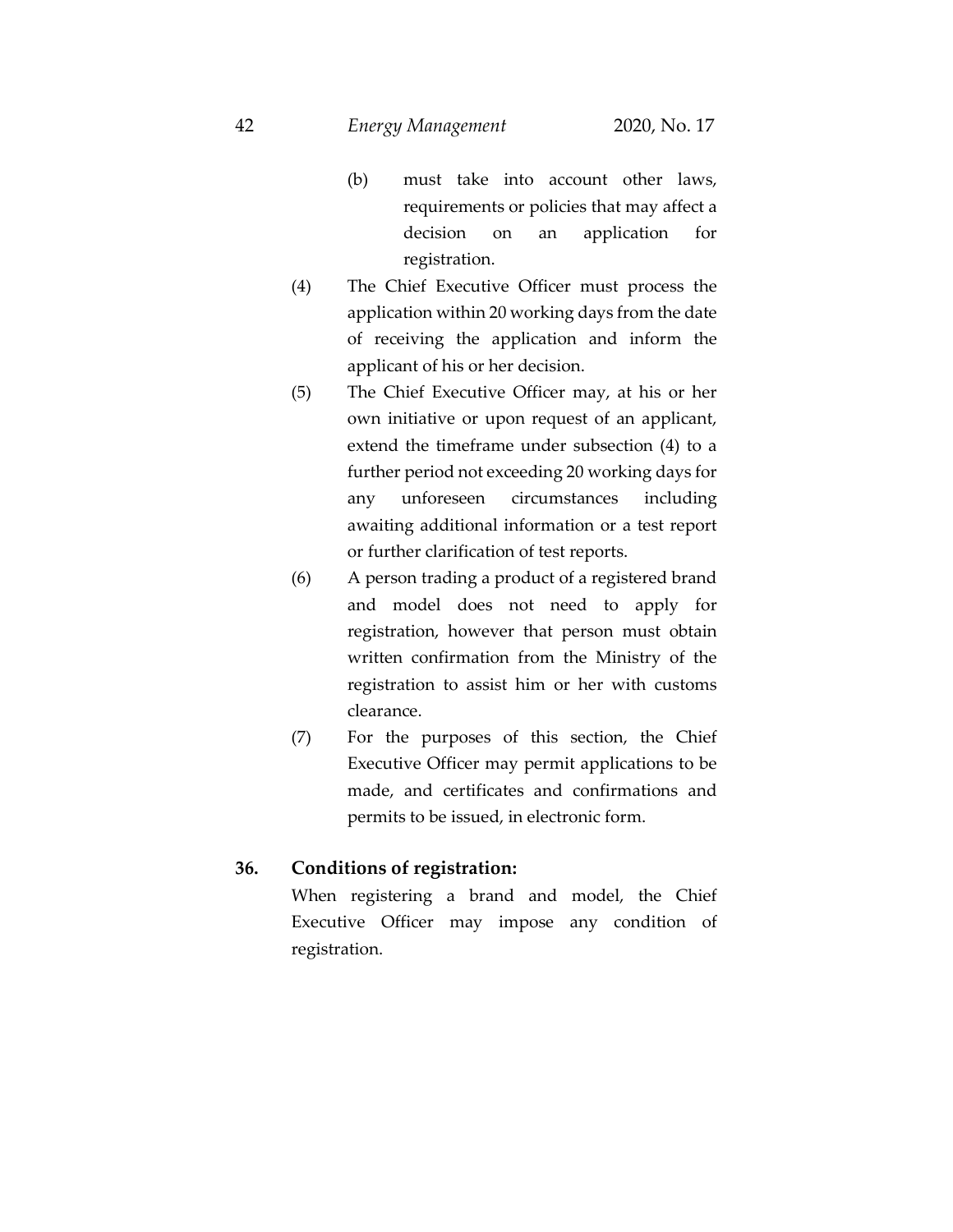### **37. Tests and examinations:**

- (1) The Chief Executive Officer may require the applicant:
	- (a) to provide a copy of any test report for the product, brand and model to be registered in the approved form; and
	- (b) to further clarify the test report from a laboratory testing authority in Australia or New Zealand or any other country approved by the Chief Executive Officer.
- (2) The Chief Executive Officer may, at any time, upon his or her own discretion or having received information, conduct an inquiry, inspection, testing or examination, in relation to any product registered to ensure that such product is or continues to be in compliance with Minimum Energy Performance Standards and Labelling.

### **38. Validity of registration:**

- (1) The registration of a brand and model of a product is valid until:
	- (a) the brand and model of the product no longer complies with current standards; or
	- (b) registration is cancelled under section 40; or
	- (c) registration has expired as per end date specified in the Certificate of Registration issued under section 35.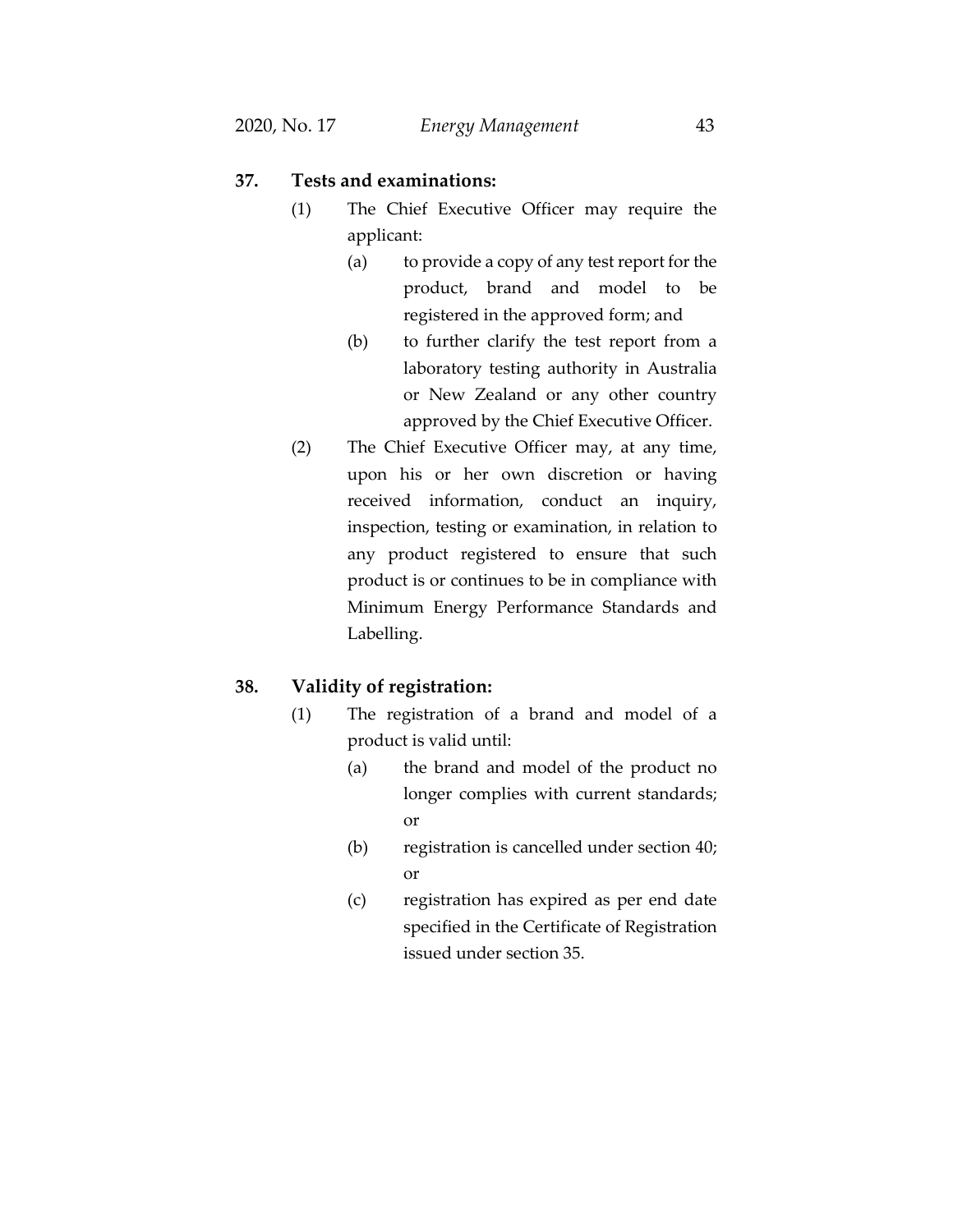- (2) If a registration is no longer valid under any circumstance specified in subsection (1) a trader, in possession of a product of the model and brand for which the registration is invalid may:
	- (a) seek the approval of the Chief Executive Officer to continue selling, or disposing of, the product; or
	- (b) continue to use any such product, brand or model for personal use until the end of its life span; or
	- (c) dispose of the product in a manner approved by the Chief Executive Officer.

# **39. Variation of registration:**

- (1) The Chief Executive Officer may vary the registration of a brand and model.
- (2) A trader who wishes to vary the registration of a brand and model must indicate in writing to the Chief Executive Officer setting out the details of any proposed variation.
- (3) A variation is not effective unless both the trader and the Chief Executive Officer agree in writing to the variation.
- (4) For avoidance of doubt, a variation under this section includes a transfer of registration.

### **40. Cancellation of registration:**

(1) The Chief Executive Officer may cancel the registration of a product, brand or model if: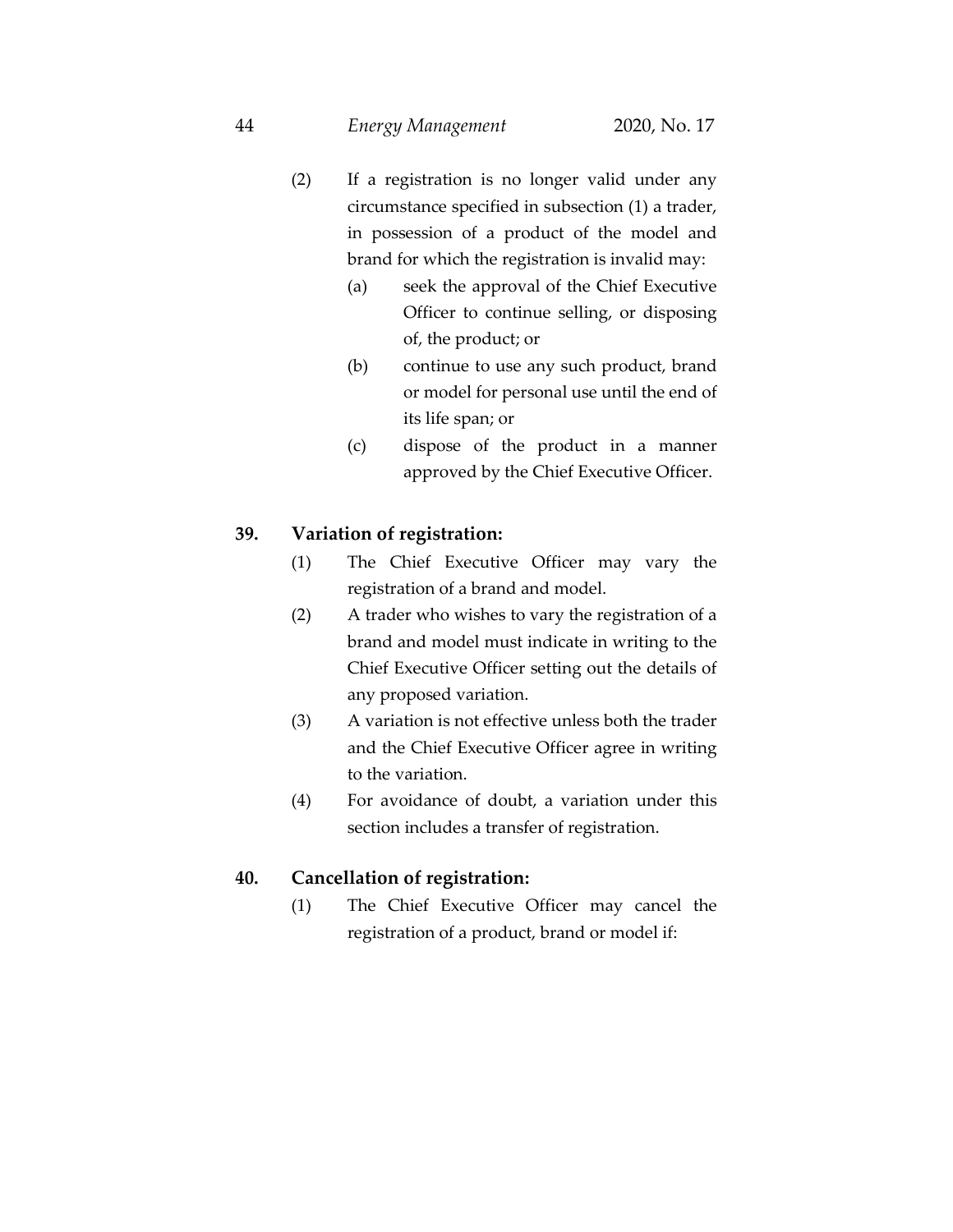- (a) the Chief Executive Officer is no longer satisfied that the brand and model complies with the designated standards; or
- (b) a trader fails or has failed to comply with standards determined, adopted or prescribed under this Division; or
- (c) a trader has breached any conditions of the registration or any other relevant requirement under this Act; or
- (d) a trader is found to have provided false or misleading information at the time of application; or
- (e) for any other reason in the national interest.
- (2) The Chief Executive Officer must first serve the trader with a notice of not less than 20 working days requiring the trader to make written submission to the Chief Executive Officer as to why the registration should not be cancelled.
- (3) A notice under subsection (2) must specify:
	- (a) the grounds for cancellation; and
	- (b) the effective date of cancellation; and
	- (c) any conditions of continued sale or disposal of products of the de-registered brand and model.
- (4) The Chief Executive Officer must publish any cancellation in a newspaper widely circulating in Samoa or other means of communication, including the details of the de-registered brand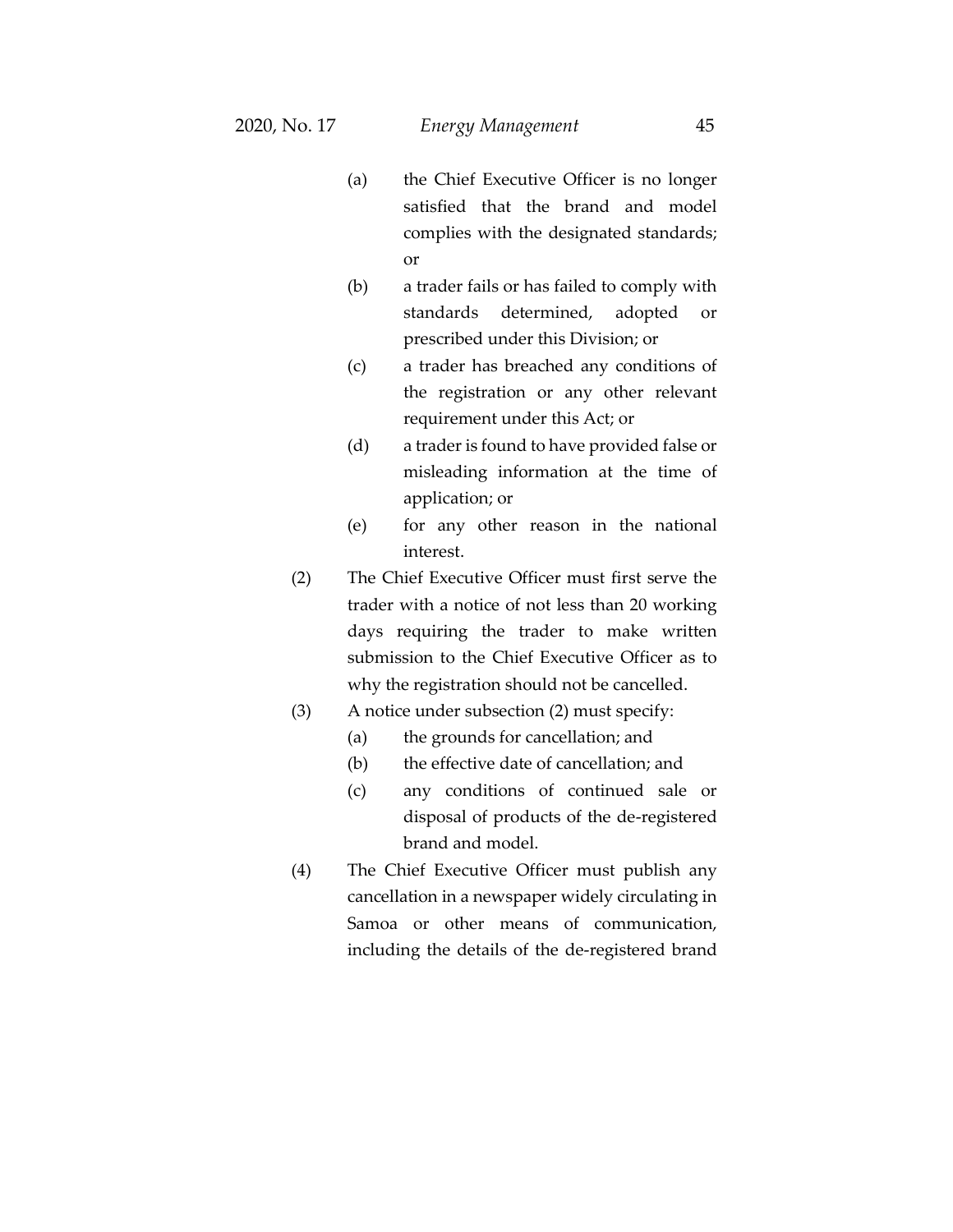and model, the reasons for cancellation, the effective date of the cancellation and any conditions of continued sale or disposal.

### **41. Specific powers of authorised officers:**

- (1) The powers of authorised officers are:
	- (a) to inspect any product, brand or model, intended for registration; and
	- (b) to inspect any product to determine whether it is consistent with the information given in association with the registration of that brand and model, including the conditions for energy labelling where required by the approved standard;
	- (c) to enter any place of business to inspect or test products; and
	- (d) to require the trader to provide information for the purposes of registration, inspection or testing; and
	- (e) to enter any private premises if the authorised officer has reason to believe that a business is conducted or to prevent a business from being conducted, in the private premises; and
	- (f) to investigate possible breaches of this Act; and
	- (g) to exercise any other prescribed power.
- (2) An authorised officer may not enter any private residential premises except: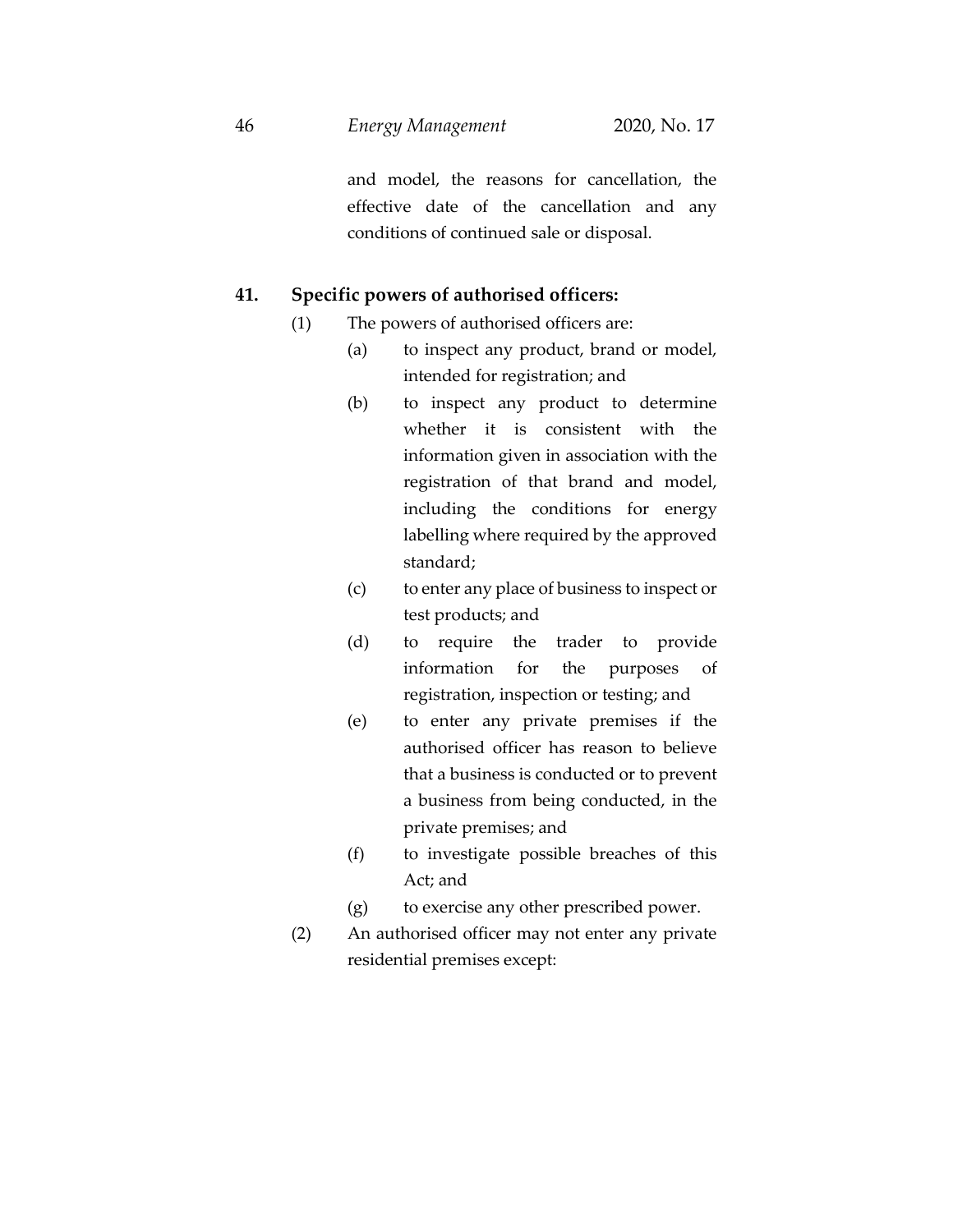- (a) with the consent of the owner or person in possession of the premises; or
- (b) pursuant to a warrant issued under subsection (3).
- (3) If a District Court Judge is satisfied on application by an authorised officer that:
	- (a) it is necessary to enter any private residential premises for the purposes of subsection (1)(d) or of this Act; and
	- (b) the owner or person in possession of the premises refuses or is likely to refuse consent,

the Judge may issue a warrant for the purposes of subsection (1)(d) of this Act.

- (4) An authorised officer may:
	- (a) do anything reasonably necessary to effect entry and the search inside the premises; or
	- (b) bring to the premises that are the subject of a warrant any equipment reasonably necessary for the examination or processing of things found at the premises; or
	- (c) seize anything found on the private premises that may be used as evidence of the commission of an offence under this Act.

#### **42. Products register:**

(1) The Chief Executive Officer must establish and maintain a register to record: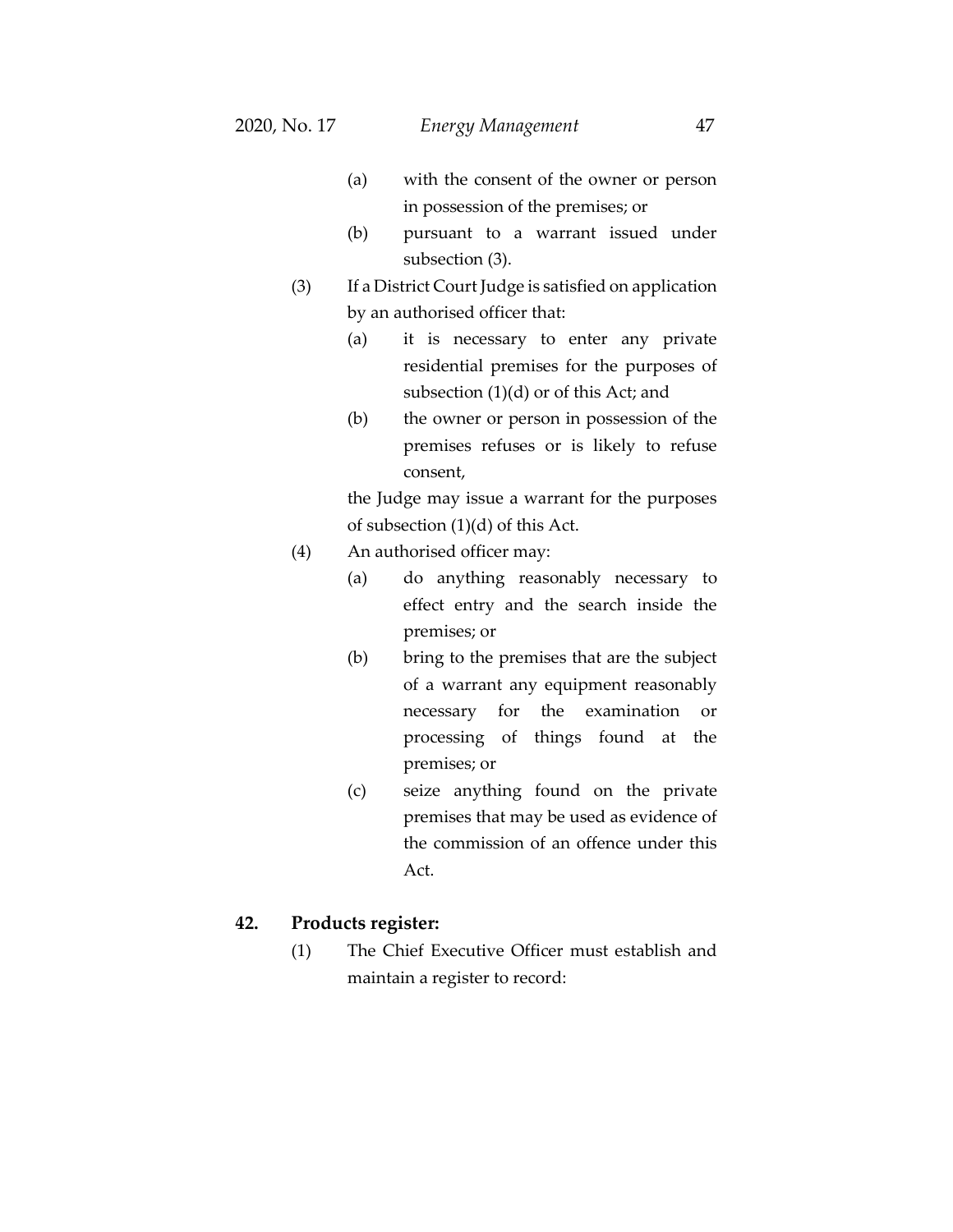- (a) the name of every brand and model registered under this Act and the date of its registration; and
- (b) the unique Samoa registration number for each model; and
- (c) the energy efficiency rating of each model, consistent with current standards; and
- (d) name and contact address of the person or trader who registered each brand and model; and
- (e) any variation (including transfer) or cancellation of any registration under this Act; and
- (f) any other information approved by the Chief Executive Officer.
- (2) A person is entitled:
	- (a) to trade a product of any registered brand and model that is listed on the register; and
	- (b) to inspect the register.
- (3) The register may be kept in an electronic form, accessible at a location advertised by the Chief Executive Officer.

### **43. Disposal of products:**

- (1) The Chief Executive Officer may dispose of a product or direct a trader to dispose of a product:
	- (a) if a product is not registered under section 35; or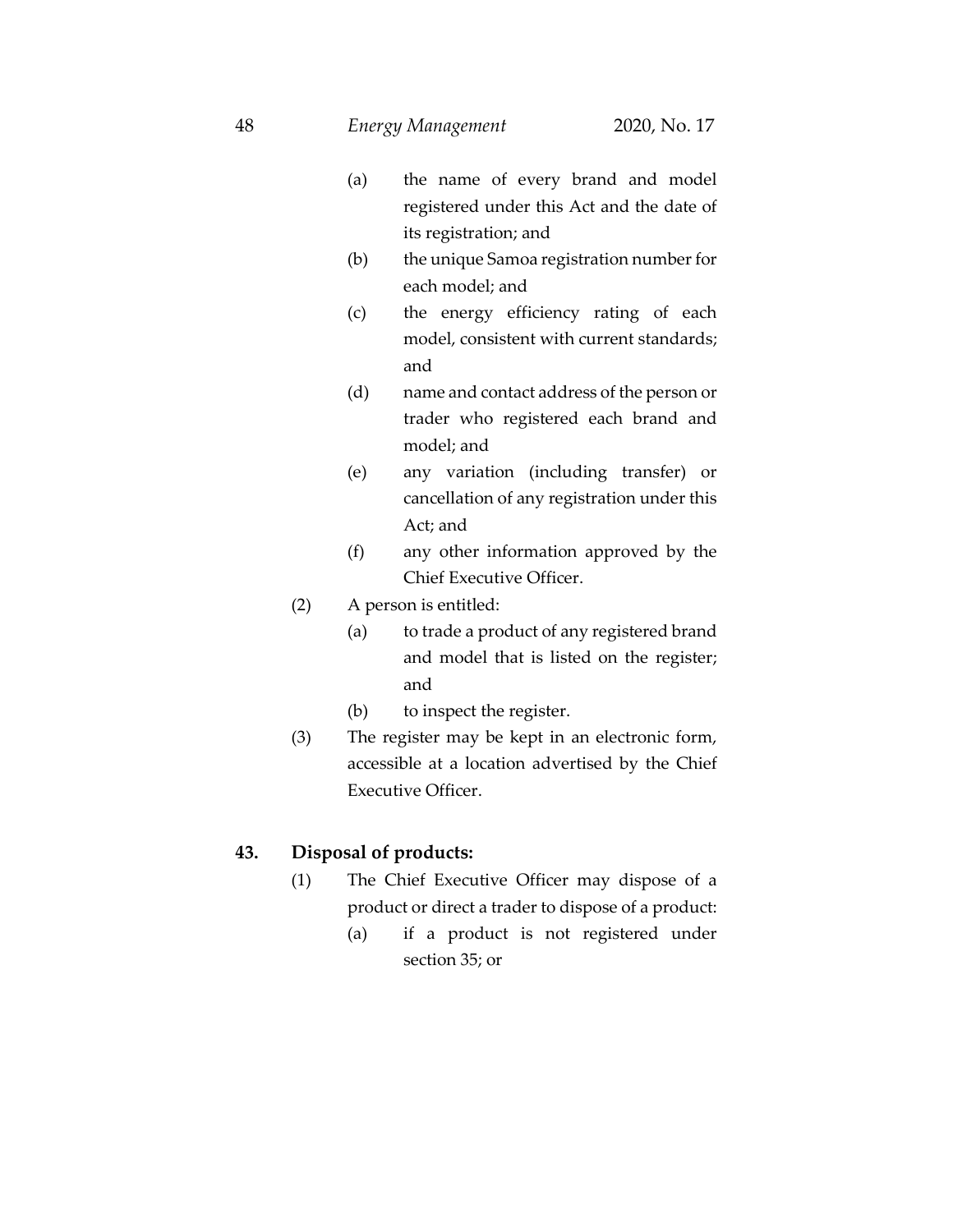- (b) if registration has expired under section 38; or
- (c) if a product has not been sold as required under this Act.
- (2) The Chief Executive Officer may dispose, or cause the disposal of, a product under subsection (1):
	- (a) by directing the trader to export the product; or
	- (b) by scrapping the product, or causing the product to be scrapped, in a manner approved by the Chief Executive Officer; or
	- (c) in any other manner approved by the Chief Executive Officer,

but where another law provides for disposal of, or requirements relating to, such product, the applicable provisions of that law must be taken into account before disposal of the product.

- (3) For any product that is under the control of the Ministry of Customs and Revenue, the Chief Executive Officer may:
	- (a) request the Ministry of Customs and Revenue to retain the product in storage until its disposal under subsection (1); or
	- (b) with the consent of the Chief Executive Officer of the Ministry of Customs and Revenue, move the product to a designated place for disposal or storage awaiting disposal; or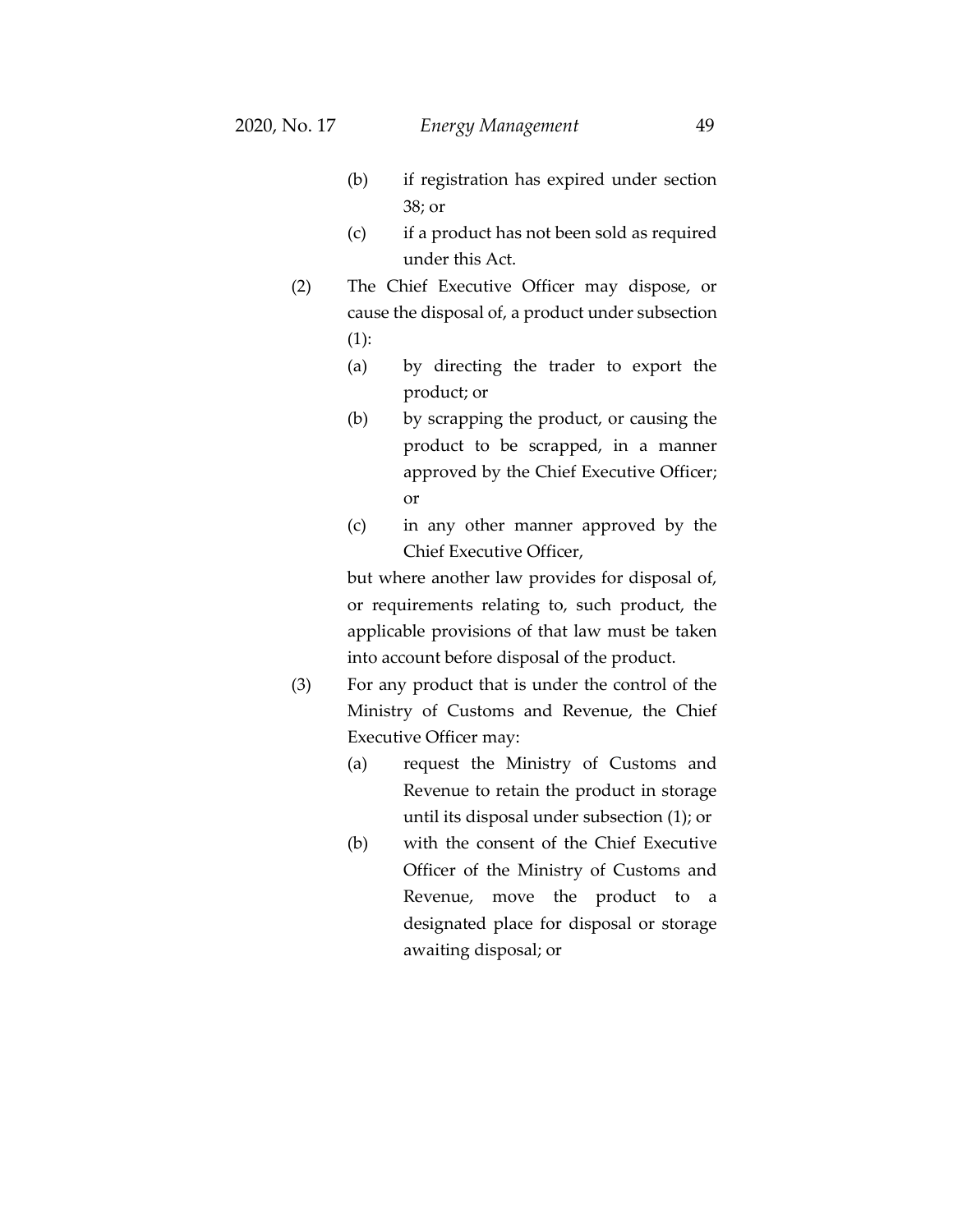- (c) direct an authorised officer to take the product to a designated place for disposal or storage awaiting disposal.
- (4) For any product that is not under the control of the Ministry responsible for Customs and Revenue, the Chief Executive Officer may:
	- (a) require an authorised officer to take the product to a designated place for disposal or storage awaiting disposal; or
	- (b) direct an authorised officer to remove the product from the trader or owner and take the product to a designated place for disposal or storage awaiting disposal; or
	- (c) take any other necessary action to ensure that the product is taken to a designated place for disposal or storage awaiting disposal.
- (5) The Chief Executive Officer may designate a place for the purpose of this section.
- (6) The offices of the Ministry are treated as designated places under subsection (4).
- (7) The trader or owner of a product is liable for the costs associated with the movement, storage or disposal of any product.

### **44. Information for statistical purposes:**

A trader, other than a person importing products for personal use must, as required, provide to the Chief Executive Officer, in the approved form, information: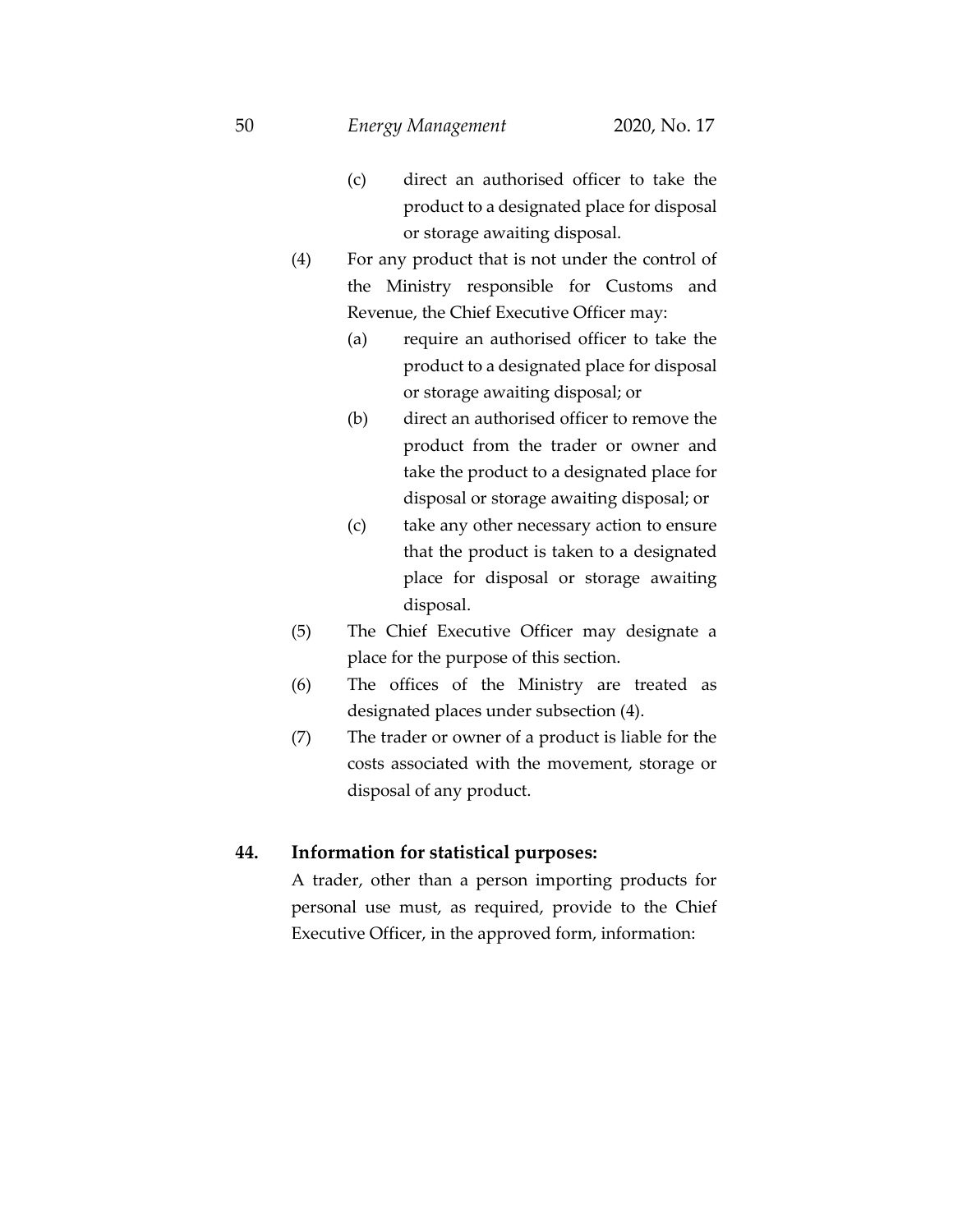- (a) setting out the number of products traded in the previous year or over any time period specified by the Chief Executive Officer;
- (b) on the sales of other types of energy-using products.

### **45. Offences and penalties under this Division:**

- (1) A person commits an offence who:
	- (a) contravenes any provision of this Division;
	- (b) when registering a brand and model of a product, declares or produces any document that the person knows to be false or misleading; or
	- (c) if a brand and model of a product have not been registered, does an act that may reasonably cause any other person to believe that such have been registered; or
	- (d) continues to trade a product of a previously registered brand and model for which registration is no longer valid, except if it is sold under an approval of the Chief Executive Officer given under section 38; or
	- (e) for a product that is required to display an energy label, trades a product on which the energy label is obscured, missing or incorrect or carries an energy label not compliant with the standards.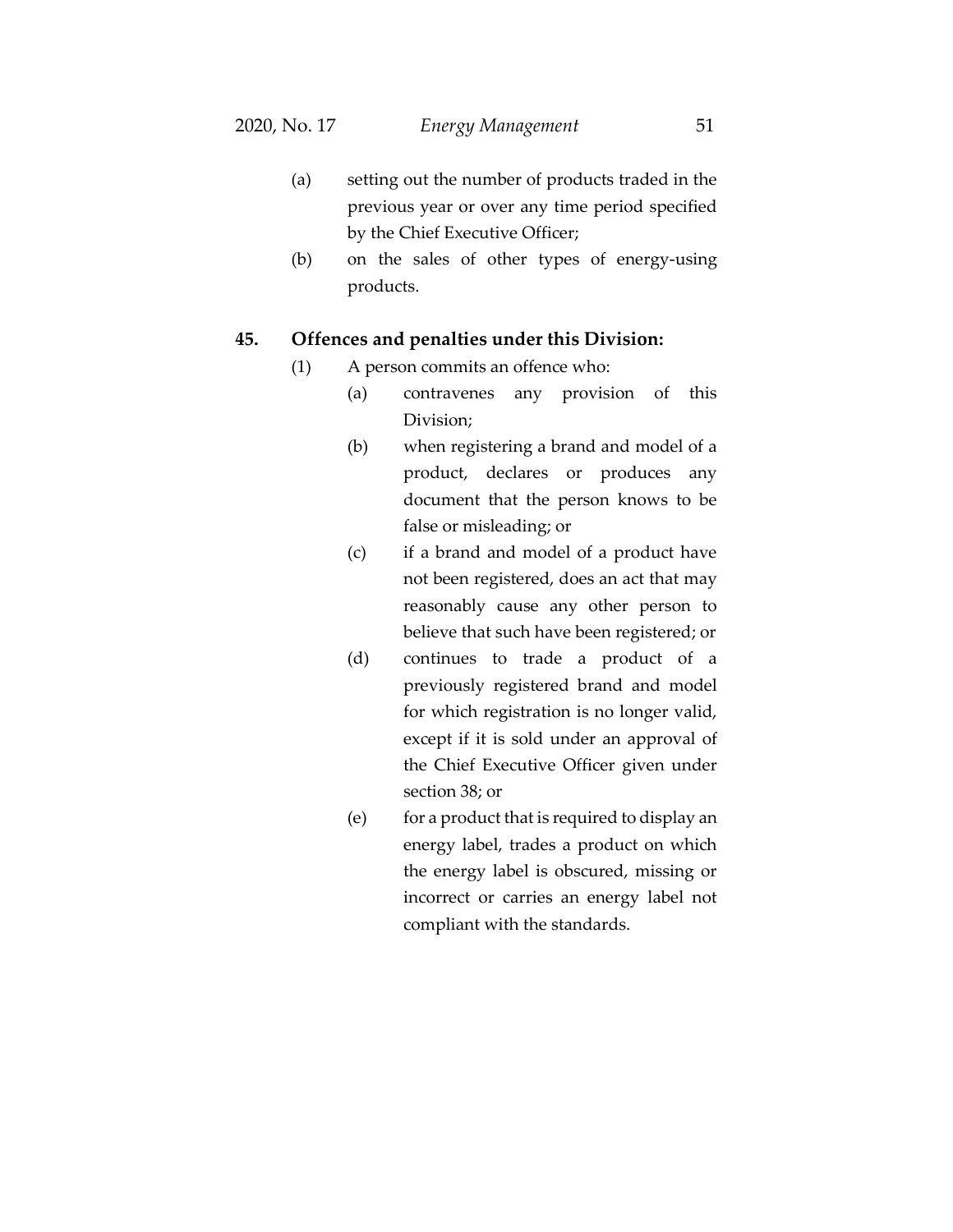- (2) A person who is convicted for an offence under subsection (1) is liable to the following penalty:
	- (a) for a first offence, a fine not exceeding 10 penalty units or to imprisonment for a term not exceeding six (6) months; and
	- (b) for a second or subsequent offence, a fine not exceeding 50 penalty units or to imprisonment for a term not exceeding 12 months.
- (3) The Court in sentencing a person convicted under this section may also order:
	- (a) the forfeiture of any product for which the offence was committed;
	- (b) that the person is prohibited from trading any product for a period specified in the order;
	- (c) that the person must identify the other person to whom the product has been supplied and offer restitution by way of replacement with a compliant product of similar quality or recompense for additional energy costs incurred as a result of the supply of the non-compliant product;
	- (d) the Ministry to arrange export of the product or their destruction in a safe manner, and require the person from whom the products were confiscated to repay to the Ministry the itemised costs of such export or destruction.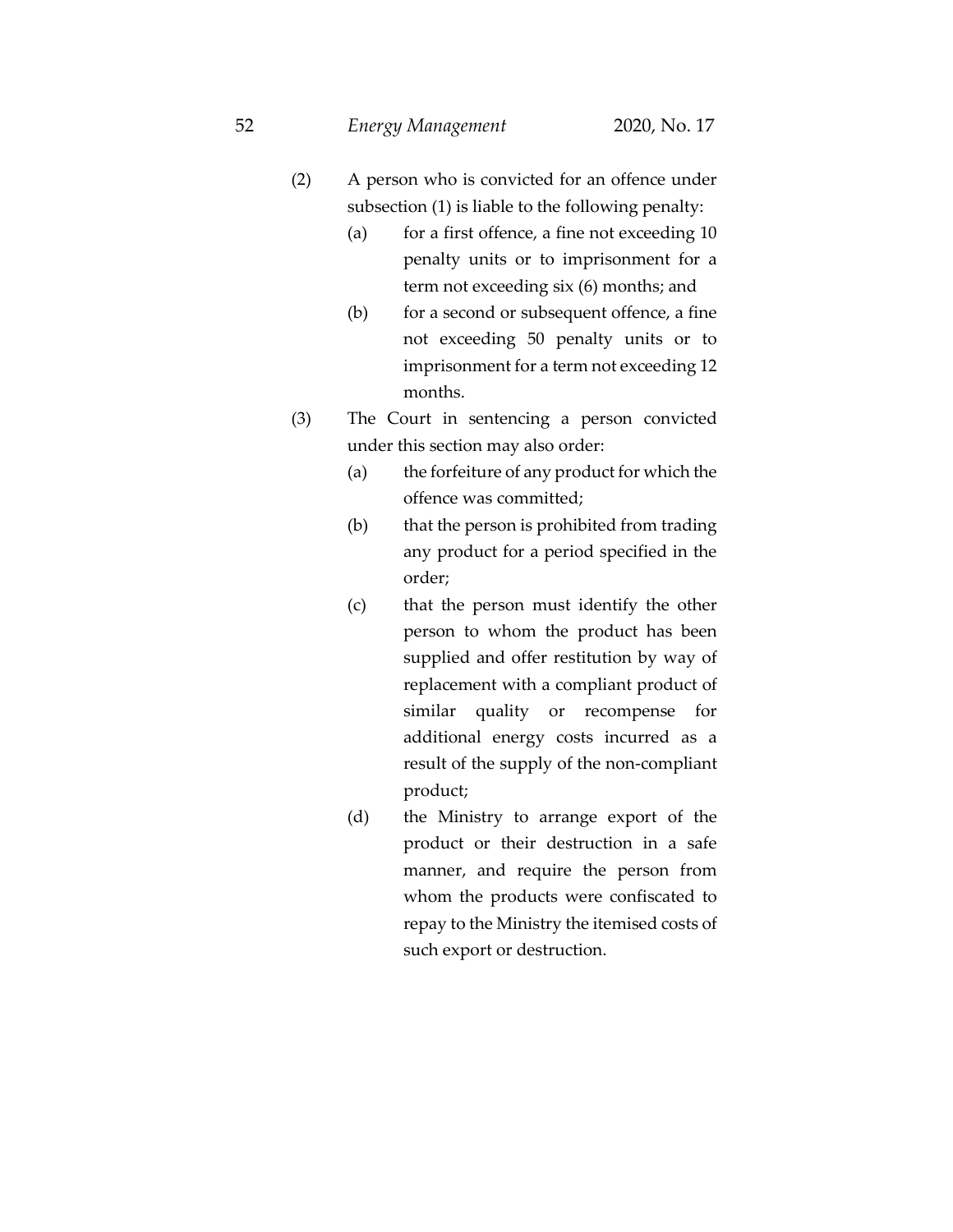(4) The Chief Executive Officer shall publish in such manner as he or she thinks fit, the name, address and description of a person in respect of whom an order under subsection (3) has been made by the Court.

## **46. Transitional:**

- (1) At the commencement of this Act:
	- (a) any product that has been lawfully registered in accordance with the Energy Efficiency Act 2017 is deemed to be registered under this Act, until such time as the registration is no longer valid under this Act; and
	- (b) the standards approved in the Energy Efficiency (Approved Energy Using Product Standards) Regulations 2018 remain valid until repealed or replaced under this Act; and
	- (c) any binding arrangements made or entered into between the Ministry and any trader are revoked.
- (2) Regulations made under this Act may specify commencement dates and transition periods with respect to any matter determined under the Regulations.

#### *Division 3 - Linkages between Government Authorities*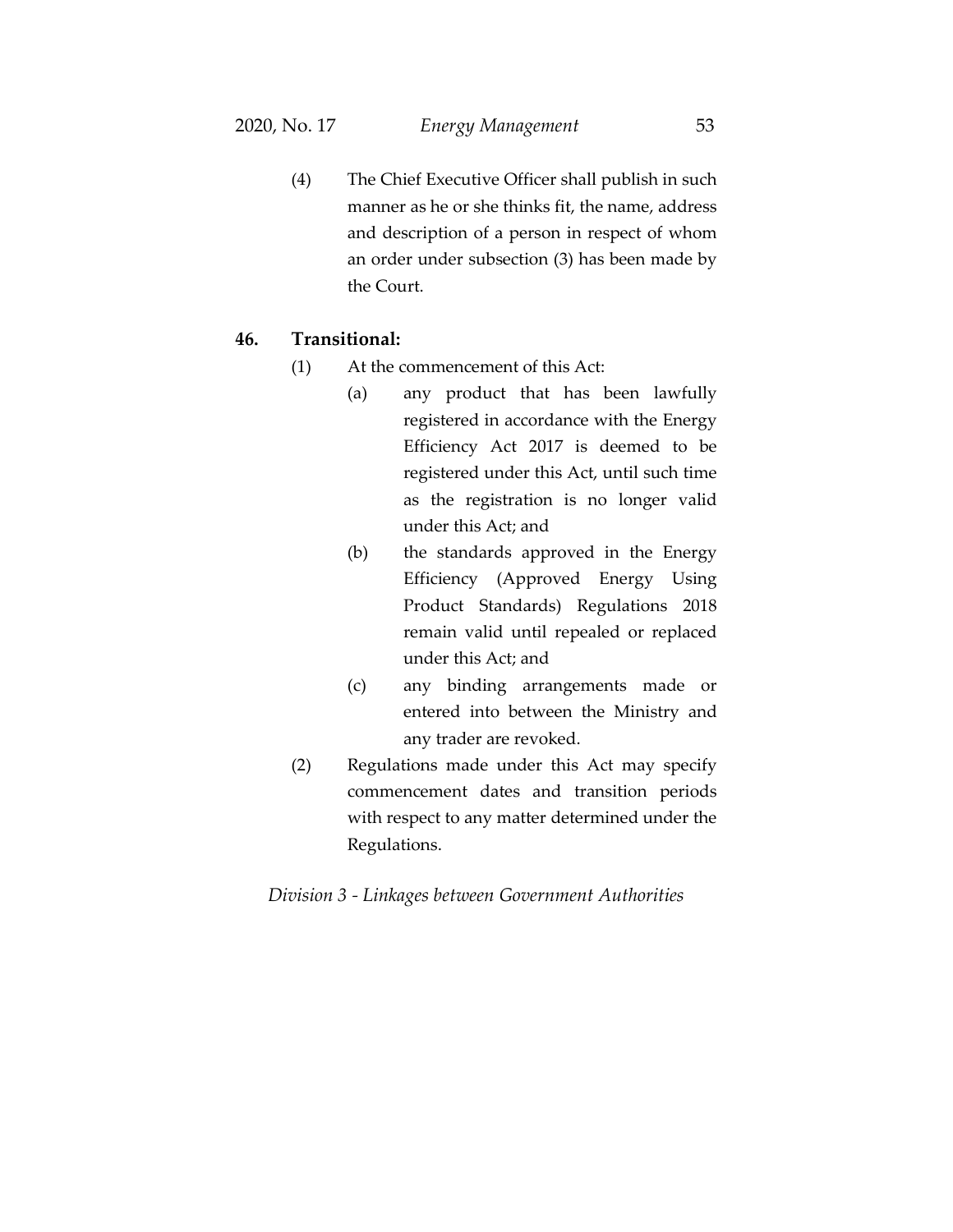# **47. Formal linkages with other Government authorities:**

- (1) For the effective discharge of joint responsibilities under this Part, the Ministry may enter into an agreement or Memorandum of Understanding with a Government authority to ensure the following:
	- (a) establishment of proper lines of authority for decision-making, implementation and joint initiatives or activities;
	- (b) establishment of channels of communication for the provision of timely advice, testing and recommendations in relation to energy consuming and energy efficient;
	- (c) establishment of internal protocols for reporting and accountability to each respective Minister, including information required for inclusion in annual reports;
	- (d) delegation of powers and designation of officers;
	- (e) resource and budget requirements;
	- (f) assessment of capacity and joint training initiatives; and
	- (g) joint assessment and development of standards and requirements.
- (2) To ensure the effectiveness and efficiency in the discharge of their statutory functions in relation to the energy sector, the Ministry will, as soon as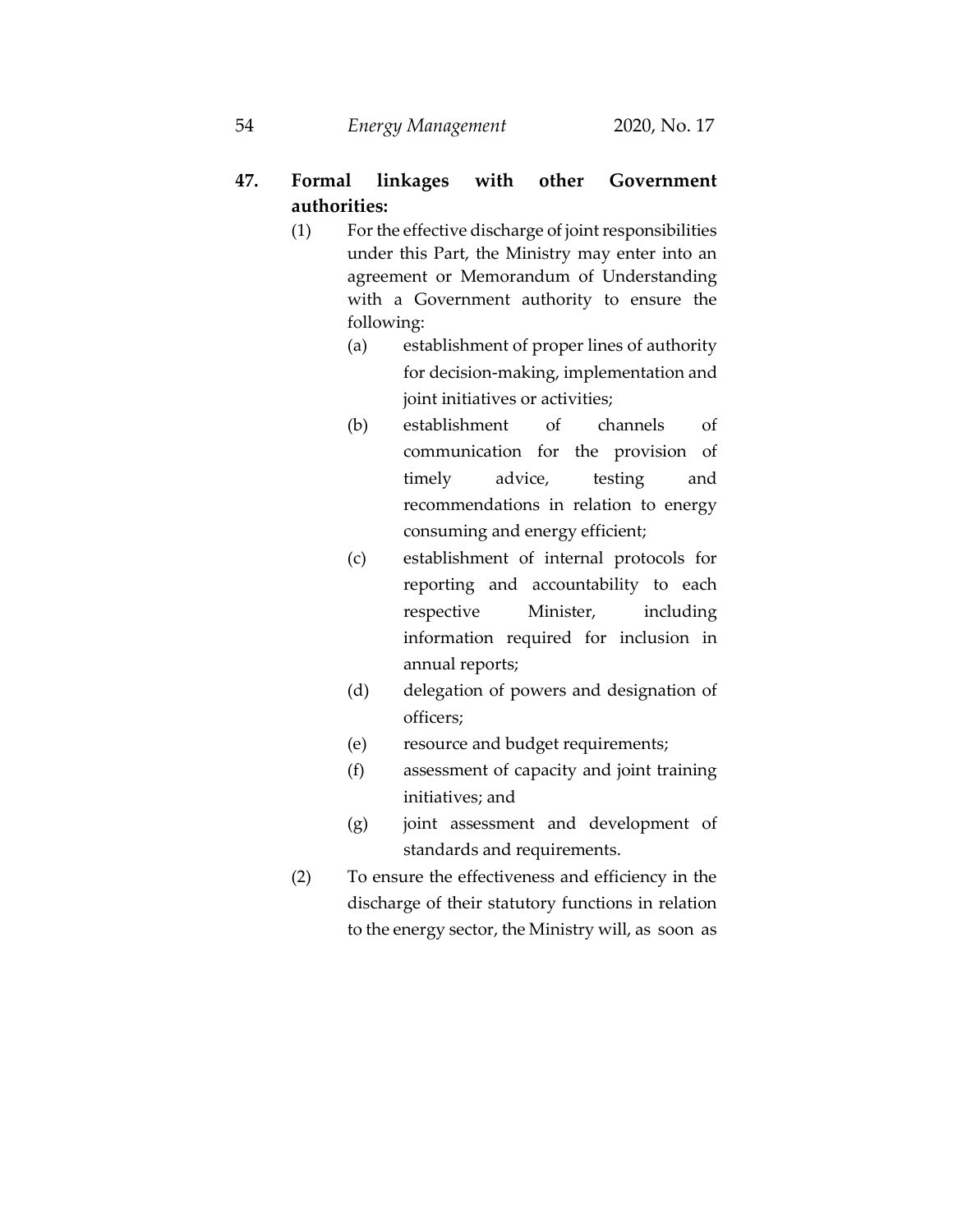is practical after the commencement of this Act enter into a Memorandum of Agreement with the following key Government line Ministries:

- (a) Ministry of Commerce, Industry and Labour;
- (b) Ministry of Customs and Revenue;
- (c) Ministry for Works, Transport and Infrastructure;
- (d) Ministry of Women, Community and Social Development; and
- (e) Ministry of Natural Resources and Environment;
- (f) Ministry of Police.
- (3) For clarity, the functions of each line Ministry continues uninterrupted, whether or not each line Ministry has entered into a Memorandum of Agreement with the Ministry under subsection (2).
- (4) For purposes of this Act, the following relationship is to be considered:
	- (a) the Ministry is the focal point and shall be responsible -
		- (i) for coordinating, managing and reviewing any energy related policy or activity developed or proposed by a person;
		- (ii) for dealing with all energy and energy related projects and financing; and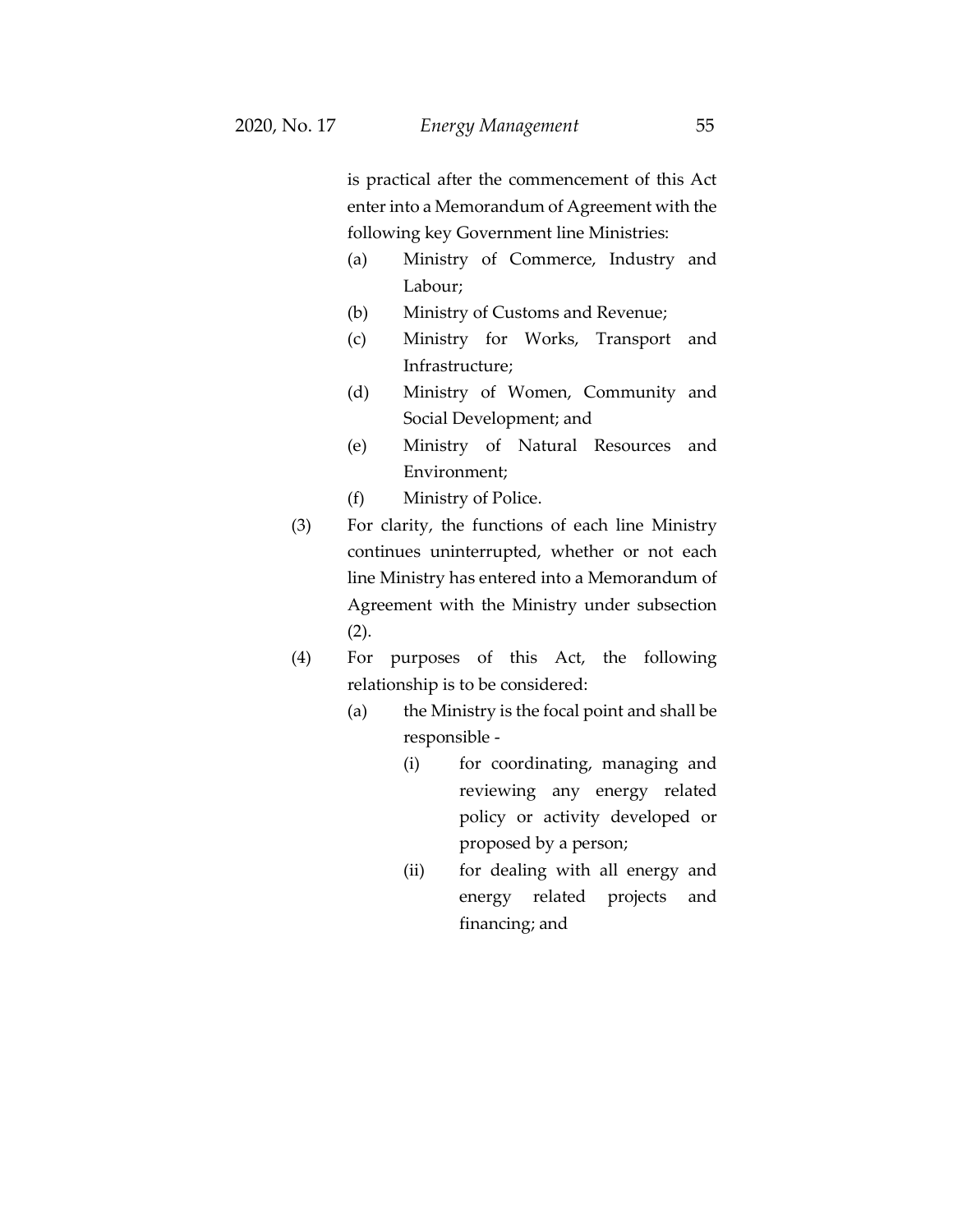- (b) the stakeholders or partners of the energy sector (including Electric Power Corporation and Ministry of Natural Resources and Environment) shall be implementing agencies of renewable energy and energy efficiency projects.
- (5) Subject to the consideration and approval of the Ministry, any other Government authority may propose or determine procedures, policies or guidelines relevant to energy related projects or activities particular to such authority.

### **PART 6**

# **ENERGY AND ENERGY RELATED PROJECTS**

# **48. Energy and energy related projects:**

- (1) Any proposal to the Government for an energy or energy related project, whether solicited or unsolicited, must be lodged with the Ministry.
- (2) Upon receipt of a proposal lodged under subsection (1), the Ministry must:
	- (a) register the proposal and perform an initial review, for consistency or otherwise, with the Samoa Energy Sector Plan;
	- (b) notify the Minister and the National Energy Coordination Committee of the proposal; and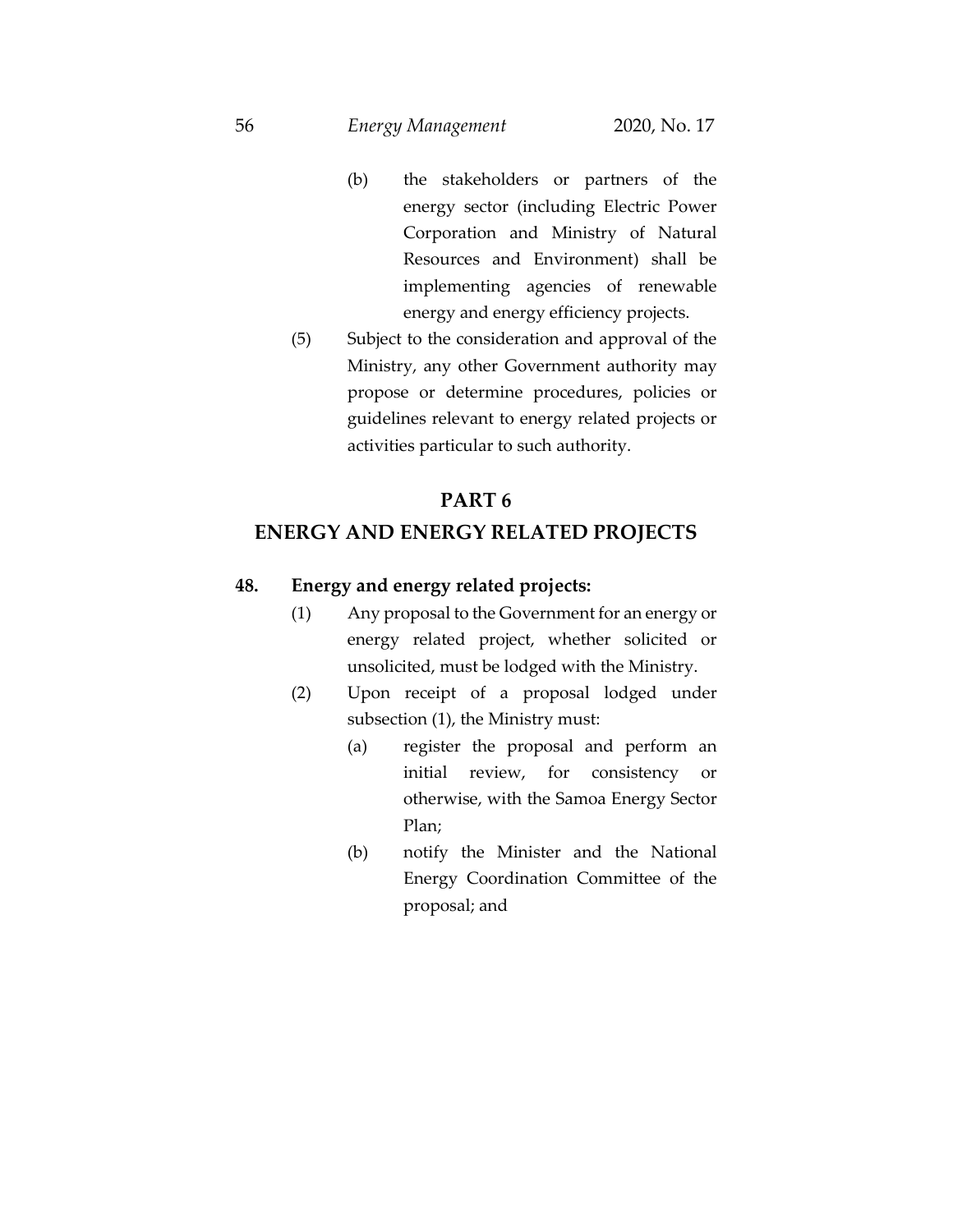- (c) forward the proposal to the appropriate Government entity or entities who must perform a comprehensive review of the proposal to ensure compliance with -
	- (i) standards and requirements established under this Act;
	- (ii) licensing requirements under this or any other relevant Act; and
	- (iii) for any electricity related project, procedures or approval processes for entering into any power purchase agreement under the Electricity Act 2010;
- (d) request the relevant Government entity or entities to report to the Committee through the Ministry, on its review of the proposal, within a specified timeframe.

#### **49. Requirements for projects:**

- (1) The Ministry in consultation with the Committee and relevant Government entities including the Electric Power Corporation and the Ministry of Natural Resources and Environment, must determine requirements for energy projects which must address the following:
	- (a) technical requirements;
	- (b) economic considerations;
	- (c) social considerations; and
	- (d) environmental factors.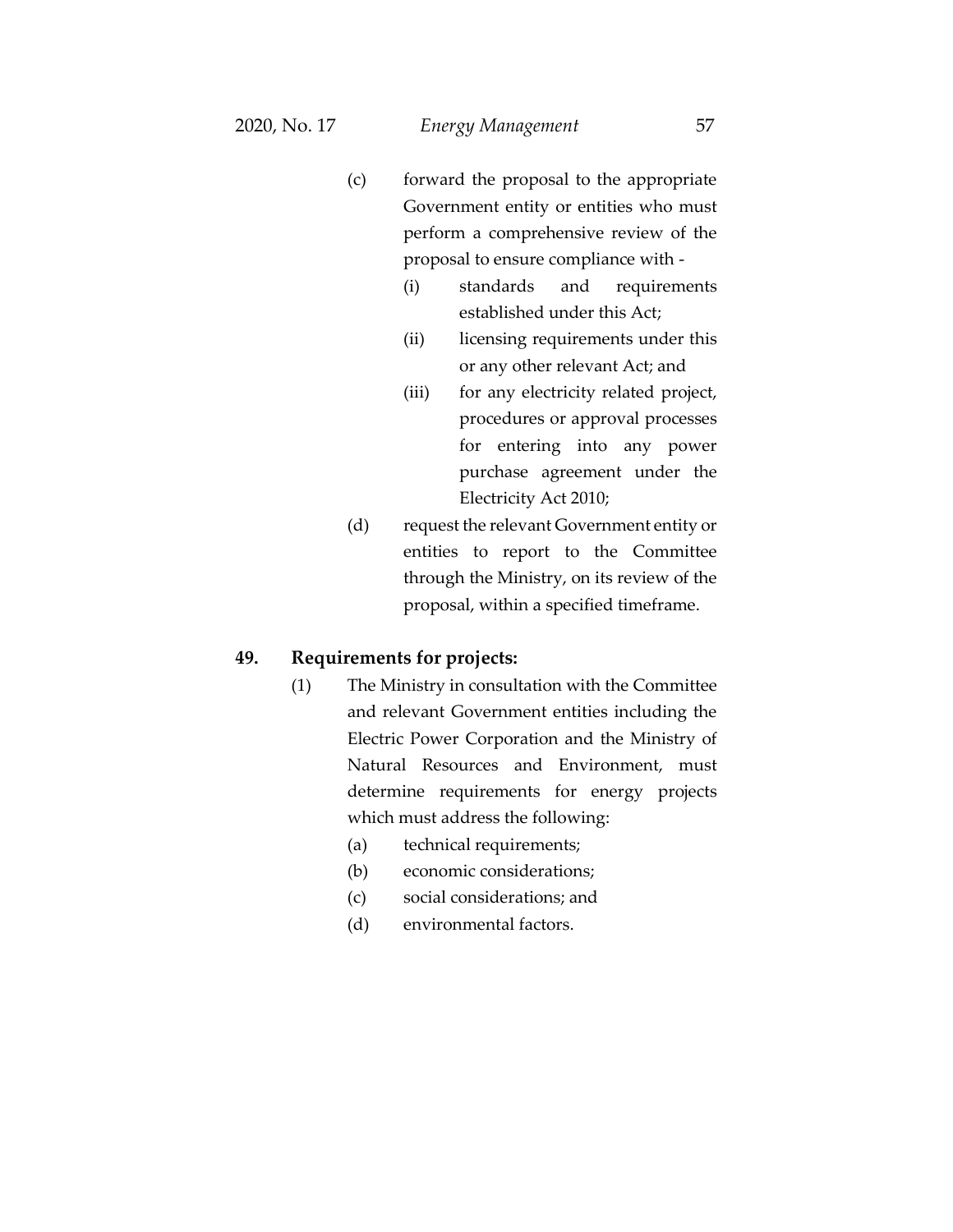(2) The requirements established under subsection (1) must be made available to the public or on the Ministry's website.

# **PART 7 FINANCIAL**

# **50. Budget:**

The Chief Executive Officer shall ensure that the budget of the Ministry proposes sufficient funding for the following:

- (a) costs for the implementation and enforcement of this Act and for the effective discharge of the Ministry's statutory responsibilities under this Act; and
- (b) initial and ongoing capacity building, staff development and training needs.

## **51. Fees, levies and other charges:**

Any fees, levies and charges required under this Act are:

- (a) determined by the Chief Executive Officer; and
- (b) subject to the consideration and approval of the National Revenue Board; and
- (c) to be prescribed by Regulations; and
- (d) collected by the Ministry under this Act and paid into the Treasury Fund.

# **PART 8**

# **COMPLIANCE AND ENFORCEMENT**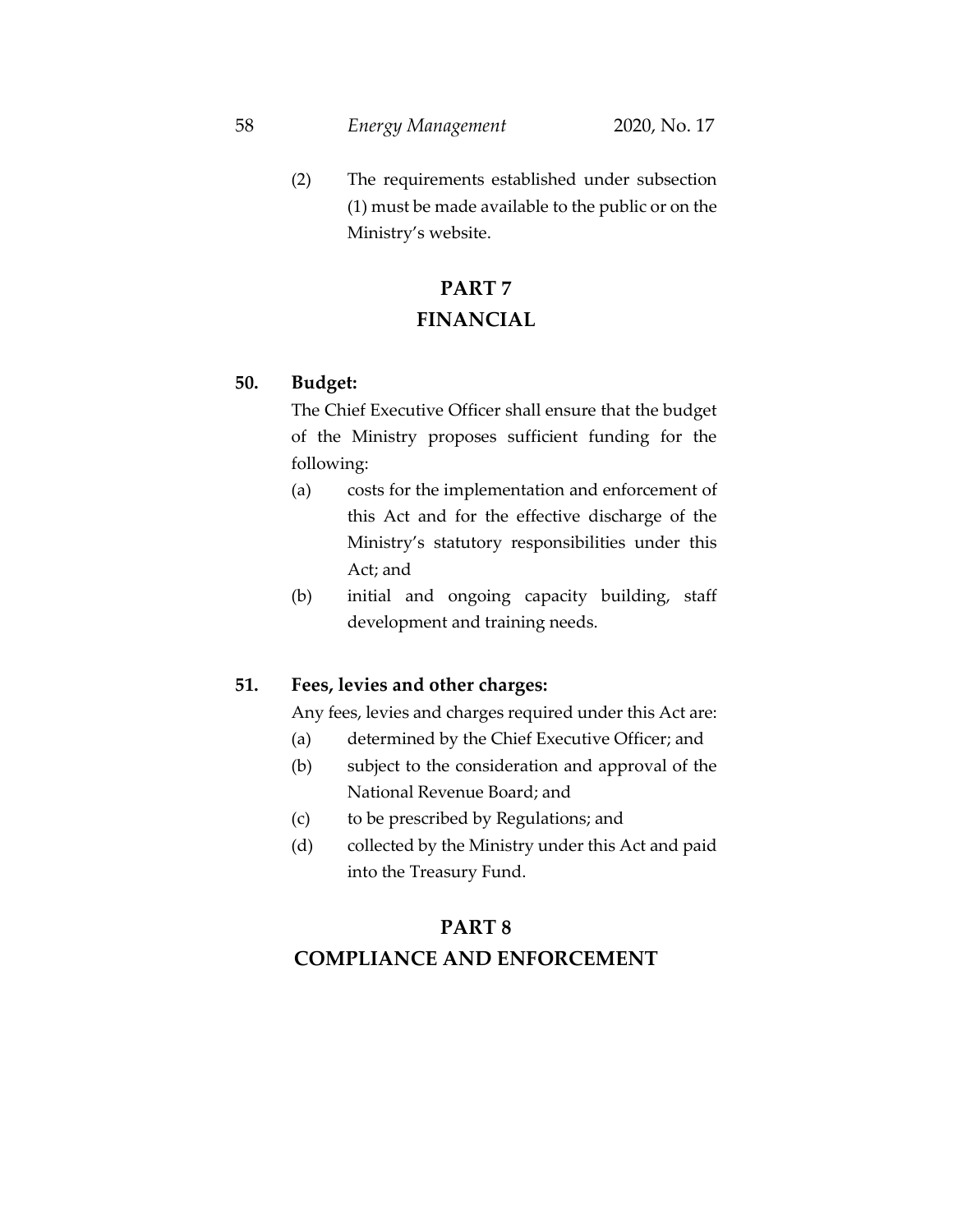## **52. Designation of authorised officers:**

- (1) The Chief Executive Officer, may designate a suitable person as an authorised officer for the purposes of this Act.
- (2) A designation under subsection (1) must be made in writing, with the instrument of designation clearly stating the duration and the powers provided.
- (3) An authorised officer shall, in addition to the instrument of designation, be provided with an identity card as a duly authorised officer under this Act.
- (4) Before a person is designated as an authorised officer under subsection (1), the Chief Executive Officer shall ensure that the person is:
	- (a) by their level of skill, training, qualifications or experience; or
	- (b) by their record in the public service, displaying such qualities as leadership, honesty and integrity,

suitable to undertake duties under this Act.

- (5) In accordance with subsection (6), the Chief Executive Officer may revoke the designation of an authorised officer under subsection (1).
- (6) A revocation must be made in writing and must clearly state the following:
	- (a) the effective date for the revocation of powers;
	- (b) the reason for the revocation; and
	- (c) the powers that have been revoked.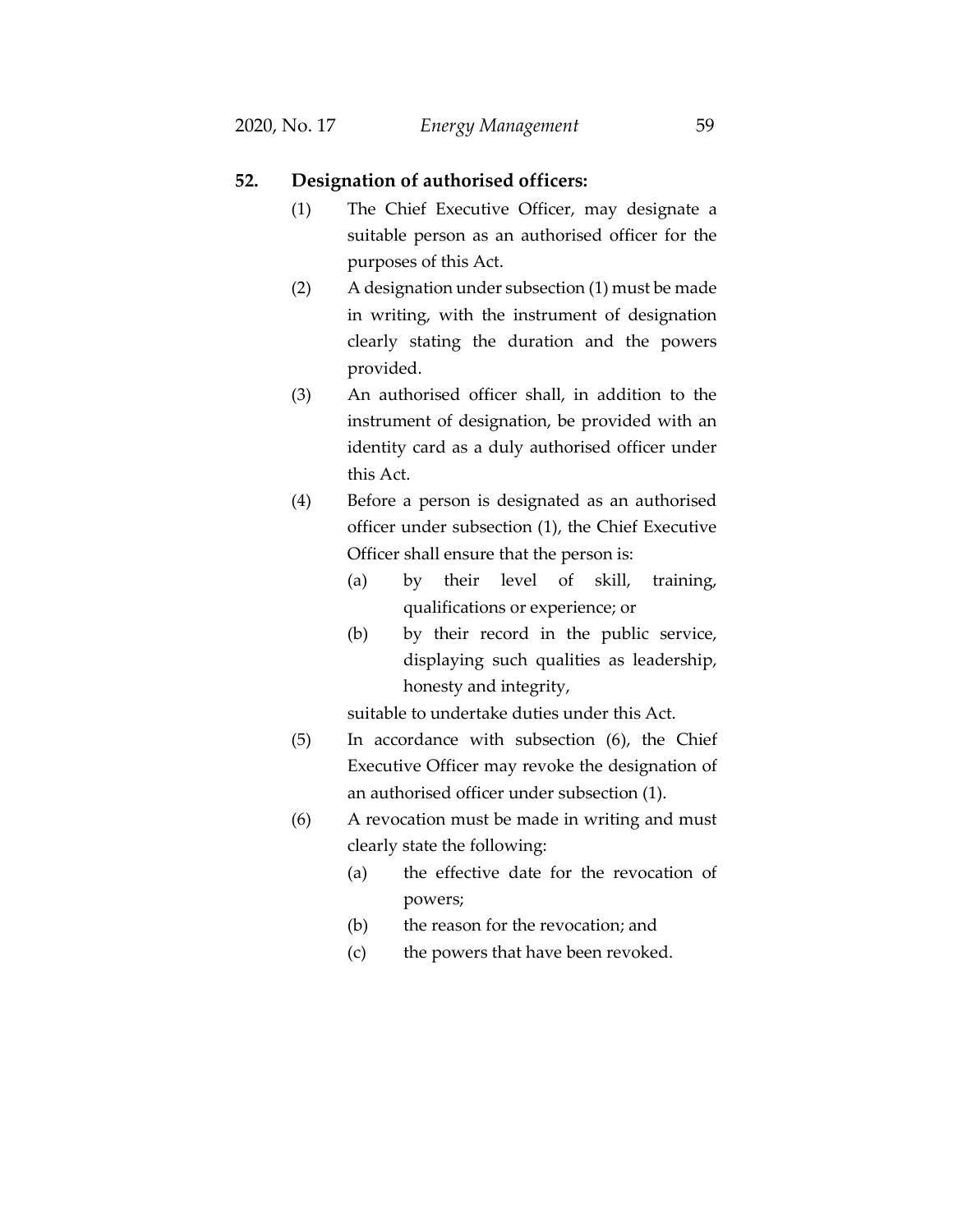- (7) An authorised officer whose designation has been revoked under subsection (6) shall return the identity card which was issued to the officer by the Ministry and must not use the card after the revocation date.
- (8) Despite the revocation of a person's designation as an authorised officer, a public service officer may continue as an employee of the Ministry by which he or she is employed, unless the Public Service Commission otherwise directs the Ministry in writing.

### **53. General powers:**

- (1) An authorised officer shall have the power to:
	- (a) inspect or re-inspect, to ensure compliance with this Act -
		- (i) any business or business premise;
		- (ii) products sold, displayed or stored at a business or its premises;
		- (iii) services provided by a proprietor or business;
		- (iv) receipt books, records and related documents;
		- (v) pricing and pricing lists of goods or services;
		- (vi) service stations or any place, company or thing handling, moving or storing fuel; or
		- (vii) any other matter that is relevant to the inspection;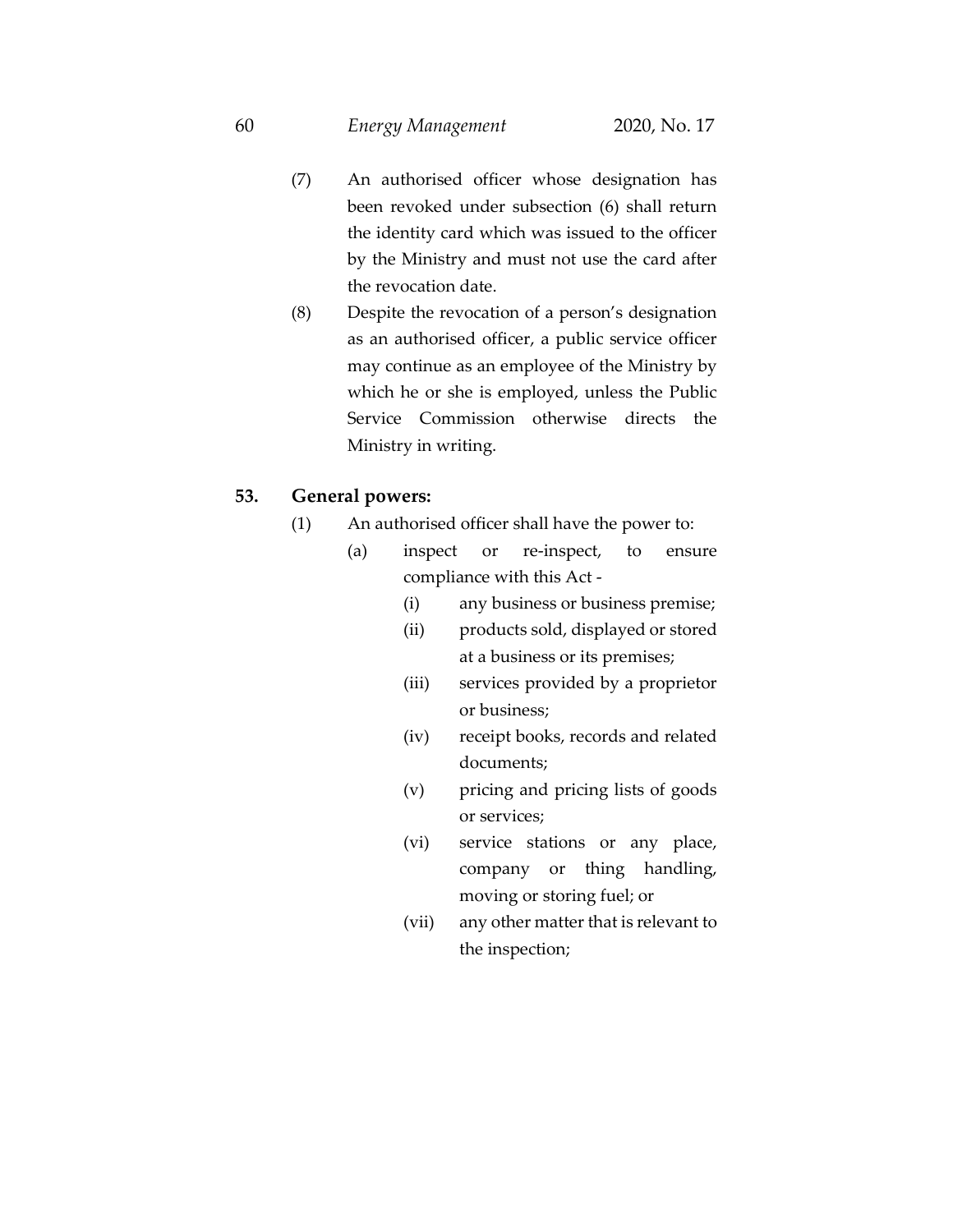- (b) investigate a person in relation to the suspected commission of an offence;
- (c) interview, request documentation, take photos, take samples, confiscate or request the arrest of a person in connection with an inspection or investigation under this section; and
- (d) direct a person to act or refrain from acting in a particular manner in relation to a function of the officer, carried out in good faith, under this Act.
- (2) An authorised officer may not enter any private residential premises except:
	- (a) with the consent of the owner or person in possession of the premises; or
	- (b) pursuant to a warrant issued under subsection (3).
- (3) If a District Court Judge is satisfied on application by an authorised officer that:
	- (a) it is necessary to enter any private residential premises for the purposes of subsection (1)(d) or of this Act; and
	- (b) the owner or person in possession of the premises refuses or is likely to refuse consent,

the Judge may issue a warrant for the purposes of subsection (1)(d) or of this Act.

- (4) An authorised officer may:
	- (a) do anything reasonably necessary to effect entry and the search inside the premises; or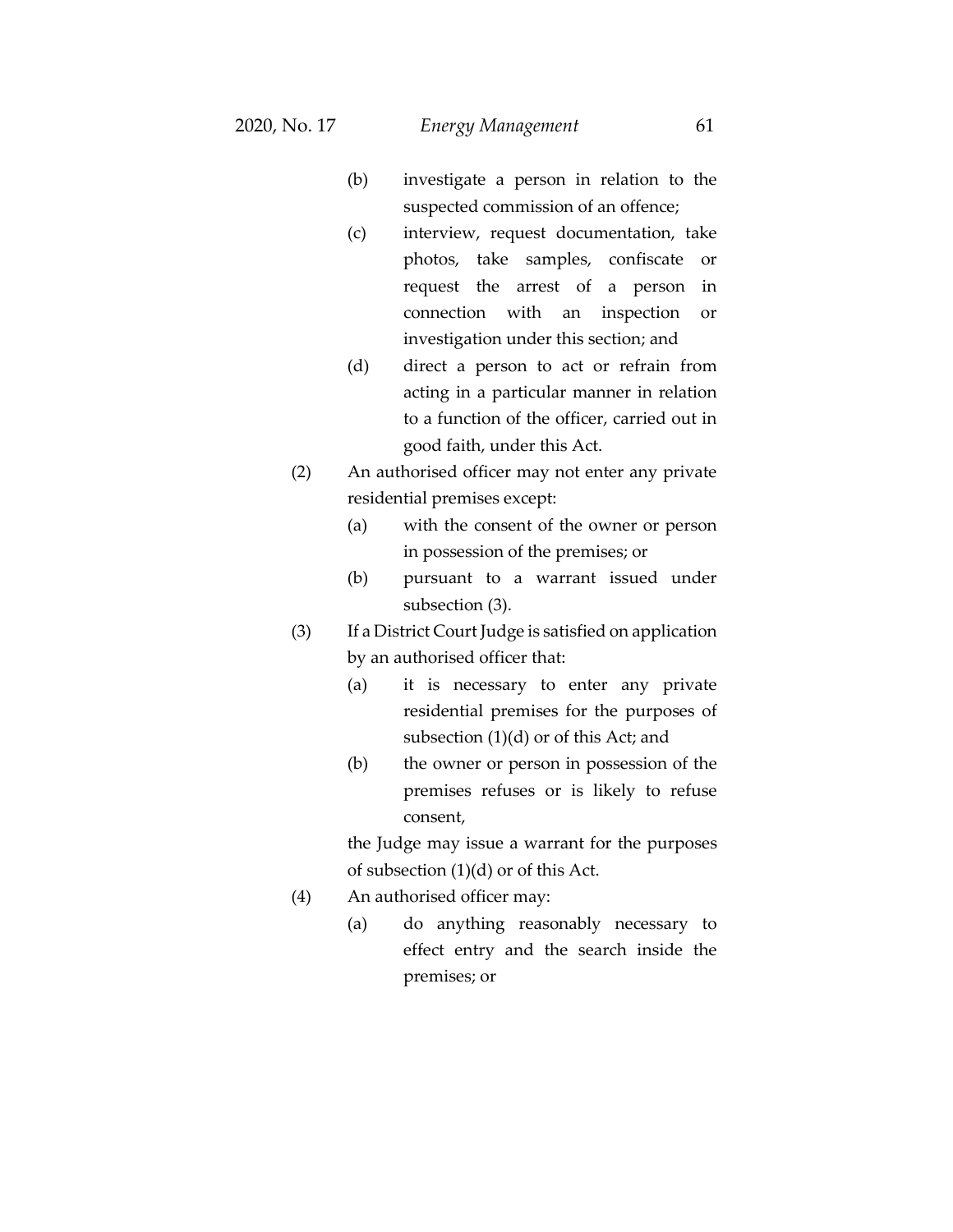- (b) bring to the premises that are the subject of a warrant any equipment reasonably necessary for the examination or processing of things found at the premises; or
- (c) seize anything found on the private premises that may be used as evidence of the commission of an offence under this Act.

# **54. Rights and duties of owner or person in charge:**

- (1) During an inspection carried out under this Part, the owner or person in charge of the business or premise may accompany the authorised officer while he or she is on the business premises.
- (2) If requested, the owner or person in charge of the business or premise shall:
	- (a) supply any information or document requested by the authorised officer in relation to the objective of the inspection; or
	- (b) permit the taking of samples and the gathering of evidence, including photographs.

# **55. Non-compliance on first inspection:**

If an authorised officer has reasonable grounds to believe that a person is or has failed to comply with the Act, the authorised officer may carry out one (1) or both of the following: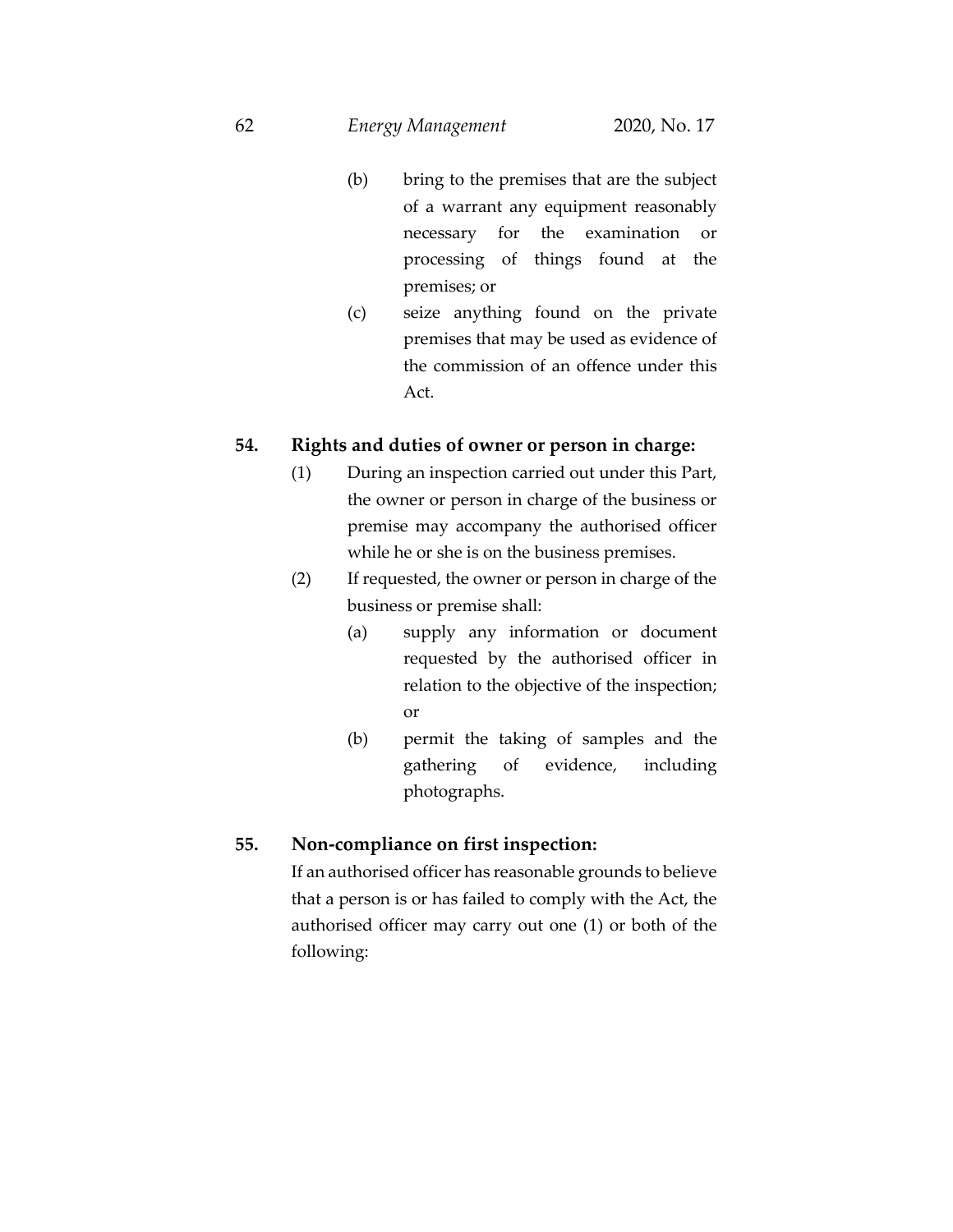- (a) issue a compliance notice in accordance with section 56; or
- (b) make a report to the Chief Executive Officer with a recommendation to suspend a licence, where applicable, or to remove any product from the trader's premises.

### **56. Compliance notice:**

A compliance notice issued to a person under section 55 must:

- (a) state the provision under the Act that has been breached;
- (b) specify measures which the owner must undertake to ensure compliance; and
- (c) state the date on which the owner must comply, following which there will be a re-inspection of the business or premises by an authorised officer.

#### **57. Non-compliance on re-inspection:**

If during a re-inspection of a business or premise, an authorised officer finds that a person has failed to comply with a compliance notice issued under section 55, the authorised officer may carry out one (1) or both of the following:

- (a) make an appropriate recommendation to the Chief Executive Officer for the prosecution of the person under the Act where applicable;
- (b) to revoke a licence issued under the Act.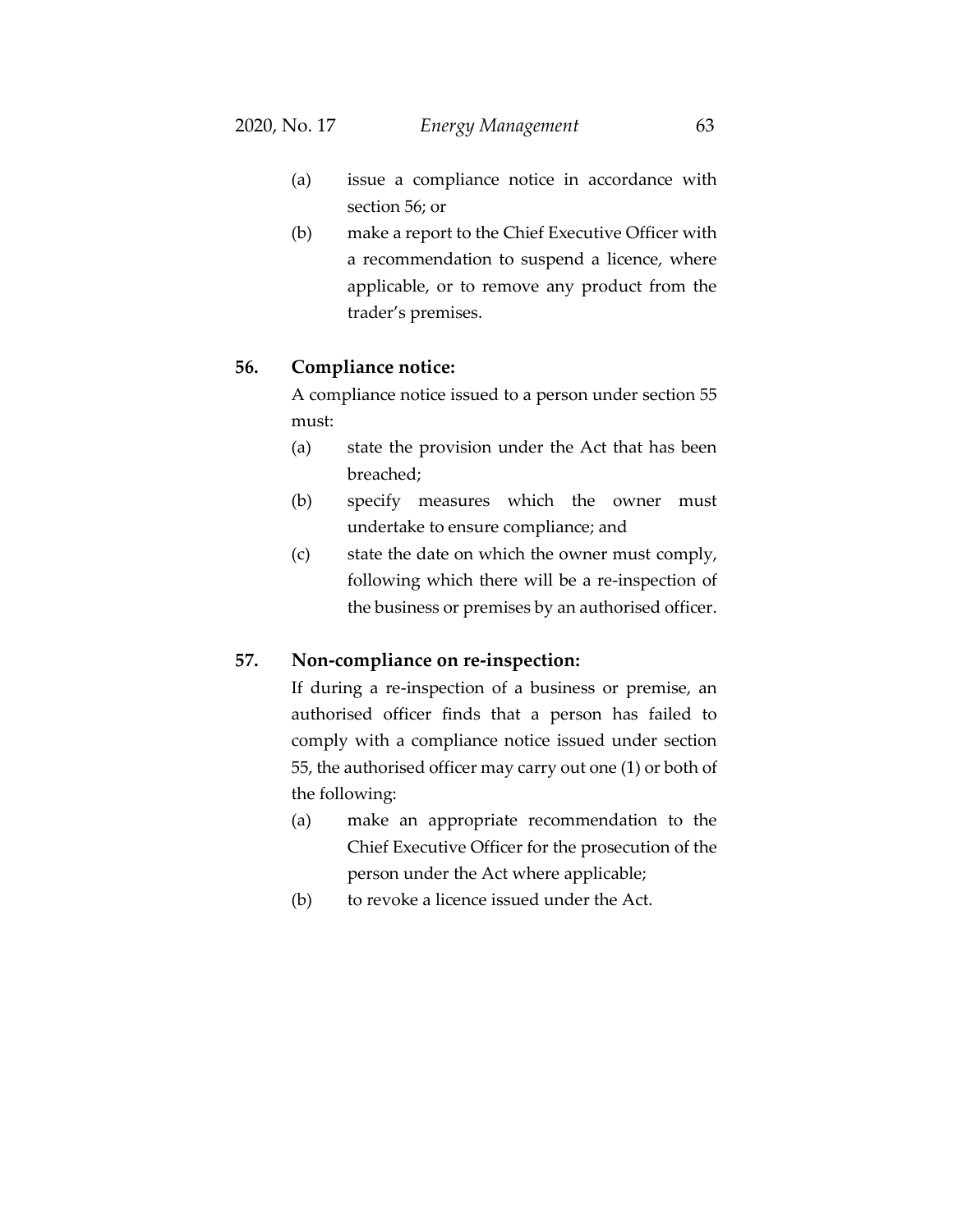### **58. Complaint against an authorised officer:**

- (1) A person who is aggrieved by the action of an authorised officer under this Act may submit a complaint in writing:
	- (a) to the Chief Executive Officer; or
	- (b) in the case of an officer from another Ministry, to the Chief Executive Officer of that Ministry, setting out the details of the complaint, and copied to the Chief Executive Officer.
- (2) The relevant Chief Executive Officer may request additional information from the person making the complaint or from the authorised officer or require the parties to appear in person.
- (3) If the Chief Executive Officer determines that the complaint is likely to breach the Code of Conduct, the Chief Executive Officer shall:
	- (a) refer the matter to the Public Service Commission; and
	- (b) refer the matter to the Police for the determination of appropriate legal charges.
- (4) No action shall lie against an authorised officer for any injury, loss or damage under this Act unless:
	- (a) it arose from an act that was outside of the officer's normal duties;
	- (b) the officer acted maliciously; or
	- (c) the officer was grossly negligent in carrying out the officer's duties.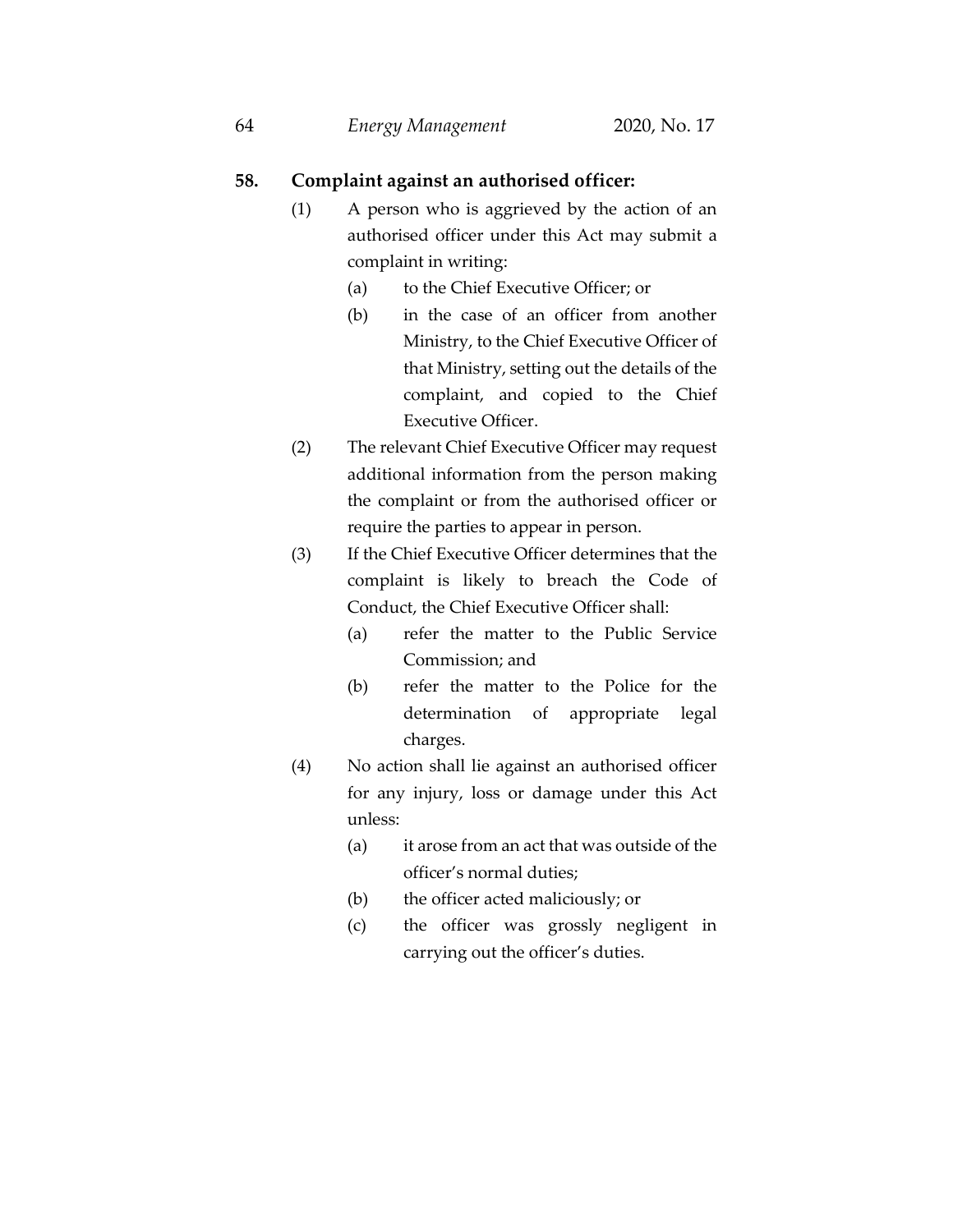# **PART 9**

# **OFFENCES AND PENALTIES**

# **59. Failure to provide information and obstruction:**

A person who:

- (a) without lawful cause, fails to give information or to produce any document lawfully required of that person under the Act; or
- (b) knowingly provides false information; or
- (c) obstructs the work of the Ministry or an authorised officer under this Act, is liable on conviction to a fine not exceeding 30 penalty units or a term of imprisonment not exceeding two (2) years, or both.

### **60. Failure to comply:**

A person who contravenes or fails to comply with this Act or of any order, notice, direction or requirement lawfully made or given under this Act is:

- (a) for a body corporate, liable upon conviction to a fine not exceeding 500 penalty units; or
- (b) for a person, liable upon conviction to a fine not exceeding 50 penalty units, or for a term of imprisonment not exceeding four (4) years, or both.

## **61. Responsibility of employer for acts of servants:**

(1) A person who employs an employee, officer, contractor or agent is answerable for the acts or omissions of such employee, contractor or agent,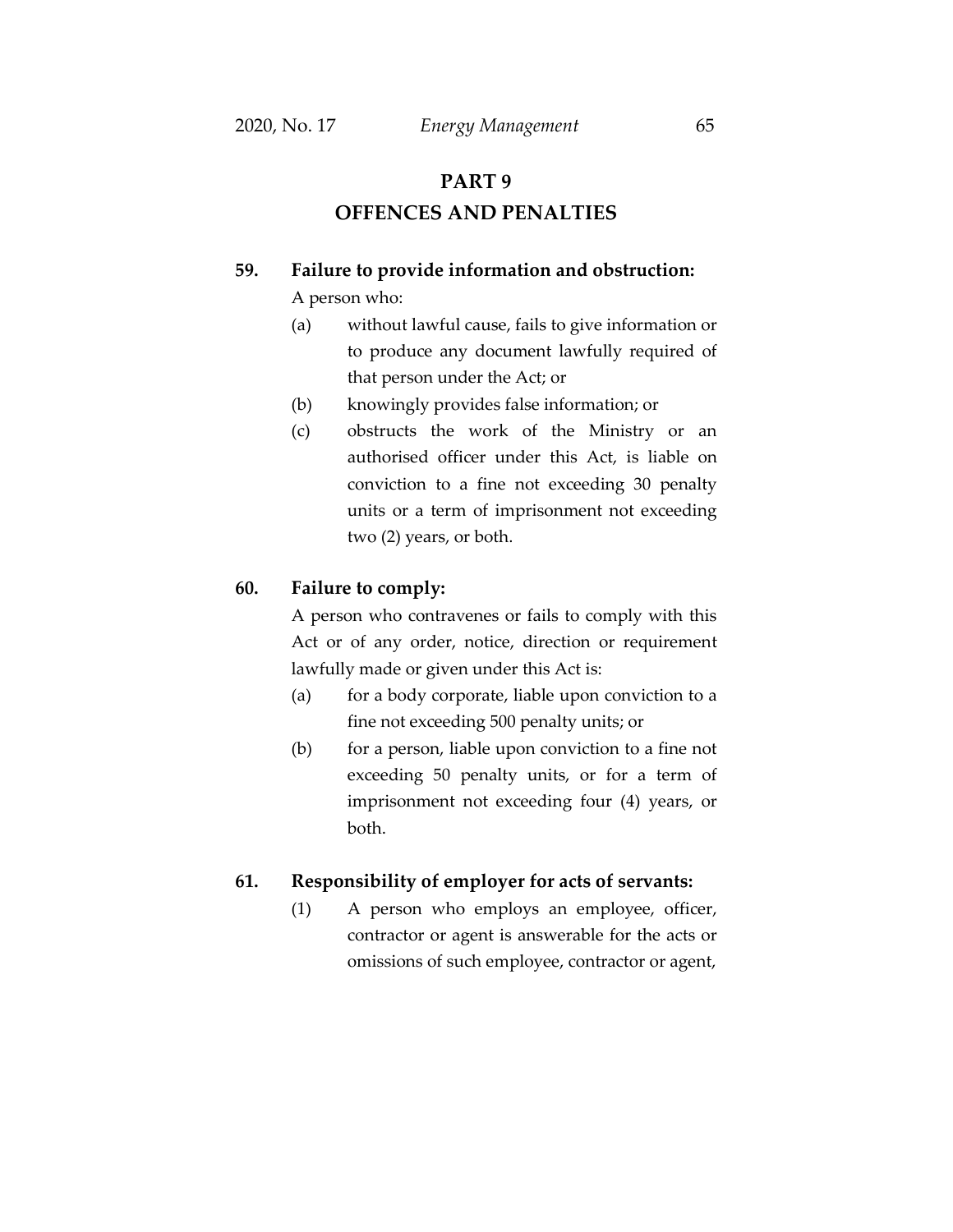in so far as they concern the business of such employer.

(2) If an employee, officer, contractor or agent commits an act or makes an omission which is an offence or which would be an offence if made or committed by the employer, the employer and employee, officer, contractor or agent may be jointly charged with the offence.

# **PART 10**

## **MISCELLANEOUS**

### **62. Ministry to keep registers:**

- (1) The Ministry shall establish and maintain the following registers within the Ministry:
	- (a) details of all energy service providers;
	- (b) list of persons who are delegated responsibilities under this Act and effective date;
	- (c) names of authorised officers who are designated by the Minister under this Act, including their date and duration of appointment;
	- (d) agreements or memorandums of understanding entered into by the Ministry with other Government authorities;
	- (e) complaints received and related outcomes; and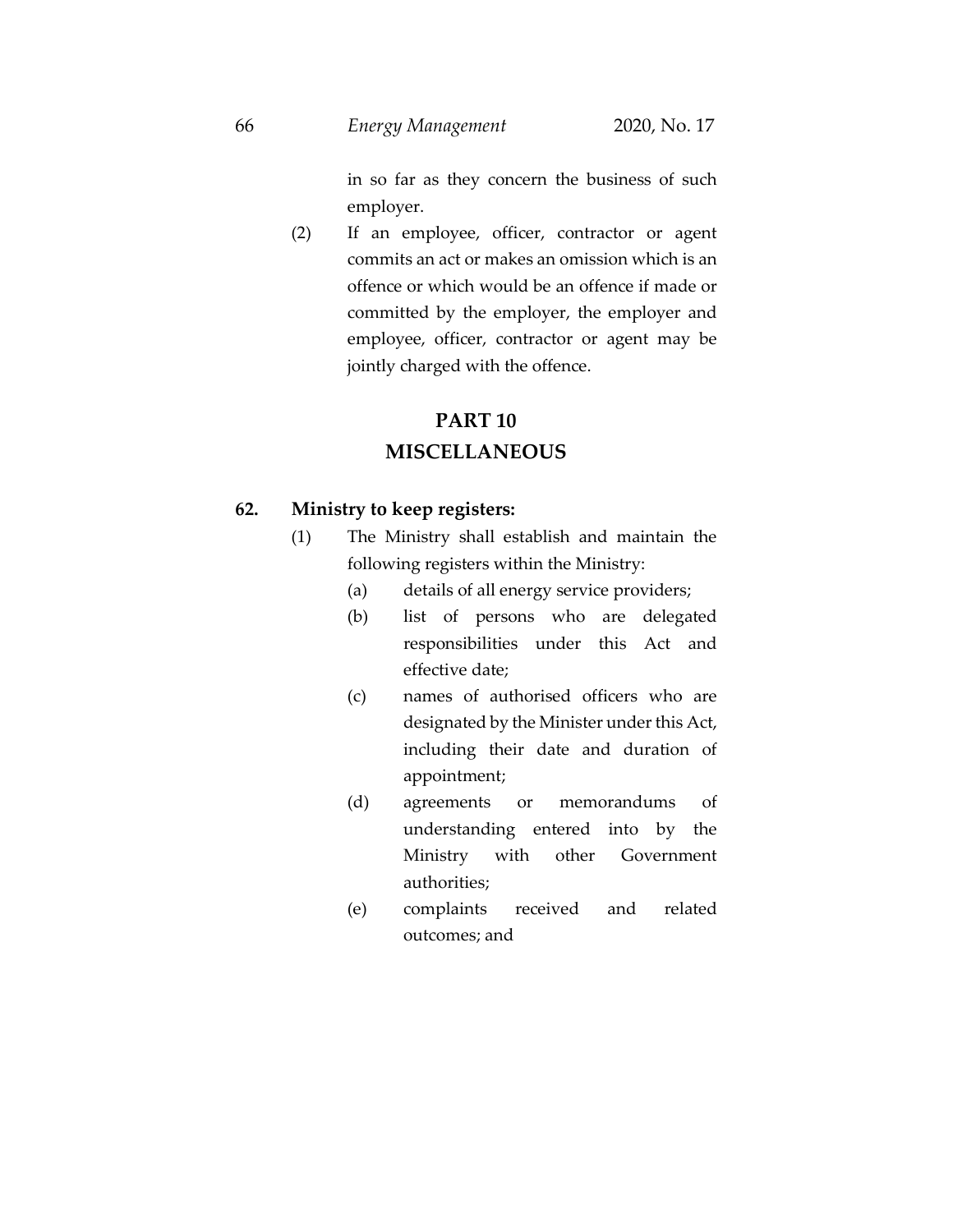- (f) any other register that the Ministry deems necessary for the efficient and effective discharge of the Ministry's functions.
- (2) Subsection (1) does not prevent any other Government authority from maintaining a register to keep data or any information relating to projects or any matter for which that authority is responsible, provided that such data and information is shared with the Ministry as required.
- (3) For purposes of subsection (2), the Ministry may enter into an agreement or memorandum of understanding with any other Government authority to effect the sharing of information.
- (4) To the extent possible, any register referred to in this section is to be maintained electronically.

### **63. Personal immunity of officers and employees:**

An officer, employee, agent or member of the Ministry, Committee, Petroleum Task Force or any person acting under direction of the Ministry, Committee or Petroleum Task Force pursuant to this Act is not personally liable for any act or default of the Ministry, Committee or Petroleum Task Force which is done or omitted to be done in good faith and without gross negligence in the course of each entity's operations.

### **64. Confidential information and specific disclosure:**

(1) The Chief Executive Officer and employees within the Ministry, contractors or any other person working in the Ministry in whatever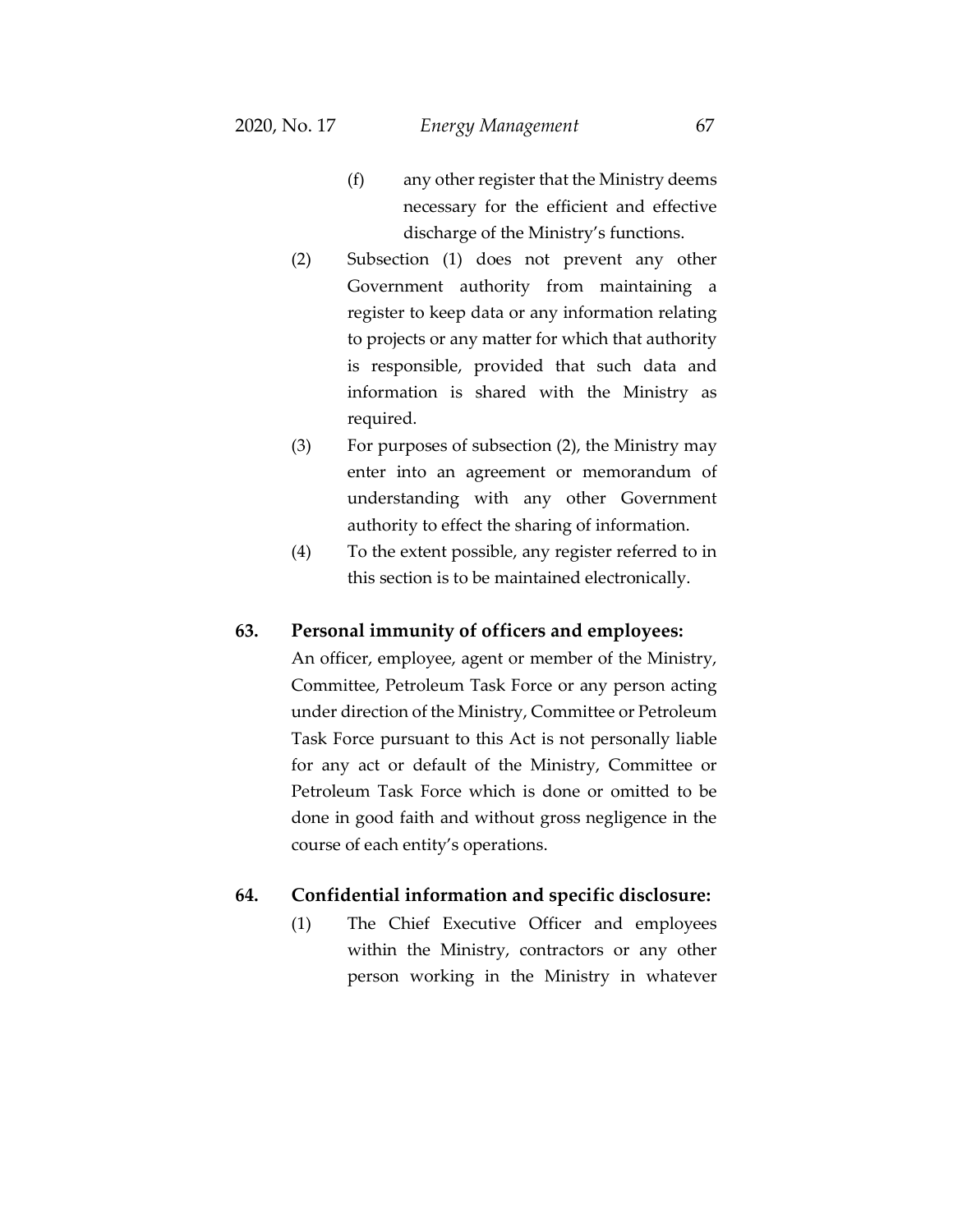capacity must not communicate any information or allow to be communicated any information obtained under this Act, to a person not legally entitled to such information.

- (2) Disclosure is permitted only in the following circumstances:
	- (a) for official use as permitted for the purposes of this Act; or
	- (b) for investigation, prosecution or any proceedings for an offence against this Act or other enactment; or
	- (c) as agreed between the Chief Executive Officer and the trader; or
	- (d) the disclosure of any document or information to -
		- (i) a Court in relation to a proceeding under this Act;
		- (ii) a person in the service of Government where such disclosure is necessary for the performance of the person's statutory duties; and
		- (iii) international regulatory bodies or agencies with which the Government of Samoa has an agreement, to the extent permitted under such agreement.
- (3) Any information that is not particular to a person:
	- (a) may be disclosed to -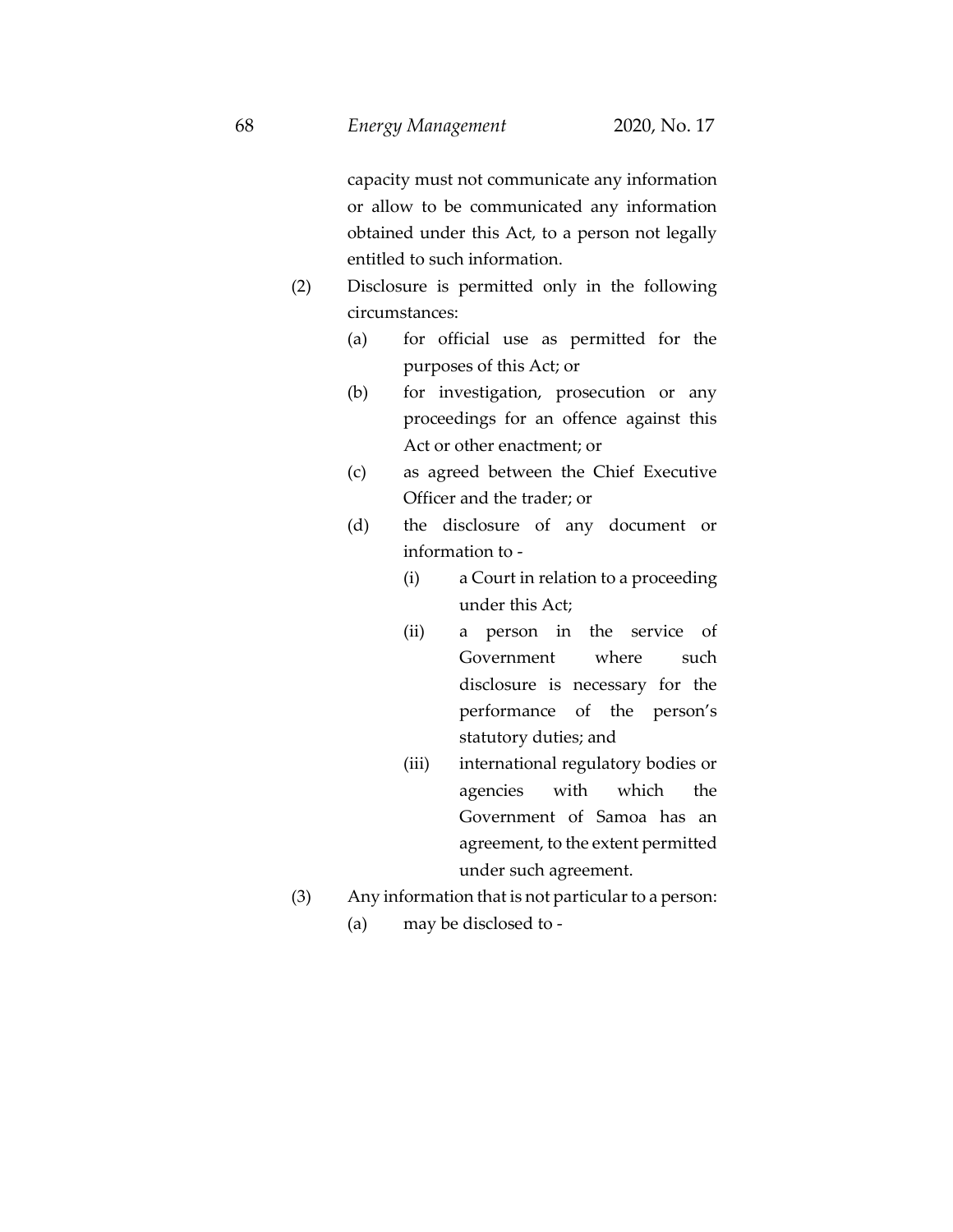- (i) an employee of the Ministry including a consultant to the Ministry; or
- (ii) a person to whom the information relates; and
- (b) may be published under subsection (2).
- (4) The Ministry may publish statistical information if the statistic is arranged in a manner so as to prevent information published from being identifiable by a person, other than the person who supplied the information, as information relating to a particular person, unless:
	- (a) that person has consented to the publication of the information in that manner, or has already permitted its publication in that manner; or
	- (b) the publication of the information in that manner could not reasonably have been foreseen by the Ministry.
- (5) For the purpose of this section, "confidential information":
	- (a) is information which is by its nature confidential;
	- (b) is information that is designated by the Ministry to be confidential; or
	- (c) is information that a person knows or ought to know is confidential; and
	- (d) includes information concerning the processes and policies, commercial operations, financial arrangements or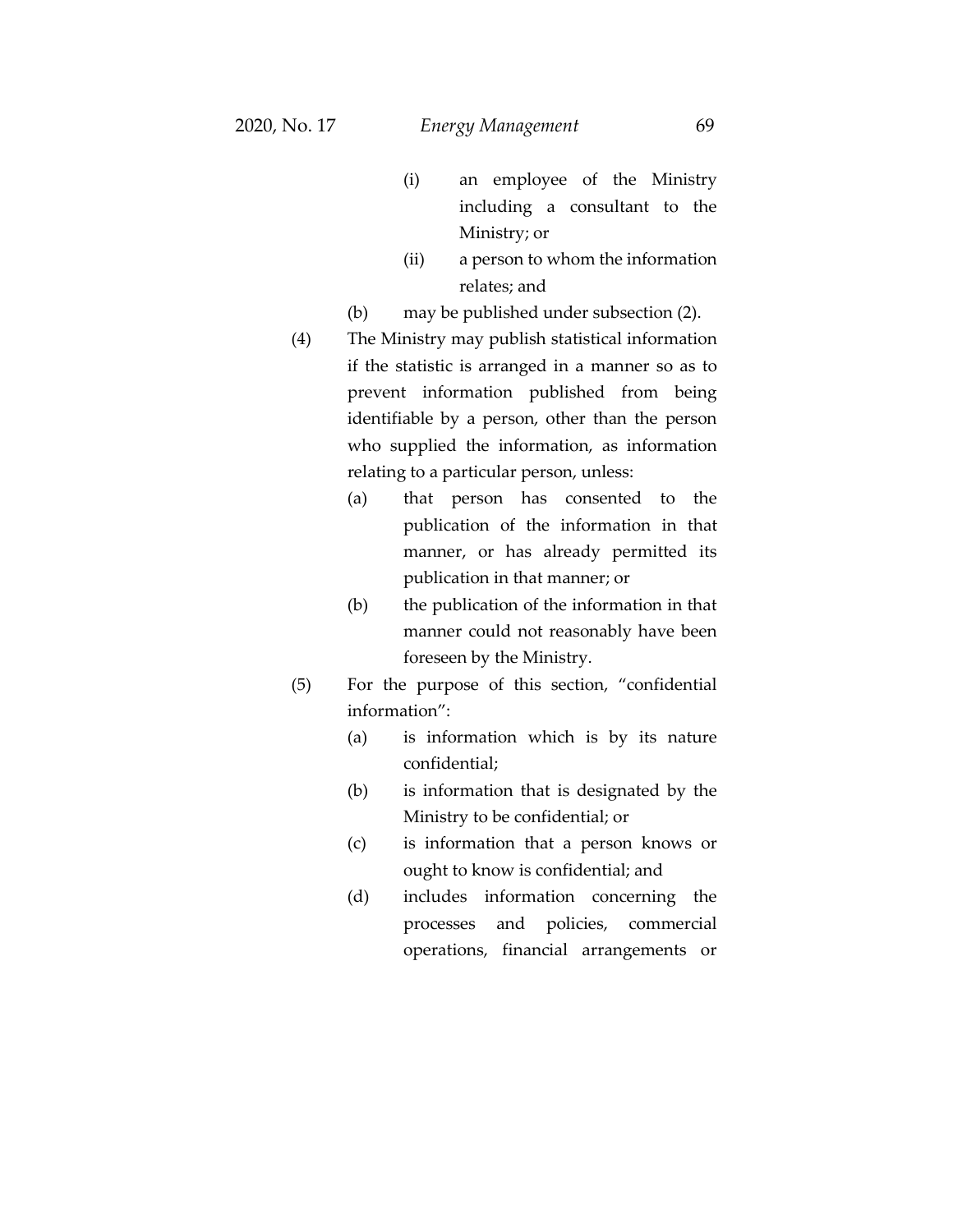affairs of the Ministry, the terms of any arrangement made under this Act, information which identifies or relates to customers of the Ministry, records; and

- (e) excludes information that is publicly known other than as a result of a breach of this Act or a condition of a licence issued under this Act, information lawfully in the possession of a person through a source other than the Ministry.
- (6) A person who contravenes subsection (1) commits an offence and shall be liable upon conviction to a fine not exceeding 30 penalty units or to a term of imprisonment not exceeding two (2) years, or both.

#### **65. Disclosure of interests:**

(1) The Chief Executive Officer, an employee of the Ministry, a member of the Committee or the Petroleum Task Force or any other person who performs a function or a duty under this Act, who has, any financial or personal interest in any matter that it deals with or handle in the performance of his or her functions under this Act must fully disclose such interest to the Minister, Chief Executive Officer, Committee, Petroleum Task Force or any other senior person, as the case may be, and must not take part in the discussions or the handling of any such matter or vote on such matter, provided that such an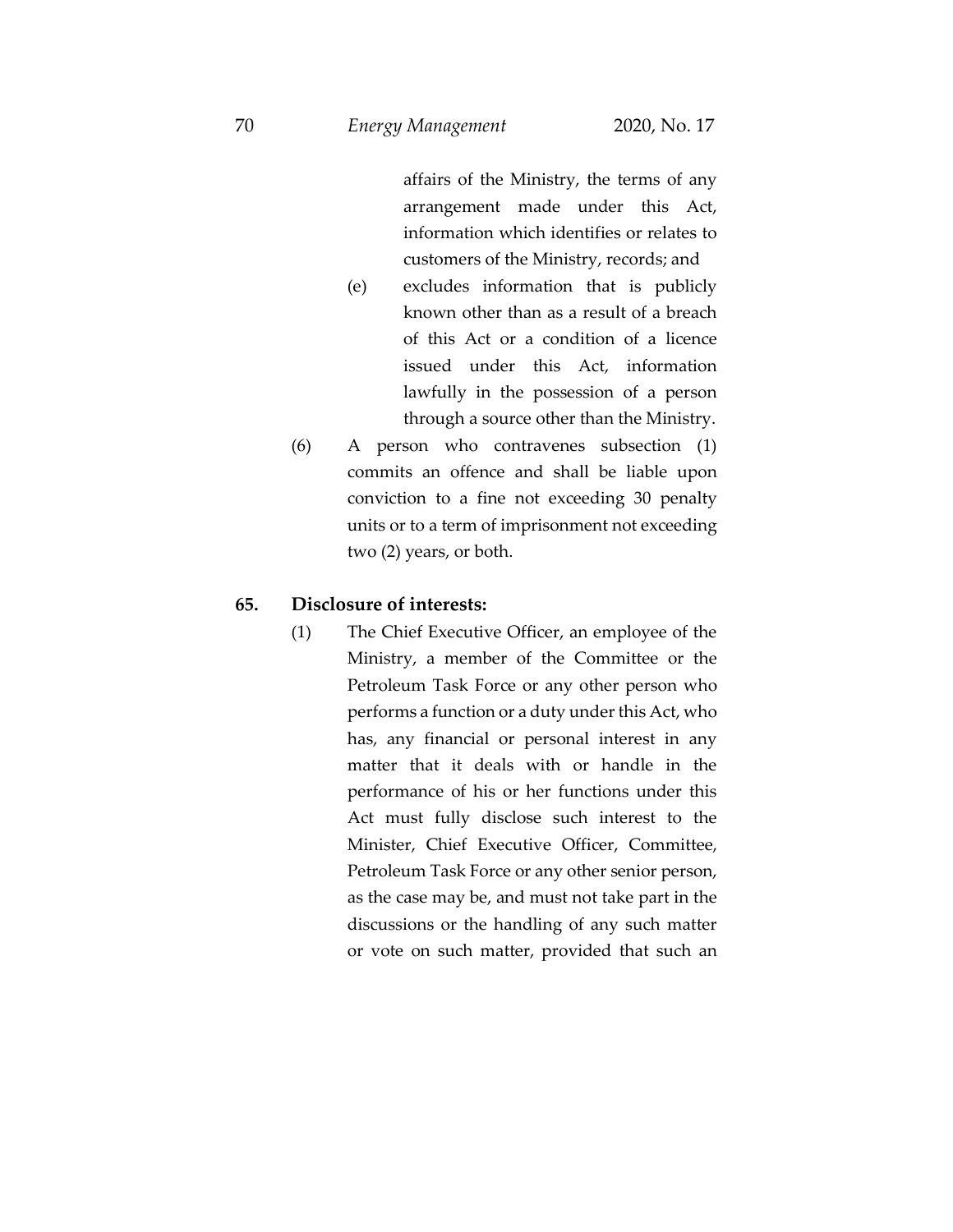interest, if so disclosed, does not disqualify the interested party for the purpose of constituting a quorum in a meeting.

- (2) The Chief Executive Officer, a member of the Committee or Petroleum Task Force, agent or employee of the Ministry must not accept any gift or advantage personally or for persons with whom he or she may have family, business, or financial connections, if the acceptance would result, or give the appearance of resulting, in a diminution of that person's impartial devotion to his or her duties under this Act.
- (3) The Chief Executive Officer, the Committee or the Petroleum Task Force must establish and maintain a register in which a disclosure of interest under this section is recorded and the register must be available for access by members of the Committee, Petroleum Task Force or inspection by an employee of the Ministry.

# **66. Regulations:**

- (1) The Head of State, acting on the advice of Cabinet, may make regulations to give effect to or for the purposes of this Act.
- (2) The Regulations shall establish clearly, among other things, whether the Ministry or other Government agency is to be responsible for their enforcement.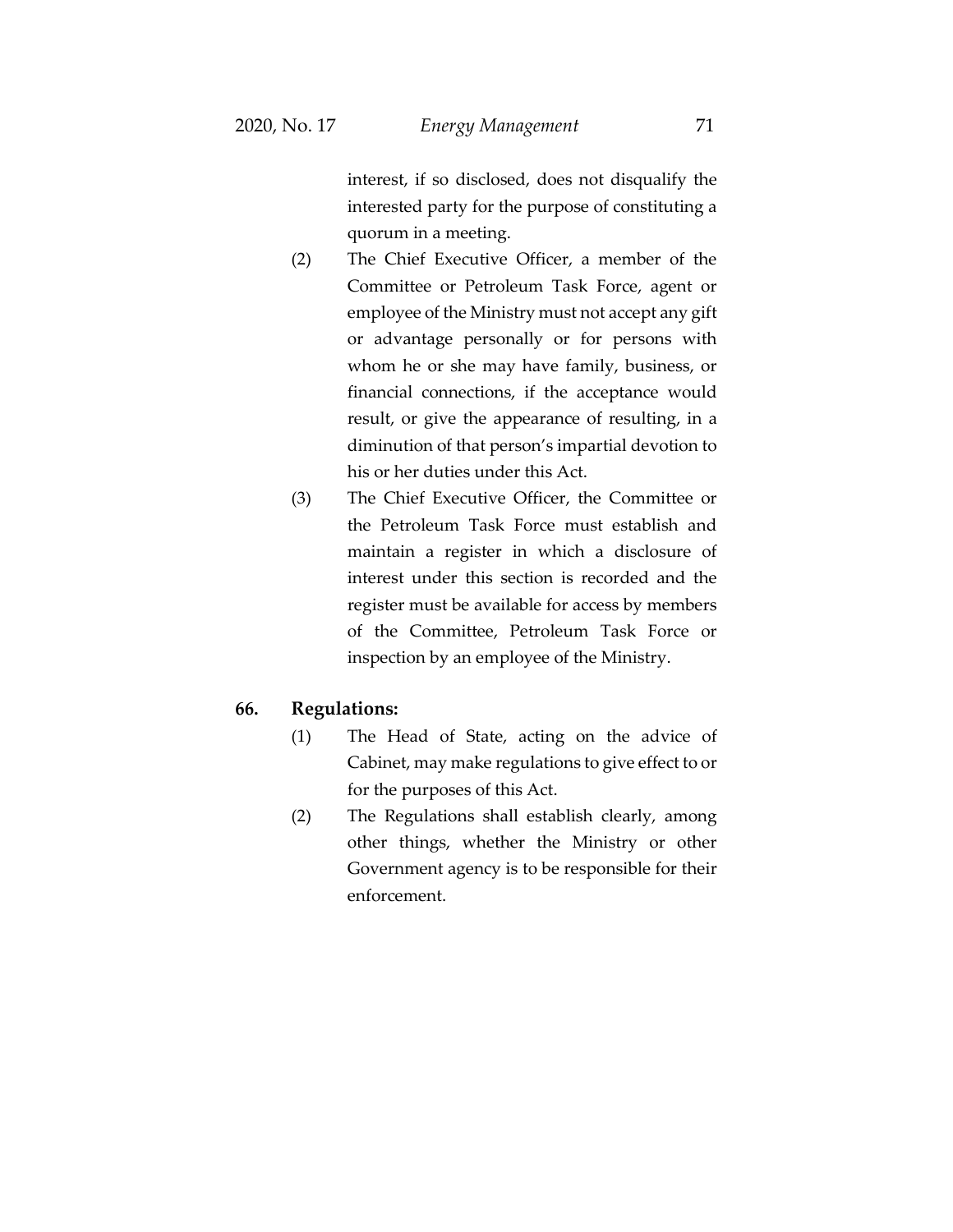- (3) In the development of regulations under this Act, the Ministry must consult with relevant stakeholders and industry groups in the energy sector.
- (4) Any fees that are prescribed in the regulations made under this Act must be approved by the National Revenue Board.

## **67. Approved forms:**

The Chief Executive Officer may approve forms for the purpose of this Act.

## **68. Repeal:**

- (1) The following legislation are repealed:
	- (a) Energy Efficiency Act 2017;
	- (b) Oil Fuel Supply Act 1974; and
	- (c) Petroleum Act 1984.
- (2) A reference in a law, instrument or document to:
	- (a) the repealed Acts is taken to be a reference to this Act; and
	- (b) any terminology, office or title used in the repealed Act is taken to be a reference to the equivalent term, office of title used under this Act.

# **69. Saving and transitional:**

(1) At the commencement of this Act, all licences, registrations, tenders, contracts or approvals issued, approved and entered into, or decisions made or any proceedings undertaken, under the